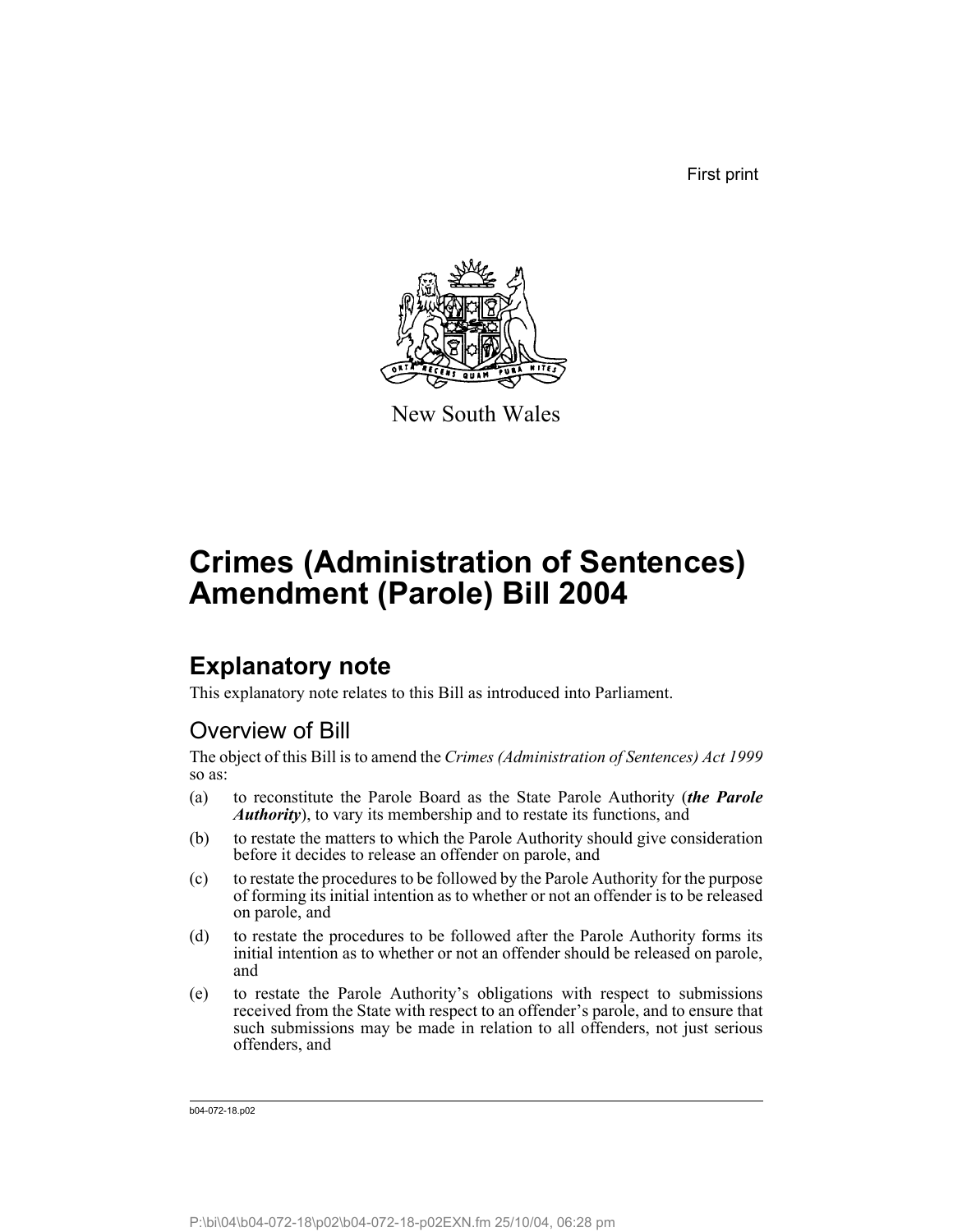Explanatory note

- (f) to require an offender's parole order to be made subject to conditions that give effect to a post-release plan that has been prepared for the offender, and
- (g) to extend the period that must elapse between the date on which the Parole Authority decides to release an offender on parole and the date on which the offender is released, and
- (h) to direct appeals from the Parole Authority's decisions to the Supreme Court rather than to the Court of Criminal Appeal, and
- (i) to empower a judicial member of the Parole Authority, in urgent circumstances, to suspend an offender's parole order pending an inquiry as to whether the order should be revoked, and
- (j) to increase the penalty that may be imposed in relation to misconduct before the Parole Authority, and
- (k) to restate the requirements for the Parole Authority to record the reasons for its decisions, and to supply those reasons to the Commissioner of Corrective Services (*the Commissioner*), and
- (l) to restate the entitlements of the Minister, and of any victims of offenders, to be given access to documents held by or on behalf of the Parole Authority, and
- (m) to allow the Parole Authority to make recommendations to the Commissioner concerning the preparation of offenders for release on parole, and
- (n) to restate the obligations of the Serious Offenders Review Council (*the Review Council*) with respect to the preparation of reports concerning the release on parole of serious offenders, and
- (o) to clarify the term for which a person may be appointed as acting Deputy Chairperson of the Parole Authority or the Review Council, and
- (p) to effect other minor, consequential and ancillary amendments.

The Bill also enacts savings and transitional provisions, and makes consequential amendments to a number of other Acts and instruments.

## Outline of provisions

**Clause 1** sets out the name (also called the short title) of the proposed Act.

**Clause 2** provides for the commencement of the proposed Act (other than some consequential amendments to be commenced later) on a day or days to be appointed by proclamation.

**Clause 3** is a formal provision that gives effect to the amendments to the *Crimes (Administration of Sentences) Act 1999* set out in Schedule 1.

**Clause 4** is a formal provision that gives effect to the amendments to other Acts and instruments set out in Schedule 2.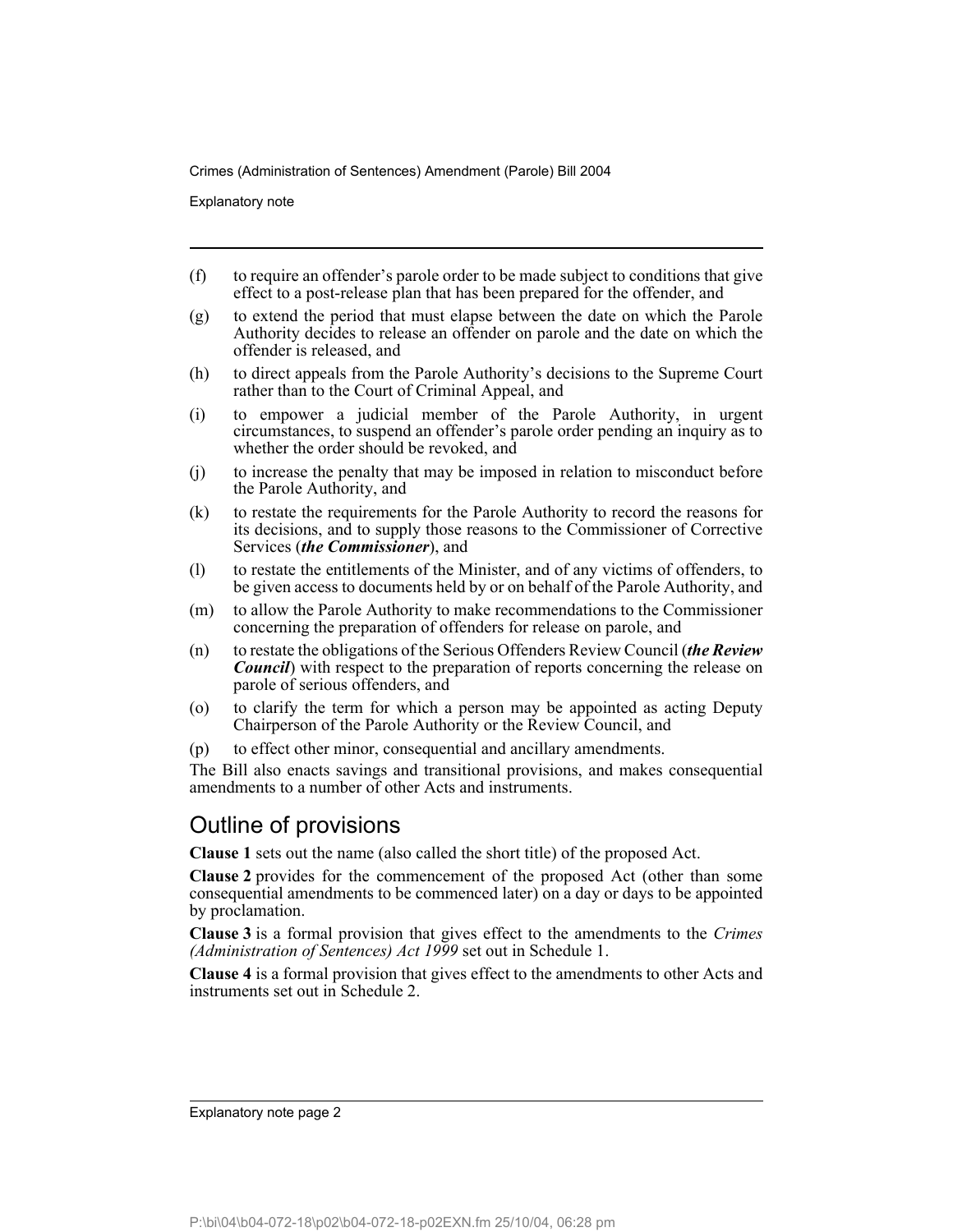Explanatory note

## **Schedule 1 Amendment of Crimes (Administration of Sentences) Act 1999**

#### **Reconstitution of Parole Board as State Parole Authority**

**Schedule 1 [49]** amends section 183 so as to provide for the constitution of a State Parole Authority in place of the current Parole Board. **Schedule 1 [1], [9], [17] and [41]** make consequential amendments to the rest of the Act, including amendments to uncommenced sections 106Q, 106T and 106Y and an uncommenced provision of section 135.

S**chedule 1 [50]** omits a provision of section 183 that requires the Parole Authority to include its Secretary as one of its members. **Schedule 1 [51]** further amends section 183 so as to require one of the Parole Authority's community members to be a person who has an appreciation or understanding of the interests of victims of crime. **Schedule 1 [48] and [52]** make consequential amendments to sections 180 and 184.

**Schedule 1 [53]** replaces section 185 with new sections 185 and 185A.

**Proposed section 185** restates the functions of the Parole Authority, and requires the Parole Authority, when exercising its functions, to have regard to the fact that the Commissioner has the care, control and management of offenders and to consider any submissions made by the Commissioner.

**Proposed section 185A** allows the Parole Authority, in consultation with the Minister, to establish guidelines in relation to the exercise of its functions.

**Schedule 1 [72]** amends clause 19 of Schedule 1 so as to make the Secretary of the Parole Authority a non-judicial member for the purposes of any committee established to conduct routine business on behalf of the Parole Authority, and so eligible for membership of such a committee.

#### **Matters to be considered in relation to the granting of parole**

**Schedule 1 [16]** replaces section 135 with new sections 135 and 135A.

**Proposed section 135** provides that the Parole Authority is not to grant parole unless it is satisfied that the release of the offender is appropriate in the public interest and, except in exceptional circumstances, unless the Review Council has advised that it is appropriate for the offender to be considered for release. The proposed section also restates the matters that the Parole Authority must take into consideration in deciding whether the offender's release is appropriate in the public interest, which matters include consideration of reports prepared by the Review Council, the Commissioner, the Probation and Parole Service and other State authorities.

**Proposed section 135A** sets out the matters to be addressed by a report prepared by the Probation and Parole Service for the purposes of proposed section 135.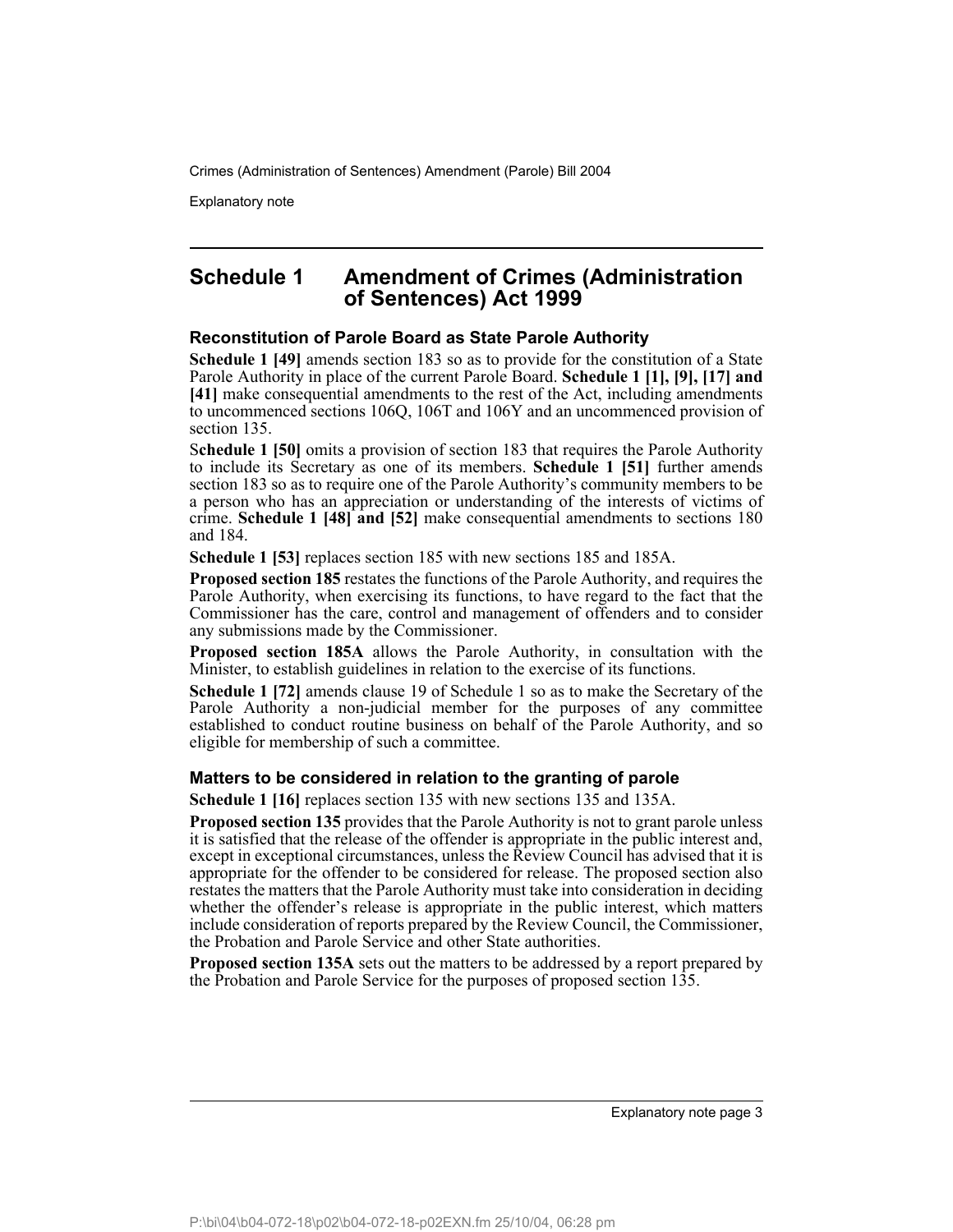Explanatory note

#### **Parole Authority procedures as to forming of initial intention**

**Schedule 1 [19]** replaces existing section 137, dealing with the procedure to be followed by the Parole Authority when considering an offender (other than a serious offender) for release on parole, with new sections 137, 137A, 137B and 137C.

**Proposed section 137** continues an existing obligation for the Parole Authority to consider all offenders for parole within 60 days preceding the date on which they first become eligible for release on parole.

**Proposed section 137A** provides that the Parole Authority will be required to consider an offender for parole in subsequent years only if the offender applies for parole.

**Proposed section 137B** allows the Parole Authority to consider an offender for parole at any time, and without the need for an application, if satisfied that to do so is necessary to avoid manifest injustice.

**Proposed section 137C** makes it clear that the Parole Authority may (but need not) interview an offender for the purpose of considering the offender's case.

**Schedule 1 [26]** replaces existing section 143, dealing with the procedure to be followed by the Parole Authority when considering a serious offender for release on parole, with new sections 143, 143A, 143B and 143C. The proposed sections parallel proposed sections 137, 137A, 137B and 137C.

#### **Parole Authority procedures after initial intention formed**

**Schedule 1 [22]** replaces existing sections 139 and 140, dealing with the procedures to be followed after the Parole Authority's initial consideration of an offender (other than a serious offender) for parole, with new sections 139 and 140.

**Proposed section 139** provides that where the Parole Authority proposes to refuse parole it must notify the offender of that fact and give the offender an opportunity to apply for the Parole Authority to reconsider the matter and, if the offender so desires and the circumstances so warrant, to conduct a hearing at which the offender can address the Parole Authority before it makes its final decision.

**Proposed section 140** deals with the postponement and adjournment of hearings and with the manner in which submissions are to be made at a hearing. **Schedule 1 [23]** makes a consequential amendment to section 141.

**Schedule 1 [27]** replaces existing sections 145, 146 and 147, dealing with the procedures to be followed after the Parole Authority's initial consideration of a serious offender for parole, with new sections 145, 146 and 147.

**Proposed section 145** provides that where the Parole Authority proposes to grant parole it must notify victims of the offender of that fact and give the victim an opportunity to apply for the Parole Authority to reconsider the matter and, if the victim so desires, to conduct a hearing at which the victim can address the Parole Authority before it makes its final decision. If any victim seeks a hearing, the Parole Authority must then notify the offender that there will be a hearing and that the offender will be entitled to appear at the hearing.

Explanatory note page 4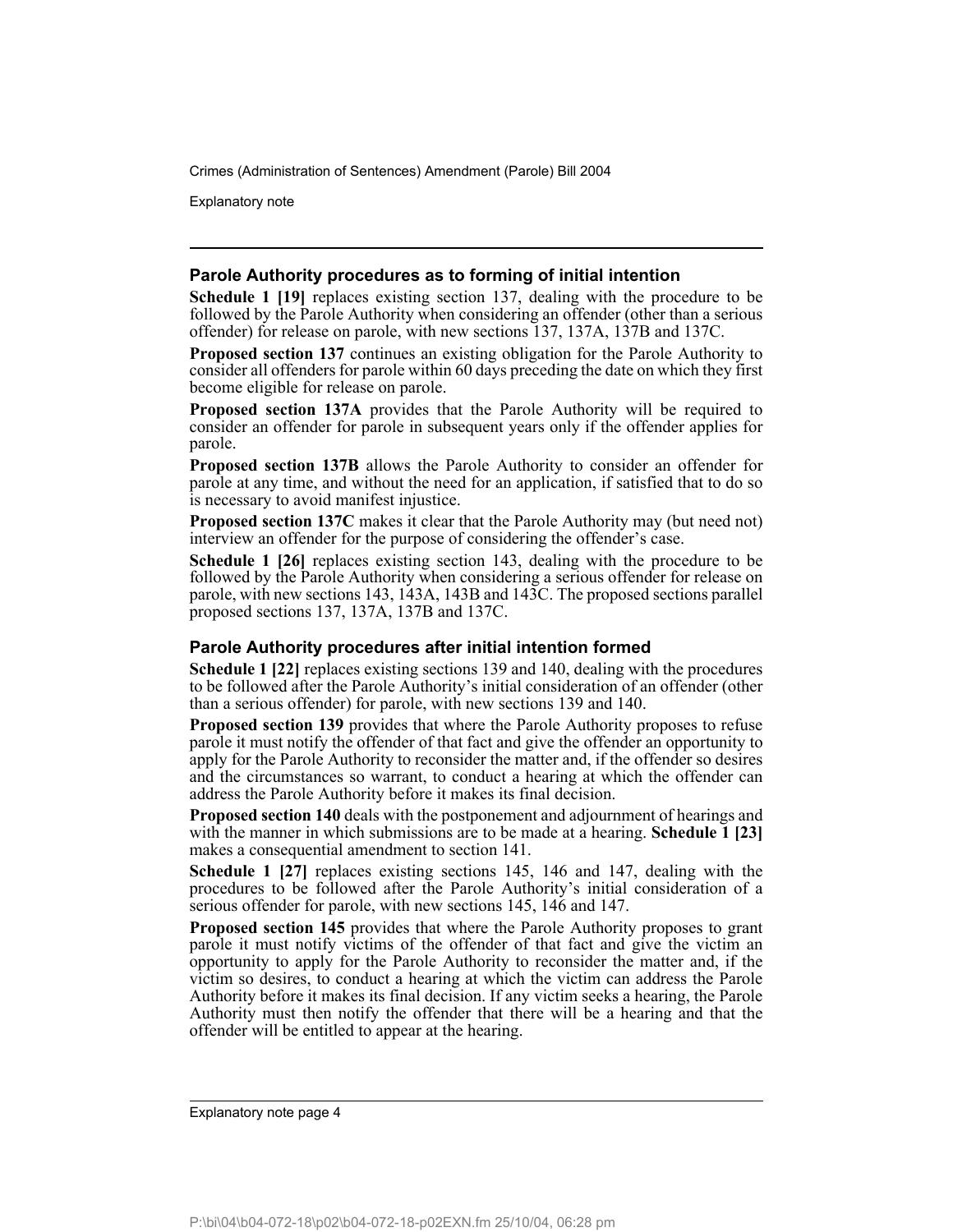Explanatory note

**Proposed section 146** provides that where the Parole Authority proposes to refuse parole it must notify the offender of that fact and give the offender an opportunity to apply for the Parole Authority to reconsider the matter and, if the offender so desires and the circumstances so warrant, to conduct a hearing at which the offender can address the Parole Authority before it makes its final decision. If the offender seeks a hearing, the Parole Authority must then notify all victims and the offender that there will be a hearing and that any such victim will be entitled to appear at the hearing.

**Proposed section 147** deals with the postponement and adjournment of hearings and with the manner in which submissions are to be made at a hearing.

**Schedule 1 [28]–[33]** make consequential amendments to sections 148, 149 and 150.

#### **State submissions**

**Schedule 1 [37]** substitutes section 153. The proposed section 153 makes it clear that a State submission as to a serious offender's release on parole that is made before the date on which the Parole Authority makes its final decision as to parole must be taken into consideration in relation to that decision, and that a State submission made after that date but before the offender is released must be taken into consideration with a view to the Parole Authority revoking the parole order under section 130. The proposed section also makes it clear that State submissions may be made by the Commissioner.

**Schedule 1 [25]** inserts a new section 141A, with respect to offenders other than serious offenders. The proposed section 141A makes it clear that a submission by the Commissioner as to an offender's release on parole that is made before the date on which the Parole Authority makes its final decision as to parole must be taken into consideration in relation to that decision, and that a submission made by the Commissioner after that date but before the offender is released must be taken into consideration with a view to the Parole Authority revoking the parole order under section 130.

#### **Parole order to give effect to post-release plan**

**Schedule 1 [10]** amends section 128 so as to require the conditions of an offender's parole order to give effect to a post-release plan prepared for the offender by the Probation and Parole Service. **Schedule 1 [11]** makes a consequential amendment to section 128 (3).

#### **Extension of period between decision to grant parole and release on parole**

**Schedule 1 [24], [34] and [35]** amend sections 141 and 151 so as to allow the Parole Authority to delay releasing an offender for up to 35 days after its decision to grant parole (enabling it to ensure that the offender can be released into an appropriate post-release program) and so as to require the Parole Authority to delay releasing a serious offender for at least 14 days (allowing time for an application to be made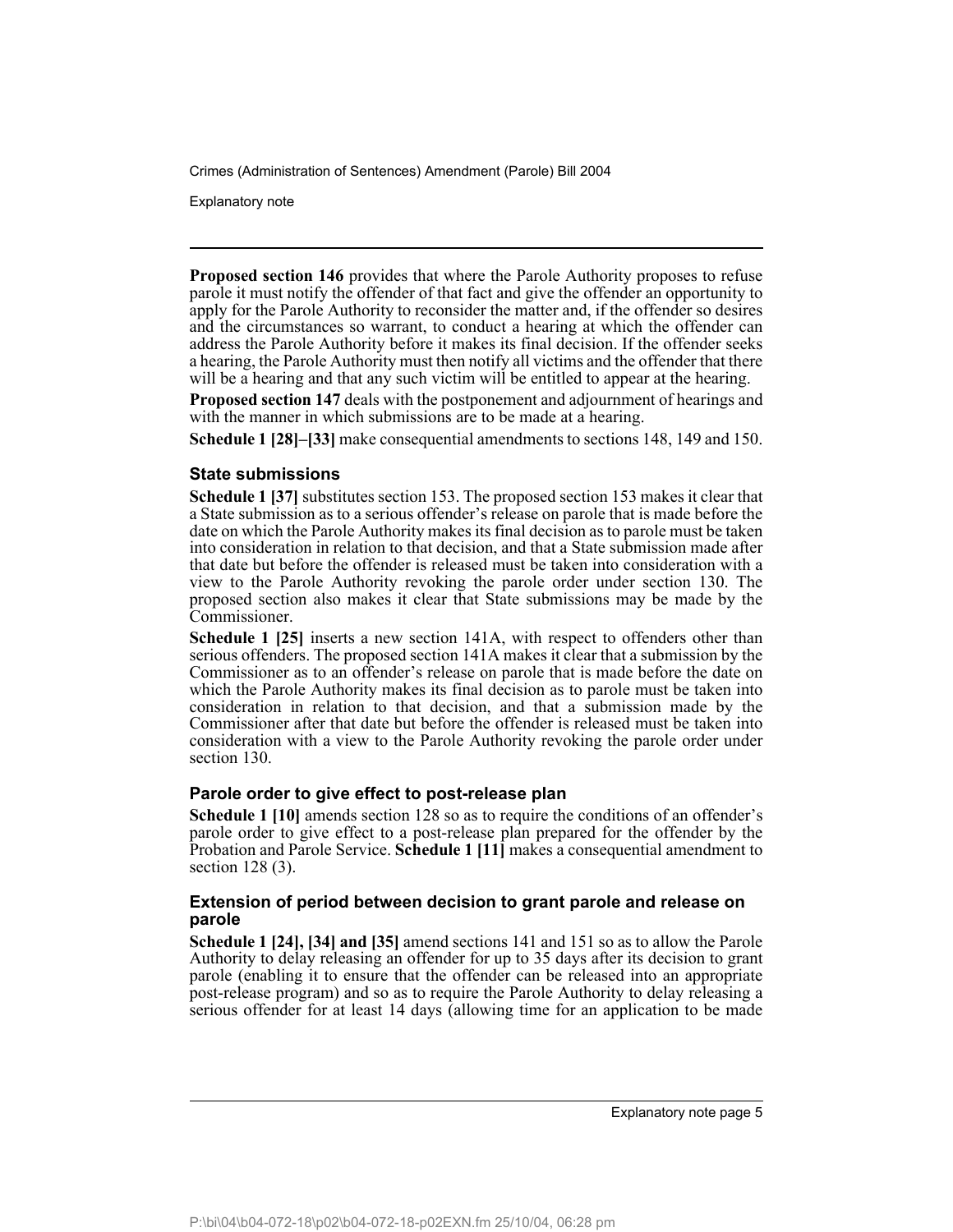Explanatory note

under section 156 for a review of its decision to grant parole). **Schedule 1 [20]** amends section 138 so as to set similar timeframes. **Schedule 1 [21]** makes a consequential amendment to section 138 (1A).

#### **Review of Parole Authority decisions**

**Schedule 1 [36]** amends sections 151, 155, 156, 157, 176, 177 and 178 so as to provide that decisions of the Parole Authority are to be reviewable by the Supreme Court rather than by the Court of Criminal Appeal. **Schedule 1 [39] and [46]** make consequential amendments to certain headings. A consequential amendment to section 48 of the *Supreme Court Act 1970* (**Schedule 2.7**) will result in such a review being heard in the Common Law Division of the Supreme Court.

#### **Suspension of parole orders**

**Schedule 1 [44]** inserts a new section 172A into the Act. The proposed section enables the Commissioner to apply to a judicial member of the Parole Authority for an order suspending an offender's parole order and, if necessary, a warrant for the offender's arrest. Such an order will only be made if the judicial member is satisfied that the Commissioner has reasonable grounds for believing that the offender is in breach of the parole order or that there is a serious risk that the offender will leave the State, harm another person or commit an indictable offence, and that there is insufficient time to call a meeting of the Parole Authority to deal with the matter. A suspension order will remain in force for up to 28 days after the offender is returned to custody, so as to allow time for an inquiry to be conducted into those allegations.

#### **Penalty for misconduct before Parole Authority**

**Schedule 1 [54]** amends section 189 so as to provide that the maximum penalty for misconduct before the Parole Authority is to be 20 penalty units or imprisonment for 28 days. Currently the maximum penalty is 10 penalty units.

#### **Access to documents held by Parole Authority**

**Schedule 1 [56]** inserts a new section 193A into the Act. The proposed section entitles the Minister to be given access to all documents held by or on behalf of the Parole Authority, and entitles the victims of a serious offender to be given access to all such documents other than those whose release is prohibited by section 194. **Schedule 1 [57]** amends section 194 so as to provide that a judicial member of the Parole Authority may prohibit disclosure of a document on the ground that the document might adversely affect the supervision of offenders who have been released on parole or that the document might disclose the contents of an offender's medical, psychiatric or psychological report. **Schedule 1 [58]** makes a consequential amendment to section 194 (2).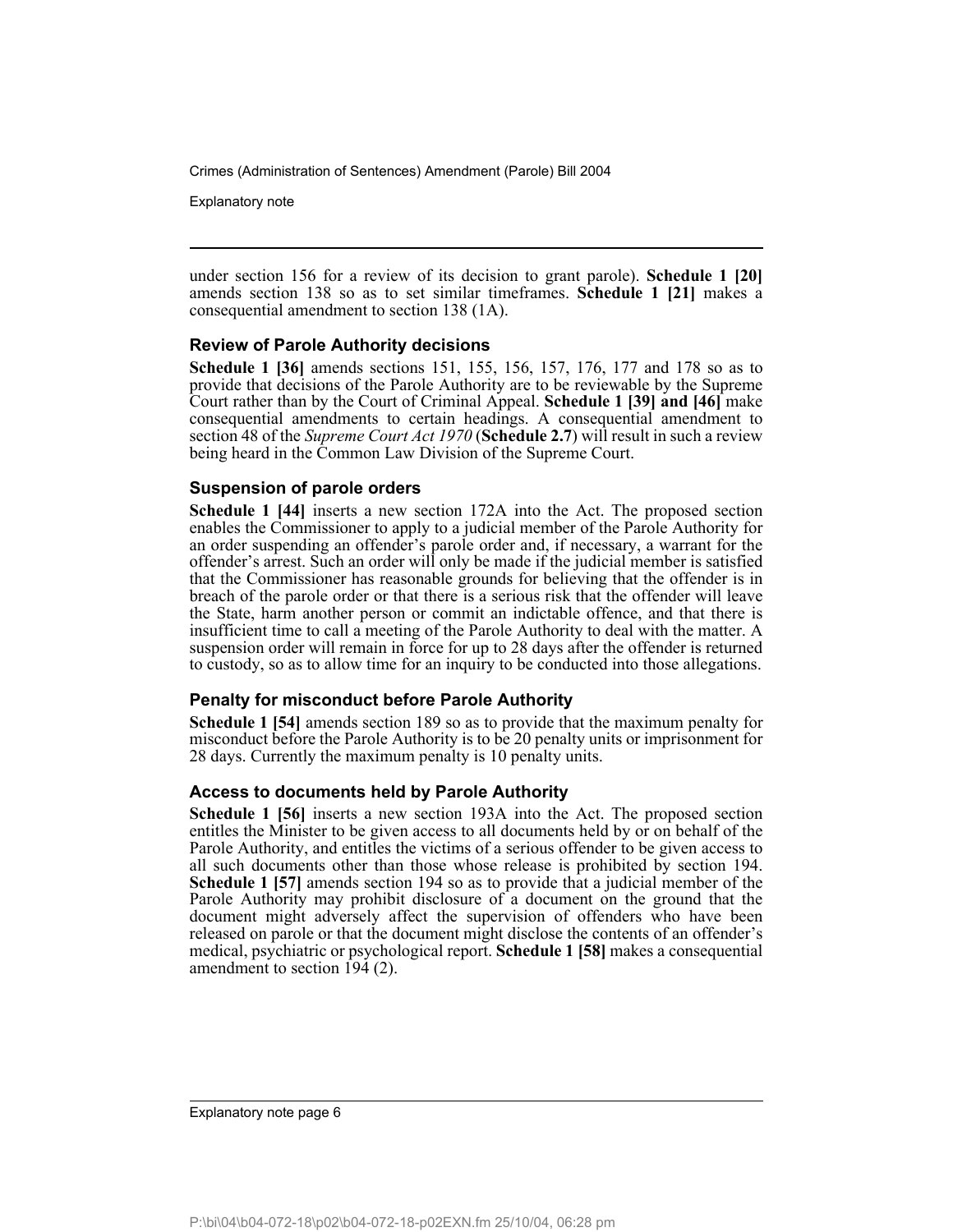Explanatory note

#### **Recommendations by Parole Authority to Commissioner of Corrective Services**

**Schedule 1 [56]** inserts a new section 193B into the Act. The proposed section authorises the Parole Authority to make recommendations to the Commissioner as to the preparation of offenders for release on parole, and requires the Commissioner to have regard to (but not be bound by) any such recommendation.

#### **Parole Authority to record reasons for its decisions**

**Schedule 1 [56]** inserts a new section 193C into the Act. The proposed section requires the Parole Authority to keep records of the reasons for its decisions, and to supply copies of those reasons to the Minister, Commissioner or Probation and Parole Service on request. The proposed section also provides that the Parole Authority's decisions under Part 6 or 7 of the Act are final. **Schedule 1 [15]** consequentially repeals section 131A.

#### **Reports by Serious Offenders Review Council**

**Schedule 1 [59]** amends section 198 so as to prescribe the matters to be taken into consideration by the Review Council when it prepares a report with respect to the release on parole of a serious offender. **Schedule 1 [60]** makes a consequential amendment to section 198 (3).

#### **Term of appointment of acting Deputy Chairpersons**

**Schedule 1 [71]** amends clause 2 of Schedule 1 so as to allow a judicially qualified person to be appointed as acting Deputy Chairperson of the Parole Authority for any period up to 3 years.

**Schedule 1 [73]** amends clause 2 of Schedule 2 so as to allow a judicially qualified person to be appointed as acting Deputy Chairperson of the Review Council for any period up to 3 years.

#### **Minor amendments**

**Schedule 1 [2], [7], [8], [38], [63], [64], [65] and [69]** amend sections 3, 73, 154A, 236A, 236B, 236C, 236D and 244, and uncommenced sections 106F, 106G and 106U, as a consequence of the Corrections Health Service having been renamed (under the *Health Services Act 1997*) as "Justice Health".

**Schedule 1 [3]** amends section 4 so as to make it clear that Part 2 applies to persons given into the keeping of a correctional officer under section 250.

**Schedule 1 [5]** inserts a definition of *criminal offence* into section 51. **Schedule 1 [4], [6] and [70]** make consequential amendments to sections 51, 58 and 256.

**Schedule 1 [13]** amends section 129 so that an offender who is on release on parole will no longer be required to report changes of address. **Schedule 1 [12]** makes a consequential amendment to section 129.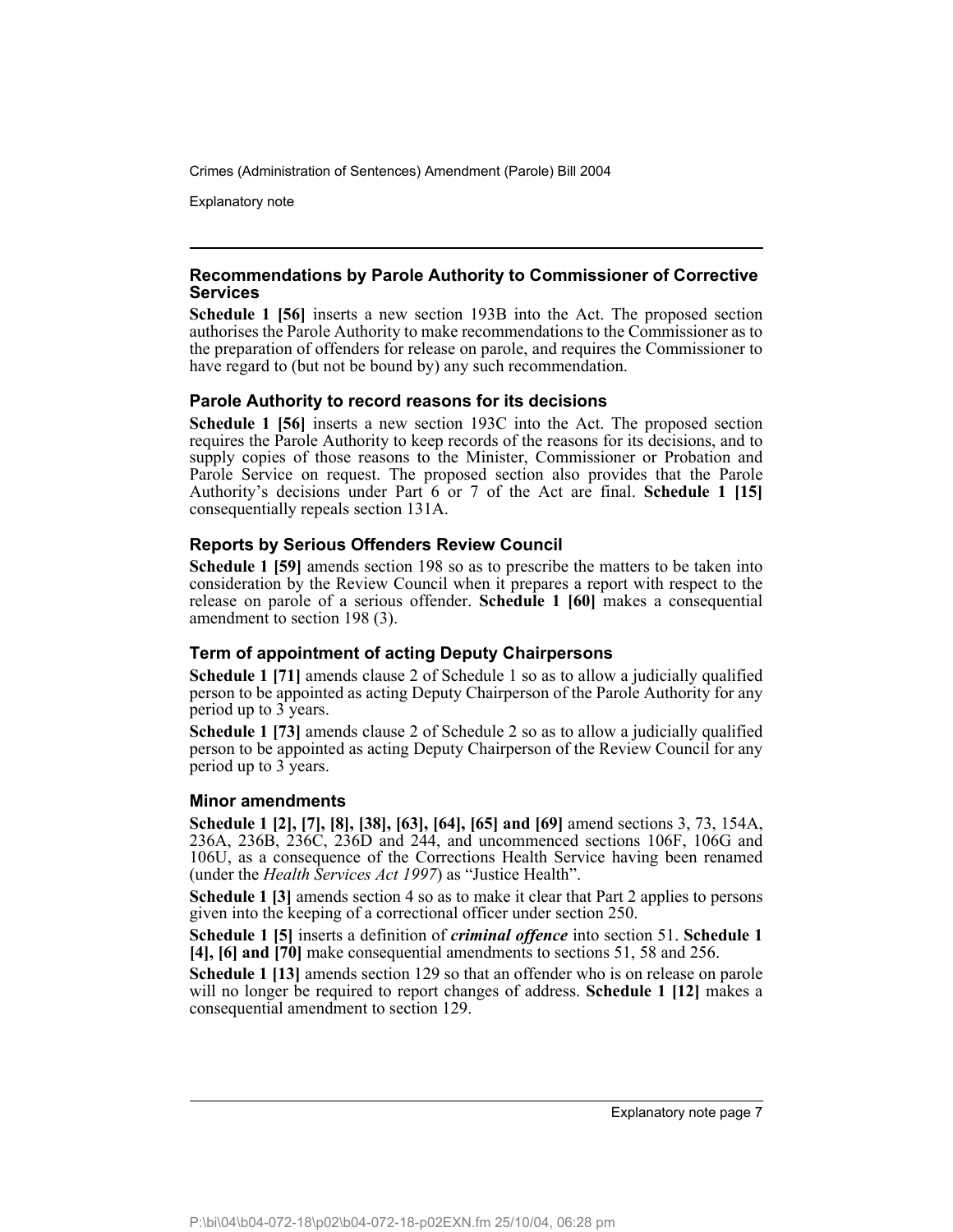Explanatory note

**Schedule 1 [40], [42] and [43]** amend sections 163, 167 and 170 so as to enable the Parole Authority to revoke a periodic detention order, home detention order or parole order on its own motion or on the recommendation of the Commissioner or (in the case of a home detention order or parole order) a probation and parole officer.

**Schedule 1 [45]** amends section 173 so as to ensure that a notice of revocation of parole is served on an offender no later than 21 days after the offender is returned to custody.

**Schedule 1 [47]** amends section 179 so as to provide that the rights of appeal that apply to the revocation of periodic detention orders, home detention orders and parole orders do not apply in relation to an order that is revoked as a consequence of the revocation of some other such order. **Schedule 1 [14]** amends section 130 to make it clear that those rights exist not only in relation to parole orders that are revoked under Part 7 but also in relation to parole orders that are revoked under section 130.

**Schedule 1 [55]** amends section 192 so as to enable the Minister to require the Parole Authority to furnish a report to the Minister as to why a particular offender has been released. The Minister is already able to require the Parole Authority to furnish a report as to whether a particular offender should be released.

**Schedule 1 [61]** amends section 232 (1) so as to make it clear that the care, control and management of offenders who are held in custody is the responsibility of the Commissioner. **Schedule 1 [62]** makes a consequential amendment to section 232 (2).

**Schedule 1 [66], [67] and [68]** amend sections 236E, 236H and 236I to deal with inappropriate references to authorised officers.

**Schedule 1 [2]** substitutes a number of definitions with new definitions to clarify the meaning of certain words and expressions.

#### **Savings and transitional provisions**

**Schedule 1 [74]** amends clause 1 of Schedule 5 so as to enable savings and transitional regulations to be made as a consequence of the enactment of the proposed Act.

**Schedule 1 [75]** inserts a new Part at the end of Schedule 5 so as to make specific provision with respect to certain matters arising as a consequence of the enactment of the proposed Act.

### **Schedule 2 Amendment of other Acts and instruments**

**Schedule 2.1–2.6** amend a number of Acts and instruments as a consequence of the renaming of the Parole Board as the State Parole Authority.

**Schedule 2.7** amends the *Supreme Court Act 1970* so as to exclude the Parole Authority from the definition of *specified tribunal* in section 48 (1) of that Act. Consequently, proceedings to review decisions of the Parole Authority (which,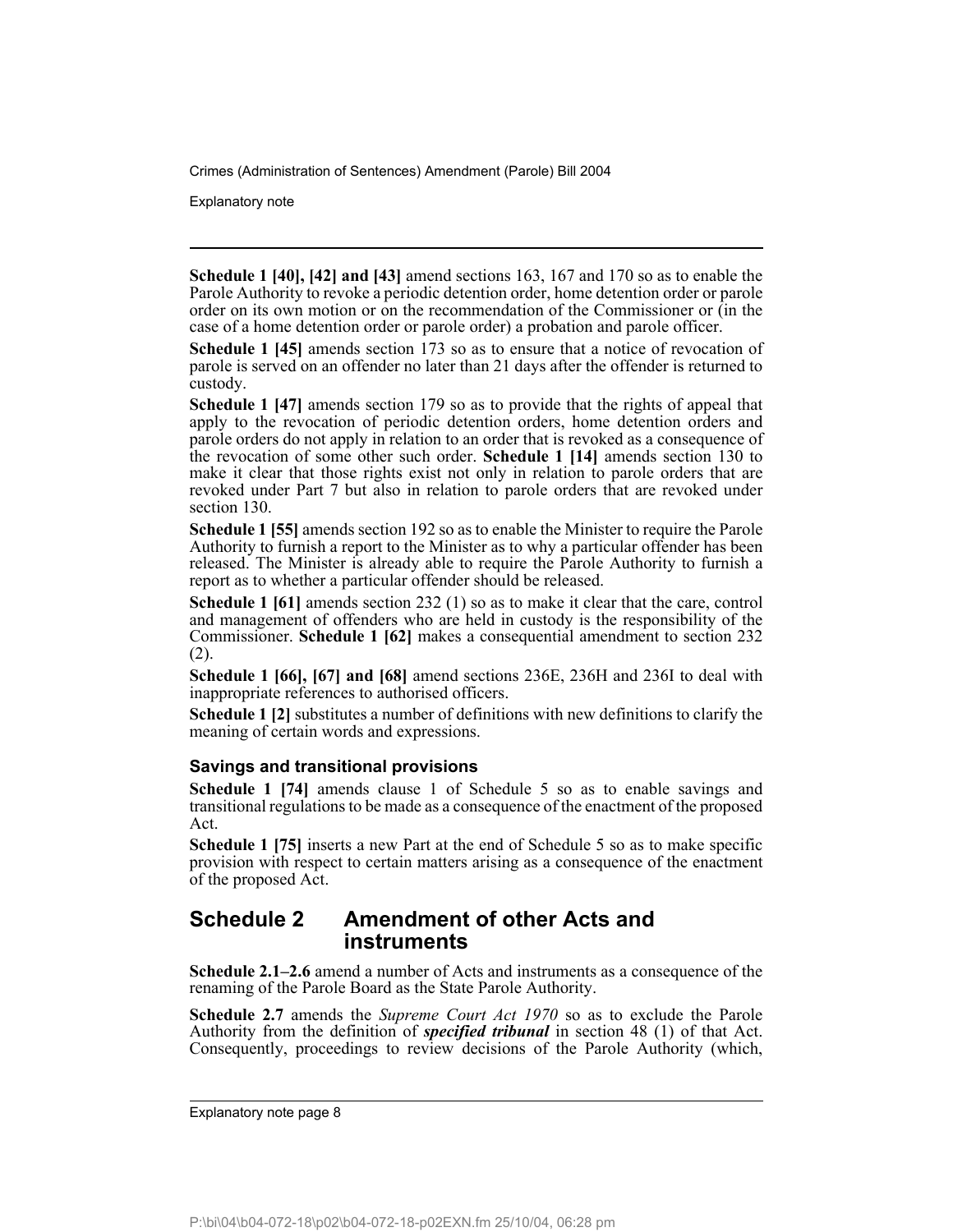Explanatory note

pursuant to the amendments to be made by **Schedule 1 [36]**, will in future be dealt with by the Supreme Court rather than the Court of Criminal Appeal) will not be assigned to the Court of Appeal, but will instead be assigned to the Common Law Division of the Supreme Court.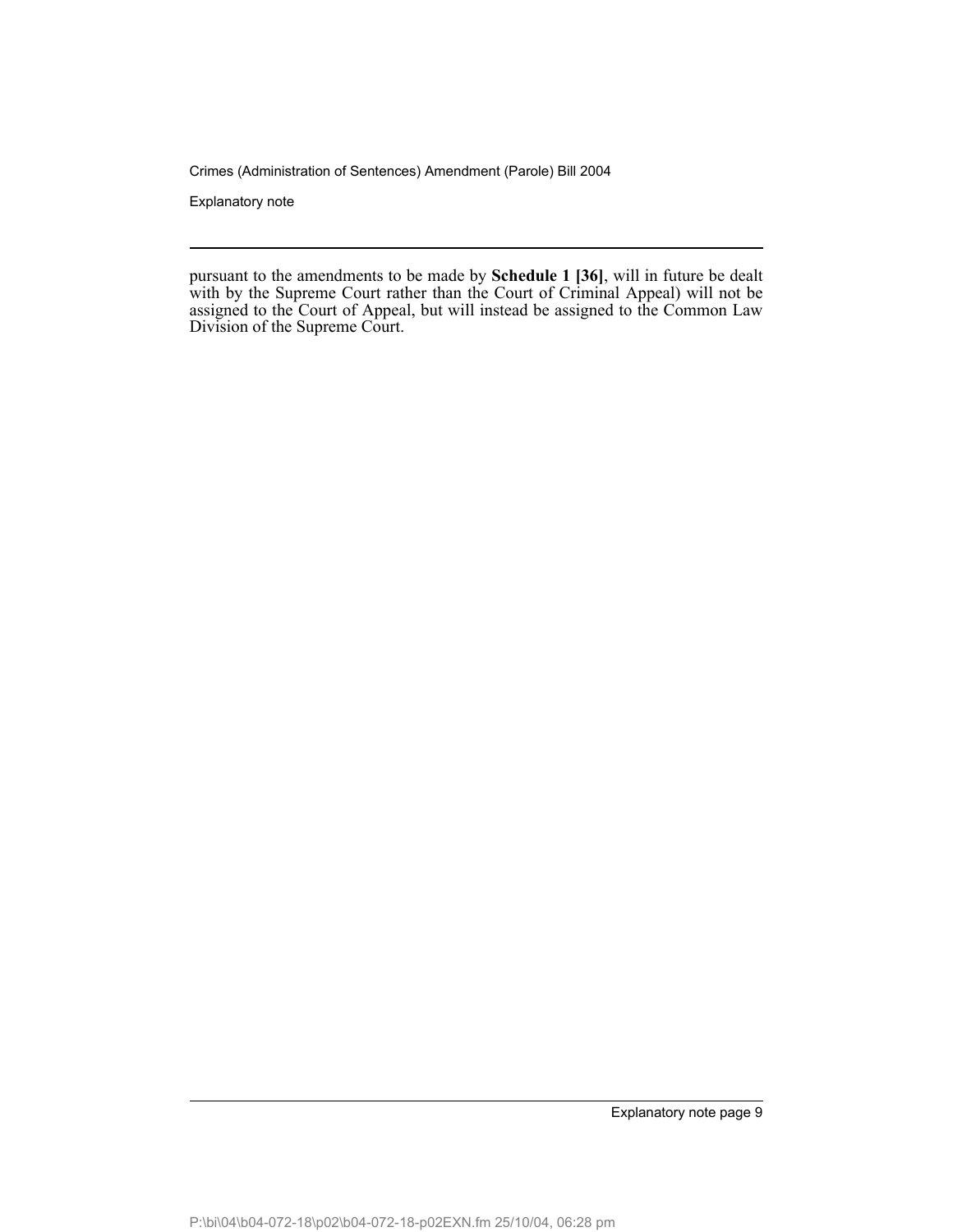Explanatory note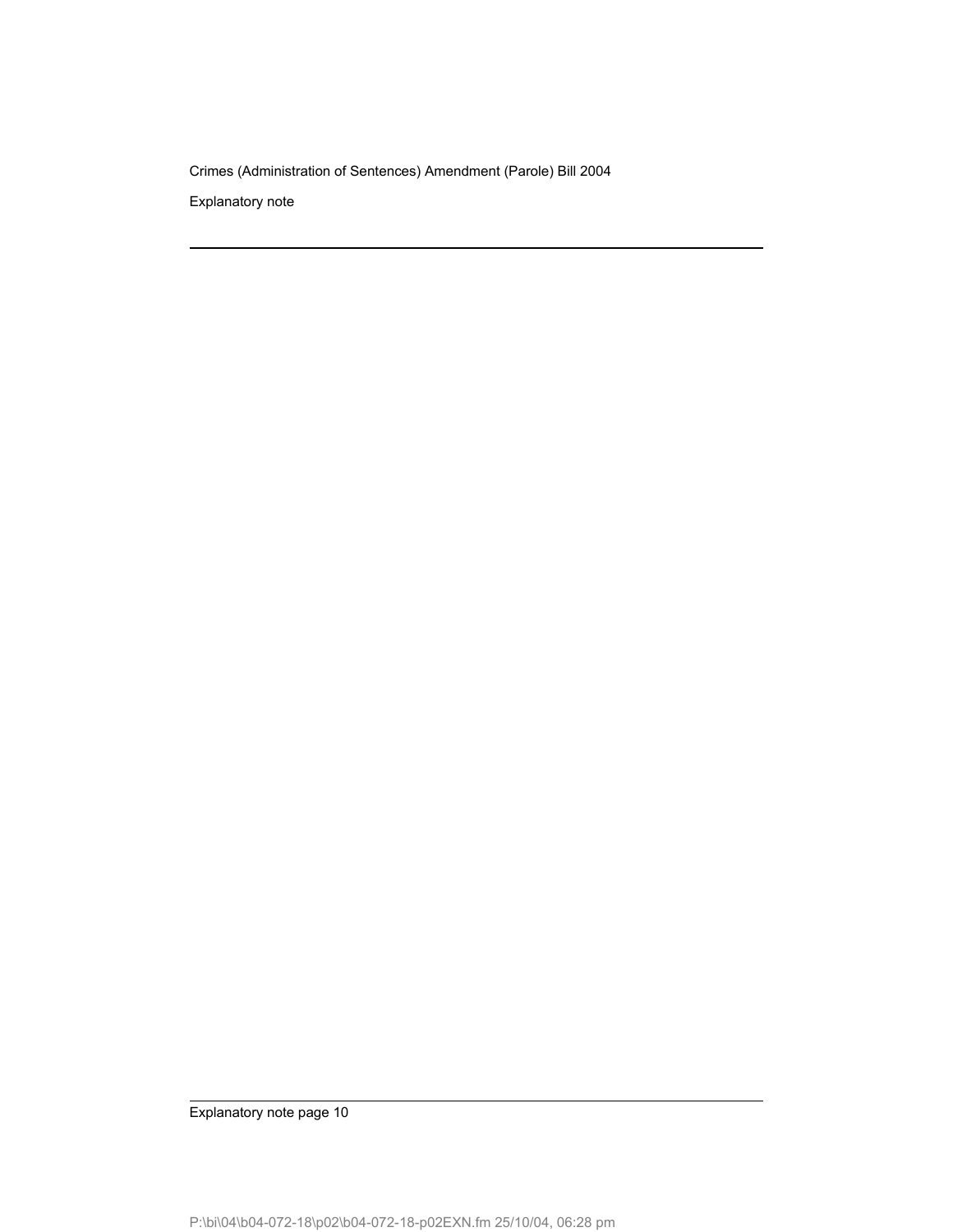First print



New South Wales

# **Crimes (Administration of Sentences) Amendment (Parole) Bill 2004**

## **Contents**

|            |                                                                     | Page |
|------------|---------------------------------------------------------------------|------|
|            | Name of Act                                                         |      |
|            | Commencement                                                        |      |
| 3          | Amendment of Crimes (Administration of Sentences)<br>Act 1999 No 93 | 2    |
| 4          | Amendment of other Acts and instruments                             |      |
| Schedule 1 | Amendment of Crimes (Administration of Sentences<br>Act 1999        |      |
| Schedule 2 | Amendment of other Acts and instruments                             | 28   |

b04-072-18.p02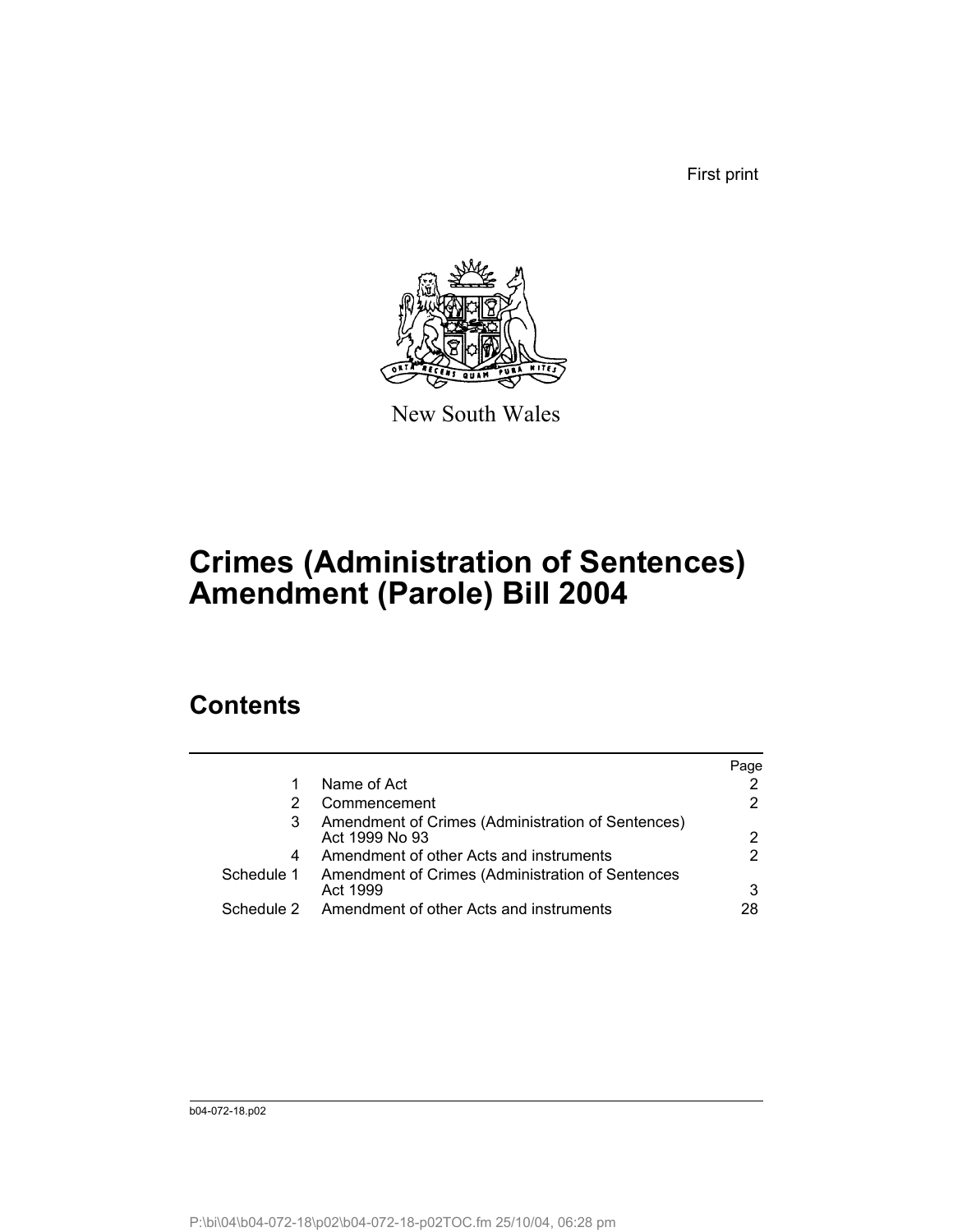**Contents** 

Page

Contents page 2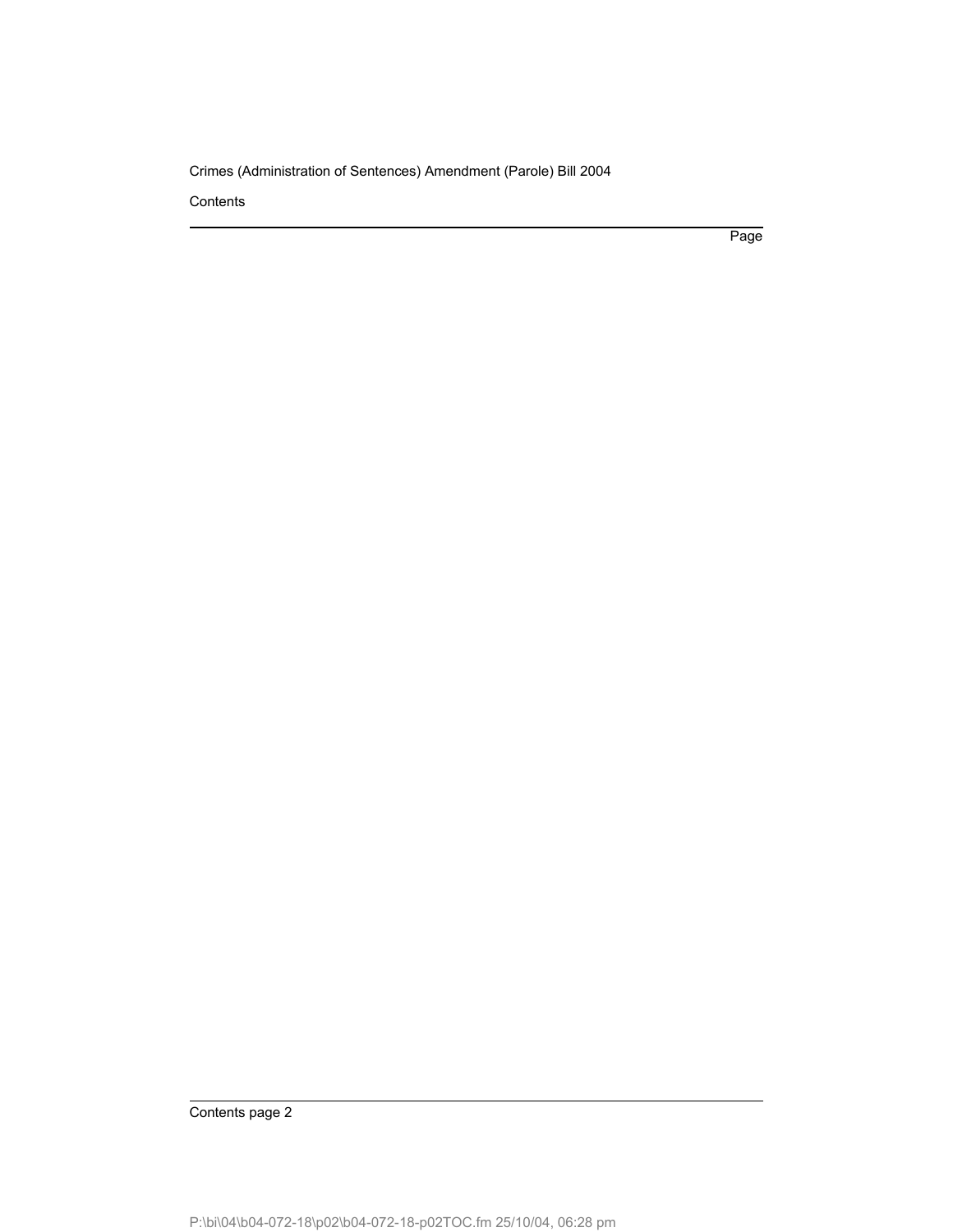

New South Wales

No , 2004

### **A Bill for**

An Act to amend the *Crimes (Administration of Sentences) Act 1999* with respect to parole; and for other purposes.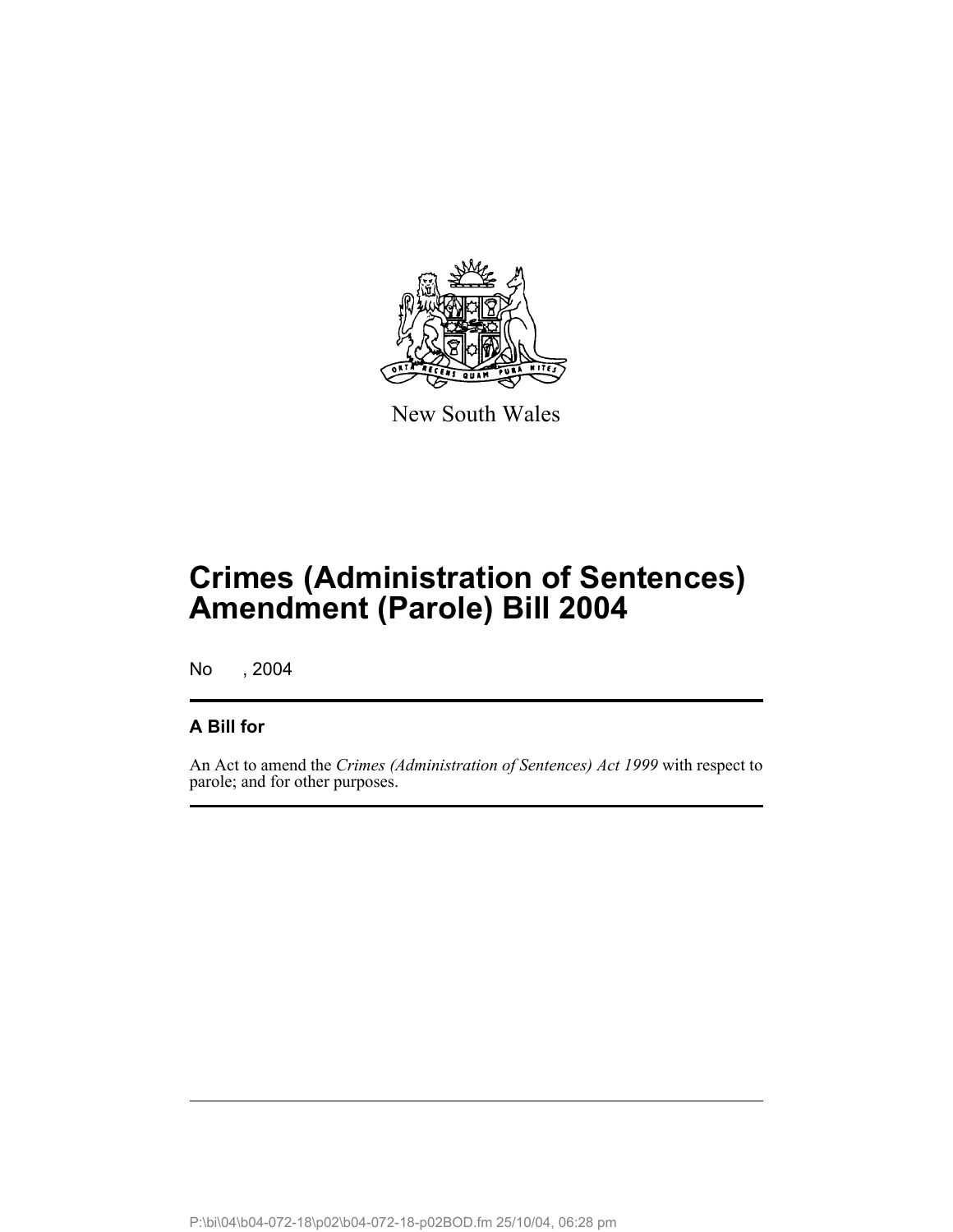|              |                    |                                                                                                                                                                                                                           | $\mathbf{1}$         |  |  |  |  |
|--------------|--------------------|---------------------------------------------------------------------------------------------------------------------------------------------------------------------------------------------------------------------------|----------------------|--|--|--|--|
|              |                    | The Legislature of New South Wales enacts:                                                                                                                                                                                |                      |  |  |  |  |
| 1            | <b>Name of Act</b> |                                                                                                                                                                                                                           |                      |  |  |  |  |
|              |                    | This Act is the Crimes (Administration of Sentences) Amendment<br>(Parole) Act 2004.                                                                                                                                      | 3<br>4               |  |  |  |  |
| $\mathbf{2}$ |                    | Commencement                                                                                                                                                                                                              | 5                    |  |  |  |  |
|              | (1)                | This Act commences on a day or days to be appointed by proclamation,<br>subject to this section.                                                                                                                          | 6<br>$\overline{7}$  |  |  |  |  |
|              | (2)                | Schedule 1 [8] commences on the date of assent, or on the<br>commencement of Schedule 3 [4] to the Compulsory Drug Treatment<br>Correctional Centre Act 2004, whichever is the later.                                     | 8<br>9<br>10         |  |  |  |  |
|              | (3)                | Schedule 1 [9] commences on the commencement of Schedule 1 [49] to<br>this Act, or on the commencement of Schedule 3 [4] to the <i>Compulsory</i><br>Drug Treatment Correctional Centre Act 2004, whichever is the later. | 11<br>12<br>13       |  |  |  |  |
|              | (4)                | Schedule 1 [17] commences on the commencement of Schedule 1 [49]<br>to this Act, or on the commencement of Schedule 3 [5] to the<br>Compulsory Drug Treatment Correctional Centre Act 2004, whichever<br>is the later.    | 14<br>15<br>16<br>17 |  |  |  |  |
|              | (5)                | Schedule 1 [18] commences on the commencement of Schedule 1 [16]<br>to this Act, or on the commencement of Schedule 1 [6] to the<br>Compulsory Drug Treatment Correctional Centre Act 2004, whichever<br>is the later.    | 18<br>19<br>20<br>21 |  |  |  |  |
|              | (6)                | Schedule 2.3 commences on the commencement of Schedule 1 [49] to<br>this Act, or on the commencement of Schedule 1 [6] to the <i>Compulsory</i><br>Drug Treatment Correctional Centre Act 2004, whichever is the later.   | 22<br>23<br>24       |  |  |  |  |
| 3            |                    | Amendment of Crimes (Administration of Sentences) Act 1999 No 93                                                                                                                                                          | 25                   |  |  |  |  |
|              |                    | The Crimes (Administration of Sentences) Act 1999 is amended as set<br>out in Schedule 1.                                                                                                                                 | 26<br>27             |  |  |  |  |
| 4            |                    | <b>Amendment of other Acts and instruments</b>                                                                                                                                                                            | 28                   |  |  |  |  |
|              |                    | Each Act and instrument referred to in Schedule 2 is amended as set out<br>in that Schedule.                                                                                                                              | 29<br>30             |  |  |  |  |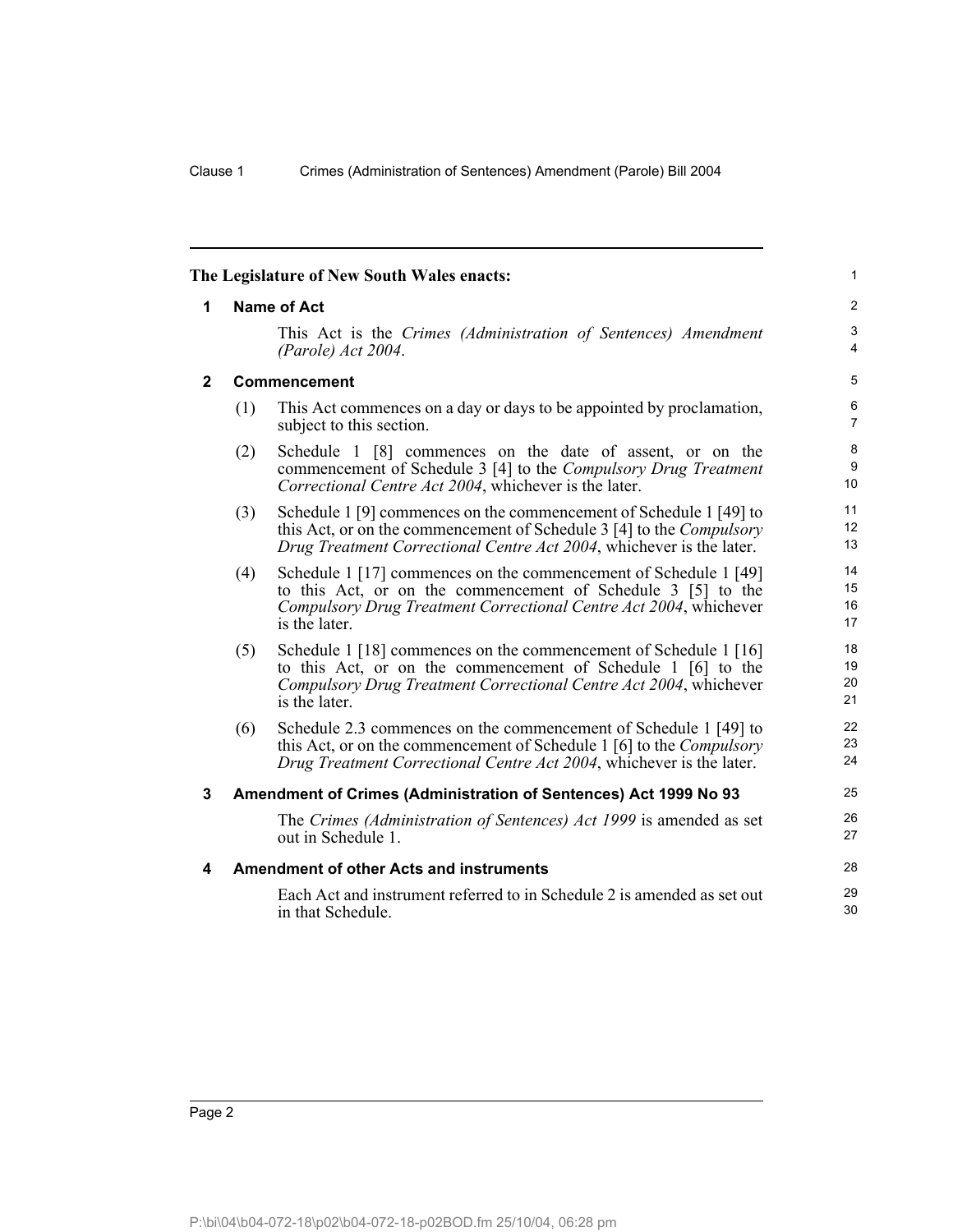Amendment of Crimes (Administration of Sentences) Act 1999 Schedule 1

|     | <b>Schedule 1</b>               |     | <b>Amendment of Crimes (Administration</b><br>of Sentences) Act 1999                                                                                                                                                                          | $\mathbf{1}$<br>$\overline{2}$ |
|-----|---------------------------------|-----|-----------------------------------------------------------------------------------------------------------------------------------------------------------------------------------------------------------------------------------------------|--------------------------------|
|     |                                 |     | (Section 3)                                                                                                                                                                                                                                   | 3                              |
| [1] |                                 |     | The whole Act (except to the extent to which its provisions are otherwise<br>amended or repealed by this Act and except Schedule 5)                                                                                                           | 4<br>5                         |
|     |                                 |     | Omit "Parole Board" and "Parole Board's" wherever occurring.                                                                                                                                                                                  | 6                              |
|     |                                 |     | Insert instead "Parole Authority" and "Parole Authority's", respectively.                                                                                                                                                                     | $\overline{7}$                 |
| [2] | <b>Section 3 Interpretation</b> |     |                                                                                                                                                                                                                                               | 8                              |
|     |                                 |     | Omit the definition of <i>Chief Executive Officer</i> , <i>Corrections Health Service</i><br>and the definitions of Corrections Health Service, full-time detention, Parole<br><b>Board</b> and <i>periodic detention</i> from section 3 (1). | 9<br>10 <sup>1</sup><br>11     |
|     | Insert in alphabetical order:   |     |                                                                                                                                                                                                                                               | 12                             |
|     |                                 |     | <b>Chief Executive Officer, Justice Health means the person for the</b><br>time being holding office or acting as the chief executive officer<br>of Justice Health under the Health Services Act 1997.                                        | 13<br>14<br>15                 |
|     |                                 |     | <i>full-time detention</i> means detention in a correctional centre, but<br>does not include periodic detention.                                                                                                                              | 16<br>17                       |
|     |                                 |     | <b>Justice Health</b> means the statutory health corporation of that<br>name specified in Schedule 2 to the Health Services Act 1997.                                                                                                         | 18<br>19                       |
|     |                                 |     | <b>Parole Authority</b> means the State Parole Authority constituted by<br>section 183.                                                                                                                                                       | 20<br>21                       |
|     |                                 |     | <i>parole eligibility date</i> , in relation to an offender, means:                                                                                                                                                                           | 22                             |
|     |                                 | (a) | subject to paragraph (b), the date on which the offender<br>first becomes eligible for release on parole, or                                                                                                                                  | 23<br>24                       |
|     |                                 | (b) | if the offender is returned to custody following revocation<br>of parole, the date occurring 12 months after the date on<br>which the offender is so returned.                                                                                | 25<br>26<br>27                 |
|     |                                 |     | <i>periodic detention</i> , in relation to an offender, means:                                                                                                                                                                                | 28                             |
|     |                                 | (a) | detention in a periodic detention centre, or                                                                                                                                                                                                  | 29                             |
|     |                                 | (b) | participation in an activity pursuant to an order referred to<br>in section 84 $(1)$ (a), or                                                                                                                                                  | 30<br>31                       |
|     |                                 | (c) | the carrying out of community service work pursuant to an<br>order referred to in section $84(1)(b)$ ,                                                                                                                                        | 32<br>33                       |
|     |                                 |     | for as many detention periods as there are weeks in the term of<br>the offender's sentence.                                                                                                                                                   | 34<br>35                       |
|     |                                 |     | <b>Probation and Parole Service</b> means the administrative unit of<br>that name that exists within the Department.                                                                                                                          | 36<br>37                       |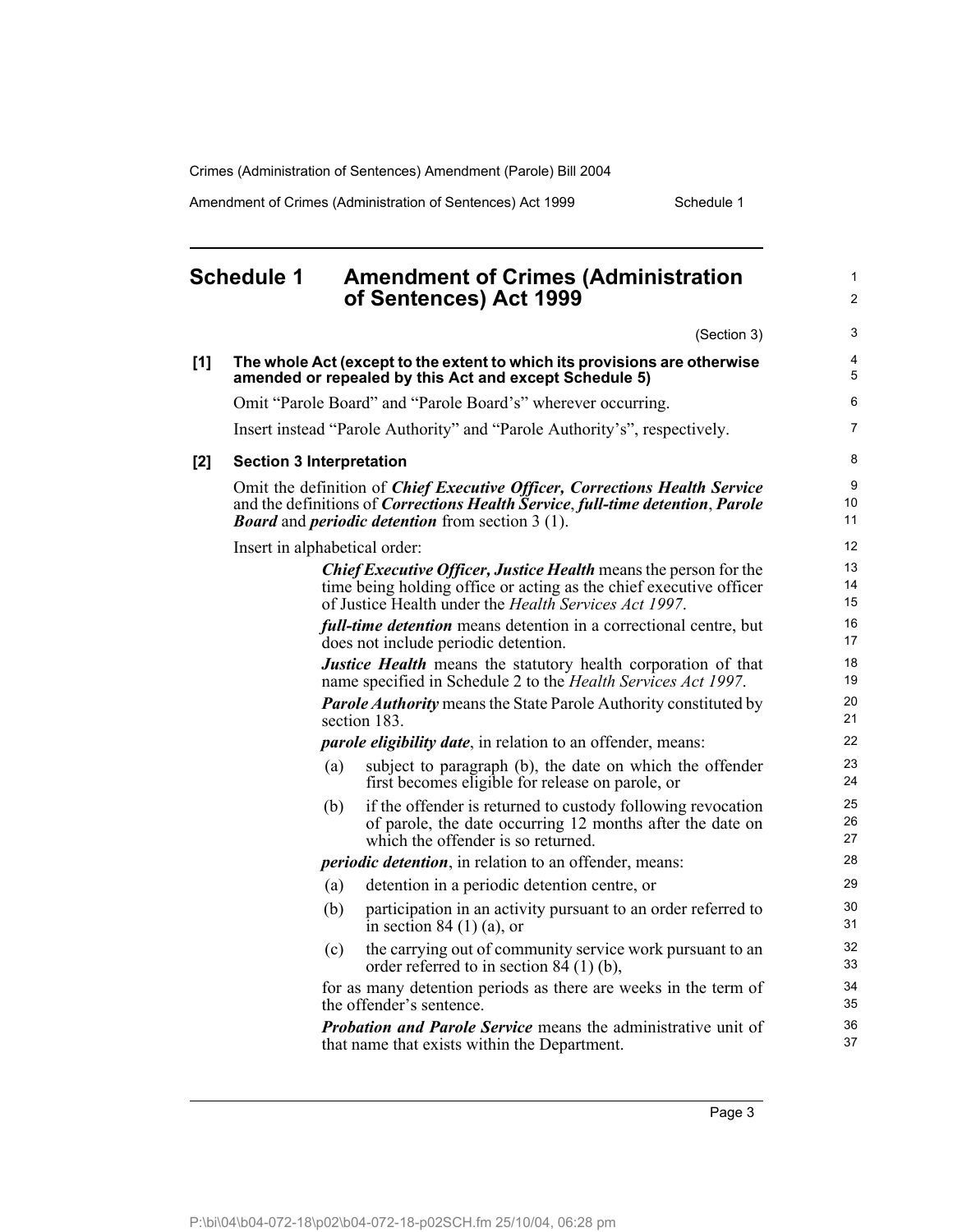Schedule 1 Amendment of Crimes (Administration of Sentences) Act 1999

| [3]    | <b>Section 4 Application of Part</b>                                                                                                                                                                                                        | $\mathbf{1}$         |
|--------|---------------------------------------------------------------------------------------------------------------------------------------------------------------------------------------------------------------------------------------------|----------------------|
|        | Insert at the end of section $4(1)(e)$ :                                                                                                                                                                                                    | 2                    |
|        | , and                                                                                                                                                                                                                                       | 3                    |
|        | (f)<br>any person in custody who is given into the keeping of a<br>correctional officer under section 250.                                                                                                                                  | 4<br>5               |
| [4]    | <b>Section 51 Definitions</b>                                                                                                                                                                                                               | 6                    |
|        | Insert "(whether or not it is also a criminal offence)" after "by an inmate" in<br>the definition of <i>correctional centre offence</i> .                                                                                                   | 7<br>8               |
| [5]    | Section 51, definition of "criminal offence"                                                                                                                                                                                                | 9                    |
|        | Insert in alphabetical order:                                                                                                                                                                                                               | 10                   |
|        | <i>criminal offence</i> means an act or omission that constitutes an<br>offence otherwise than as a consequence of its having been<br>declared by the regulations to be a correctional centre offence for<br>the purposes of this Division. | 11<br>12<br>13<br>14 |
| [6]    | Section 58 Certain offences may be dealt with by Local Court                                                                                                                                                                                | 15                   |
|        | Omit "an offence for which criminal proceedings can and should".                                                                                                                                                                            | 16                   |
|        | Insert instead "a criminal offence for which proceedings should".                                                                                                                                                                           | 17                   |
| [7]    | <b>Section 73 Compulsory medical treatment</b>                                                                                                                                                                                              | 18                   |
|        | Omit "Corrections Health Service" wherever occurring.                                                                                                                                                                                       | 19                   |
|        | Insert instead "Justice Health".                                                                                                                                                                                                            | 20                   |
| [8]    | Sections 106F, 106G and 106U (as inserted by Schedule 3 [4] to the<br>Compulsory Drug Treatment Correctional Centre Act 2004)                                                                                                               | 21<br>22             |
|        | Omit "Corrections Health Service" wherever occurring.                                                                                                                                                                                       | 23                   |
|        | Insert instead "Justice Health".                                                                                                                                                                                                            | 24                   |
| [9]    | Sections 106Q, 106T and 106Y (as inserted by Schedule 3 [4] to the<br>Compulsory Drug Treatment Correctional Centre Act 2004)                                                                                                               | 25<br>26             |
|        | Omit "Parole Board" wherever occurring. Insert instead "Parole Authority".                                                                                                                                                                  | 27                   |
| $[10]$ | Section 128 Conditions governing parole                                                                                                                                                                                                     | 28                   |
|        | Insert after section $128(2)$ :                                                                                                                                                                                                             | 29                   |
|        | The conditions of a parole order must include conditions giving<br>(2A)<br>effect to a post-release plan, prepared by the Probation and Parole<br>Service and adopted by the Parole Authority, in relation to the<br>offender.              | 30<br>31<br>32<br>33 |
|        |                                                                                                                                                                                                                                             |                      |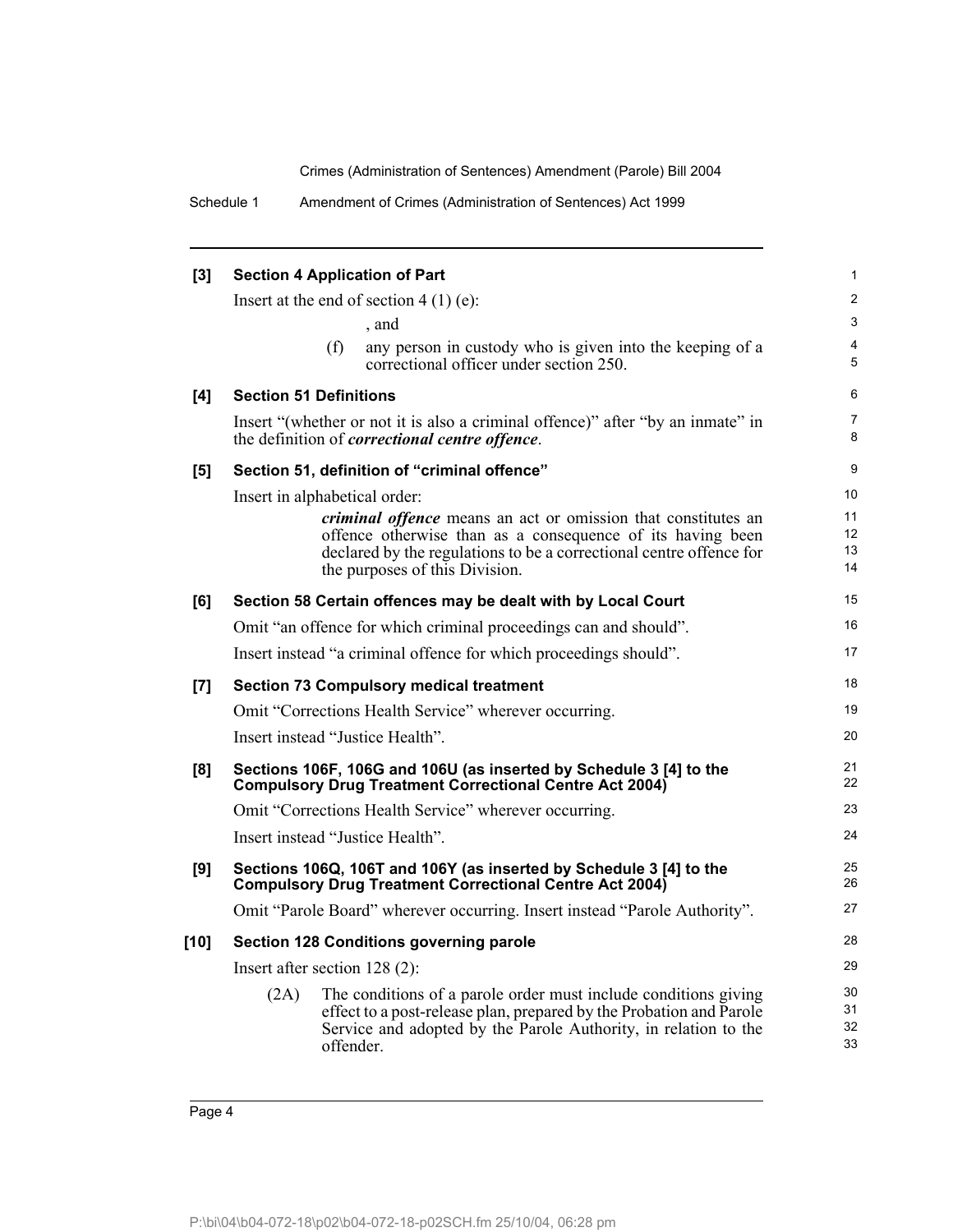| Amendment of Crimes (Administration of Sentences) Act 1999 | Schedule 1 |
|------------------------------------------------------------|------------|
|------------------------------------------------------------|------------|

| $[11]$ |                                   | <b>Section 128 (3)</b> |                        |                                                                                                                                                                                                          | 1              |
|--------|-----------------------------------|------------------------|------------------------|----------------------------------------------------------------------------------------------------------------------------------------------------------------------------------------------------------|----------------|
|        |                                   |                        | Omit "The conditions". |                                                                                                                                                                                                          | $\overline{2}$ |
|        |                                   |                        |                        | Insert instead "Without limiting subsection (2A), the conditions".                                                                                                                                       | 3              |
| $[12]$ |                                   |                        |                        | <b>Section 129 Obligations of offender</b>                                                                                                                                                               | 4              |
|        |                                   |                        |                        | Omit "subject, and" from section 129 (b). Insert instead "subject.".                                                                                                                                     | 5              |
| $[13]$ |                                   | Section 129 (c)        |                        |                                                                                                                                                                                                          | 6              |
|        |                                   |                        | Omit the paragraph.    |                                                                                                                                                                                                          | 7              |
| $[14]$ |                                   |                        |                        | Section 130 Revocation of parole order before release                                                                                                                                                    | 8              |
|        |                                   |                        |                        | Insert at the end of the section:                                                                                                                                                                        | 9              |
|        |                                   | (2)                    |                        | Division 4 of Part 7 applies to the revocation of a parole order<br>under this section in the same way as it applies to the revocation<br>of a parole order under Division $\tilde{3}$ of that Part.     | 10<br>11<br>12 |
| $[15]$ |                                   |                        |                        | Section 131A Reasons for parole decisions                                                                                                                                                                | 13             |
|        |                                   | Omit the section.      |                        |                                                                                                                                                                                                          | 14             |
| $[16]$ |                                   |                        | Sections 135 and 135A  |                                                                                                                                                                                                          | 15             |
|        | Omit section 135. Insert instead: |                        |                        |                                                                                                                                                                                                          | 16             |
|        | 135                               |                        |                        | <b>General duty of Parole Authority</b>                                                                                                                                                                  | 17             |
|        |                                   | (1)                    |                        | The Parole Authority must not make a parole order for an<br>offender unless it is satisfied, on the balance of probabilities, that<br>the release of the offender is appropriate in the public interest. | 18<br>19<br>20 |
|        |                                   | (2)                    |                        | In deciding whether or not the release of an offender is<br>appropriate in the public interest, the Parole Authority must have<br>regard to the following matters:                                       | 21<br>22<br>23 |
|        |                                   |                        | (a)                    | the need to protect the safety of the community,                                                                                                                                                         | 24             |
|        |                                   |                        | (b)                    | the need to maintain public confidence<br>the<br>in<br>administration of justice,                                                                                                                        | 25<br>26       |
|        |                                   |                        | (c)                    | the nature and circumstances of the offence to which the<br>offender's sentence relates,                                                                                                                 | 27<br>28       |
|        |                                   |                        | (d)                    | any relevant comments made by the sentencing court,                                                                                                                                                      | 29             |
|        |                                   |                        | (e)                    | the offender's criminal history,                                                                                                                                                                         | 30             |
|        |                                   |                        | (f)                    | the likelihood of the offender being able to adapt to normal<br>lawful community life,                                                                                                                   | 31<br>32       |
|        |                                   |                        |                        |                                                                                                                                                                                                          |                |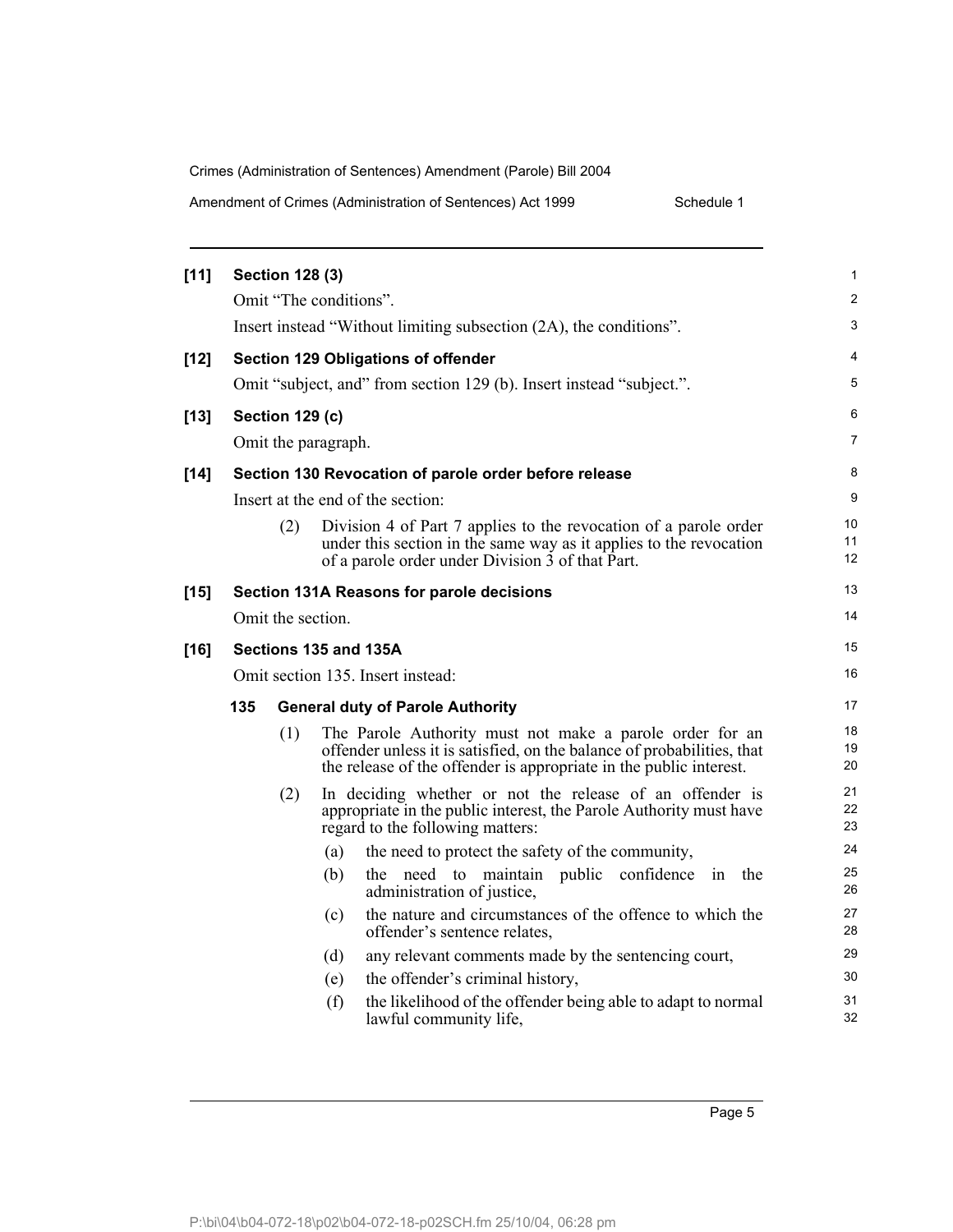| (g) | the likely effect on any victim of the offender, and on any |
|-----|-------------------------------------------------------------|
|     | such victim's family, of the offender being released on     |
|     | parole,                                                     |

- (h) any report in relation to the granting of parole to the offender that has been prepared by or on behalf of the Probation and Parole Service, as referred to in section 135A,
- (i) any other report in relation to the granting of parole to the offender that has been prepared by or on behalf of the Review Council, the Commissioner or any other authority of the State,
- (j) such guidelines as are in force under section 185A,
- (k) such other matters as the Parole Authority considers relevant.
- (3) Except in exceptional circumstances, the Parole Authority must not make a parole order for a serious offender unless the Review Council advises that it is appropriate for the offender to be considered for release on parole.

#### **135A Preparation of reports by Probation and Parole Service**

A report prepared by or on behalf of the Probation and Parole Service for the purposes of section 135 must address the following matters:

- (a) the likelihood of the offender being able to adapt to normal lawful community life,
- (b) the risk of the offender re-offending while on release on parole, and the measures to be taken to reduce that risk,
- (c) the measures to be taken to assist the offender while on release on parole, as set out in a post-release plan prepared by the Probation and Parole Service in relation to the offender,
- (d) the offender's attitude to the offence to which his or her sentence relates,
- (e) the offender's willingness to participate in rehabilitation programs, and the success or otherwise of his or her participation in such programs,
- (f) the offender's attitude to any victim of the offence to which his or her sentence relates, and to the family of any such victim,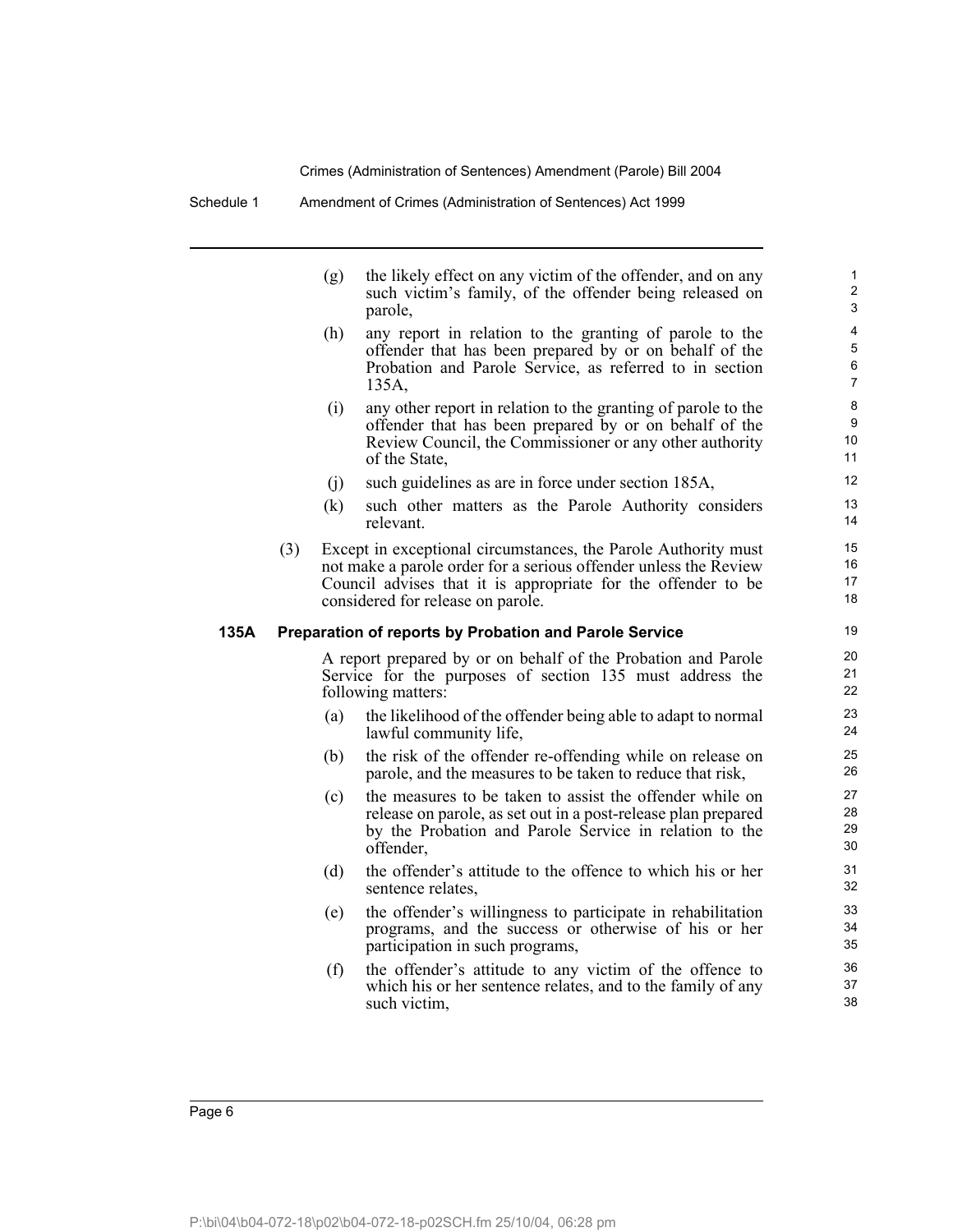|        |      |     |                          | Amendment of Crimes (Administration of Sentences) Act 1999<br>Schedule 1                                                                                                                                                                                                                      |  |
|--------|------|-----|--------------------------|-----------------------------------------------------------------------------------------------------------------------------------------------------------------------------------------------------------------------------------------------------------------------------------------------|--|
|        |      |     | (g)                      | any offences committed by the offender while in custody,<br>including in particular any correctional centre offences and<br>any offence involving an escape or attempted escape,                                                                                                              |  |
|        |      |     | (h)                      | the likelihood of the offender complying with any<br>conditions to which his or her parole may be made subject.                                                                                                                                                                               |  |
| $[17]$ |      |     |                          | Section 135 (as substituted by item [16])                                                                                                                                                                                                                                                     |  |
|        |      |     |                          | Omit "Parole Board" from section 135 (2) (ia) (as inserted by Schedule 3 [5]<br>to the Compulsory Drug Treatment Correctional Centre Act 2004).                                                                                                                                               |  |
|        |      |     |                          | Insert instead "Parole Authority".                                                                                                                                                                                                                                                            |  |
| $[18]$ |      |     |                          | Section 135A (as inserted by item [16])                                                                                                                                                                                                                                                       |  |
|        |      |     |                          | Insert after section 135A (h):                                                                                                                                                                                                                                                                |  |
|        |      |     | (i)                      | in the case of an offender in respect of whom the Drug<br>Court has declined to make a compulsory drug treatment<br>order on the ground referred to in section $18D(1)$ (b) (vi)<br>of the <i>Drug Court Act 1998</i> , the contents of any notice<br>under section $18D(2)$ (b) of that Act. |  |
| $[19]$ |      |     | <b>Sections 137-137C</b> |                                                                                                                                                                                                                                                                                               |  |
|        |      |     |                          | Omit section 137. Insert instead:                                                                                                                                                                                                                                                             |  |
|        | 137  |     |                          | Consideration of parole when offender first eligible for parole                                                                                                                                                                                                                               |  |
|        |      | (1) |                          | The Parole Authority must consider whether or not an offender<br>should be released on parole at least 60 days before the offender's<br>parole eligibility date.                                                                                                                              |  |
|        |      | (2) |                          | Despite subsection (1), the Parole Authority may defer<br>consideration of an offender's case until not less than 21 days<br>before the offender's parole eligibility date if it is of the opinion:                                                                                           |  |
|        |      |     | (a)                      | that it is unable to complete its consideration because it has<br>not been furnished with a report required to be made to it,<br>or                                                                                                                                                           |  |
|        |      |     | (b)                      | that there are other relevant matters requiring further<br>consideration.                                                                                                                                                                                                                     |  |
|        | 137A |     |                          | Consideration of parole in subsequent years                                                                                                                                                                                                                                                   |  |
|        |      | (1) |                          | At any time within 90 days before the anniversary of an<br>offender's parole eligibility date, the offender, if still eligible for<br>release on parole, may apply to be released on parole.                                                                                                  |  |
|        |      | (2) |                          | After receiving such an application, but not more than 60 days<br>before the anniversary of the offender's parole eligibility date,                                                                                                                                                           |  |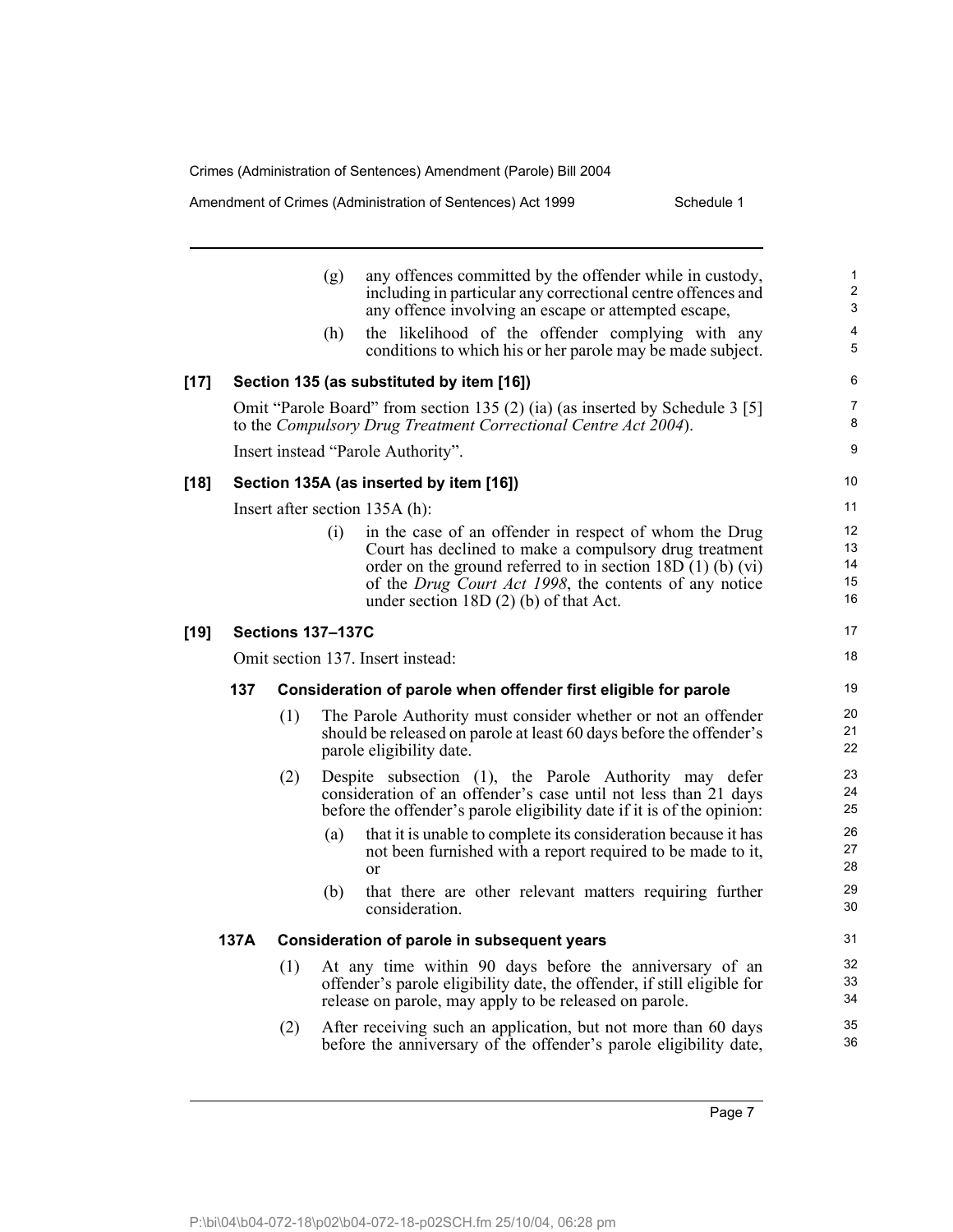Schedule 1 Amendment of Crimes (Administration of Sentences) Act 1999

the Parole Authority must consider whether or not the offender should be released on parole.

- (3) Despite subsection (2):
	- (a) if the offender is unlawfully at large following revocation of parole, the Parole Authority is not required to consider the offender's case until the offender is returned to custody, and
	- (b) if the offender is unlawfully at large for the whole of one or more years following the revocation, the Parole Authority may decline to consider the offender's case at all in relation to that year or those years, and
	- (c) in any case, the Parole Authority may decline to consider an offender's case for up to 3 years at a time after it last considered the grant of parole to the offender.

#### **137B Consideration of parole so as to avoid manifest injustice**

The Parole Authority may consider an offender's case at any time after the offender's parole eligibility date, and without the need for an application, in such circumstances as may be prescribed by the regulations as constituting manifest injustice.

#### **137C Parole Authority may examine offender**

- (1) For the purpose of its consideration of an offender's case, the Parole Authority may (but need not) examine the offender.
- (2) An offender is not entitled to make submissions to the Parole Authority at any meeting held by it for the purposes of this section, and consequently section 190 (1) does not apply to any such meeting.

#### **[20] Section 138 Release of offender on parole**

Omit section 138 (1). Insert instead:

- (1) As soon as practicable after deciding to release an offender on parole, the Parole Authority must make an order directing that the offender be released on parole on or before a day occurring during a period specified in accordance with subsection (1AA).
- (1AA) The period to be specified in a parole order under this section is to be:
	- (a) if the order is made earlier than the offender's parole eligibility date, a period beginning no earlier than the offender's parole eligibility date and ending no later than 35 days after that date, and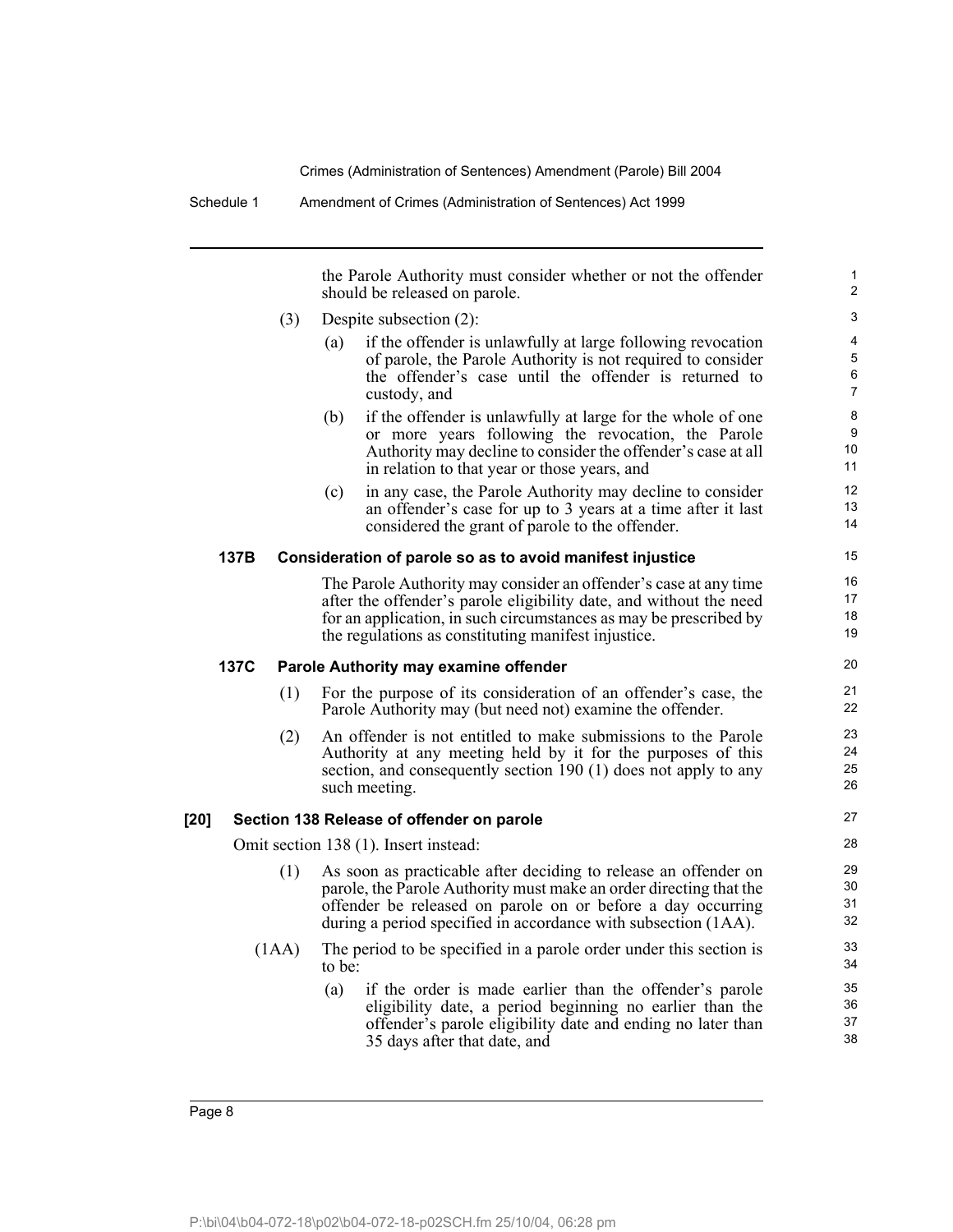| Amendment of Crimes (Administration of Sentences) Act 1999 |  |  |  | Schedule 1 |
|------------------------------------------------------------|--|--|--|------------|
|------------------------------------------------------------|--|--|--|------------|

|        |     |                         | (b) | in any other case, a period beginning no earlier than the<br>date on which the order is made and ending no later than<br>35 days after that date. | 1<br>$\overline{\mathbf{c}}$<br>3 |
|--------|-----|-------------------------|-----|---------------------------------------------------------------------------------------------------------------------------------------------------|-----------------------------------|
| $[21]$ |     | <b>Section 138 (1A)</b> |     |                                                                                                                                                   | 4                                 |
|        |     |                         |     | Omit "subsection $(1)$ $(a)$ ". Insert instead "subsection $(1)$ ".                                                                               | 5                                 |
| $[22]$ |     | Sections 139 and 140    |     |                                                                                                                                                   | 6                                 |
|        |     |                         |     | Omit the sections. Insert instead:                                                                                                                | 7                                 |
|        | 139 |                         |     | Notice to offender of intention to refuse parole                                                                                                  | 8                                 |
|        |     | (1)                     |     | As soon as practicable after forming an initial intention not to<br>make a parole order for an offender, the Parole Authority:                    | 9<br>10                           |
|        |     |                         | (a) | must give notice of its intention to the offender, and                                                                                            | 11                                |
|        |     |                         | (b) | must determine whether, in relation to any reconsideration<br>of the matter:                                                                      | 12<br>13                          |
|        |     |                         |     | (i)<br>there will be a hearing, whether or not the offender<br>requests a hearing, or                                                             | 14<br>15                          |
|        |     |                         |     | there will be a hearing only if the offender requests<br>(i)<br>a hearing and the Parole Authority is satisfied that a<br>hearing is warranted.   | 16<br>17<br>18                    |
|        |     | (2)                     |     | The notice must inform the offender of the following matters:                                                                                     | 19                                |
|        |     |                         | (a) | that the Parole Authority's initial intention is not to make<br>a parole order in relation to the offender,                                       | 20<br>21                          |
|        |     |                         | (b) | that the offender may apply to the Parole Authority for the<br>matter to be reconsidered,                                                         | 22<br>23                          |
|        |     |                         | (c) | that, if the offender makes such an application:                                                                                                  | 24                                |
|        |     |                         |     | (i)<br>there will be a hearing, whether or not the offender<br>requests a hearing, or                                                             | 25<br>26                          |
|        |     |                         |     | there will be a hearing only if the offender requests<br>(ii)<br>a hearing and the Parole Authority is satisfied that a<br>hearing is warranted,  | 27<br>28<br>29                    |
|        |     |                         | (d) | that the Parole Authority will take into account any<br>submissions by the offender when making its final<br>decision on the matter.              | 30<br>31<br>32                    |
|        |     | (3)                     |     | The notice:                                                                                                                                       | 33                                |
|        |     |                         | (a) | must indicate the address to which such an application<br>should be sent, and the date by which such an application<br>must be made, and          | 34<br>35<br>36                    |
|        |     |                         |     |                                                                                                                                                   |                                   |

Page 9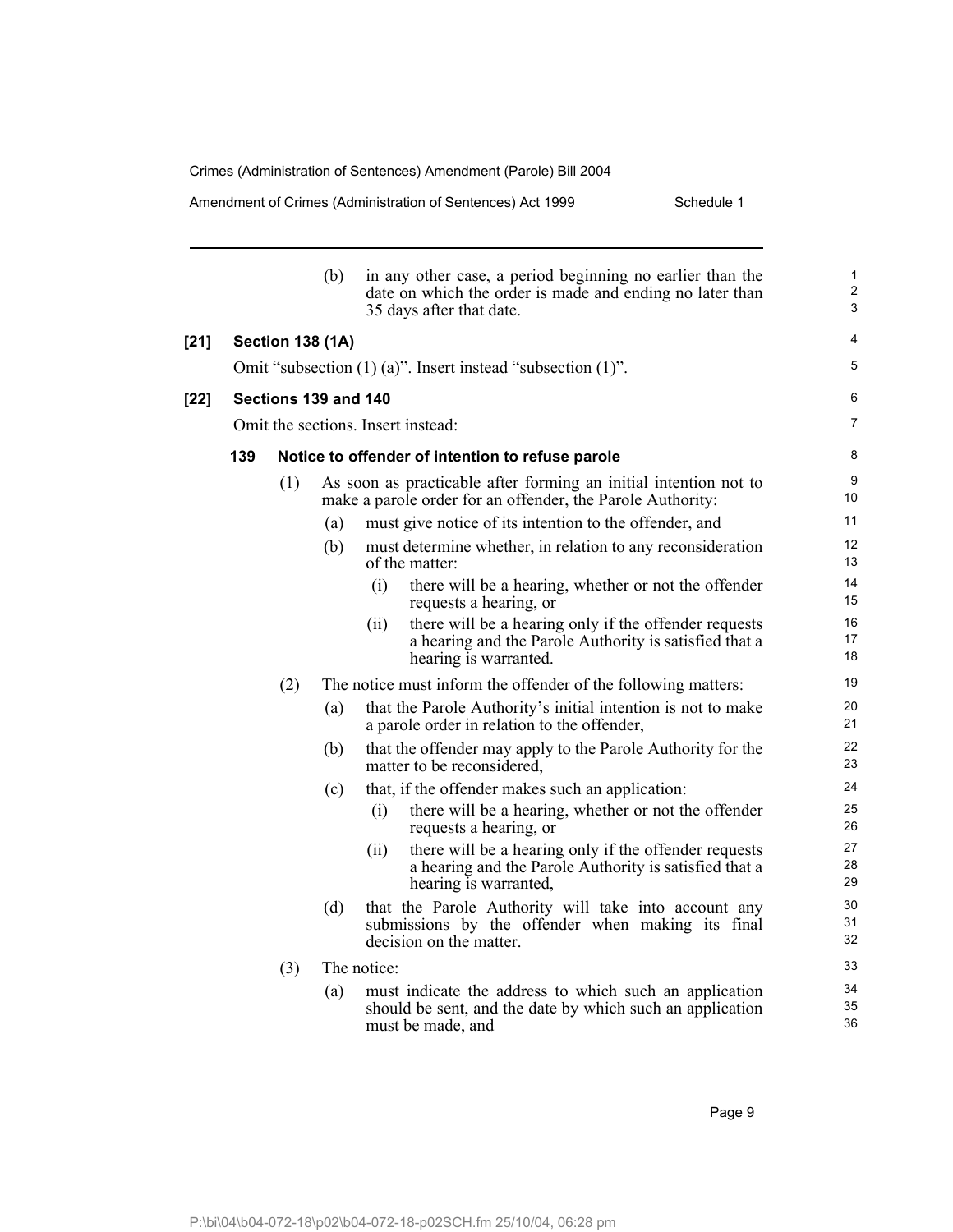Schedule 1 Amendment of Crimes (Administration of Sentences) Act 1999

|        |      |                        | (b)<br>subject to section 194, must be accompanied by copies of<br>the reports and other documents intended to be used by the<br>Parole Authority in making its final decision.                                                   | 1<br>$\overline{2}$<br>3 |
|--------|------|------------------------|-----------------------------------------------------------------------------------------------------------------------------------------------------------------------------------------------------------------------------------|--------------------------|
|        |      | (4)                    | An application by an offender under this section:                                                                                                                                                                                 | 4                        |
|        |      |                        | may be accompanied by written submissions in support of<br>(a)<br>the application, and                                                                                                                                            | 5<br>6                   |
|        |      |                        | if the notice to the offender states that there will be a<br>(b)<br>hearing only if the application requests a hearing, may<br>request a hearing.                                                                                 | $\overline{7}$<br>8<br>9 |
|        |      | (5)                    | If there is to be a hearing, the Parole Authority:                                                                                                                                                                                | 10                       |
|        |      |                        | must set a date (occurring as soon as practicable) on which<br>(a)<br>the hearing will be conducted, and                                                                                                                          | 11<br>12                 |
|        |      |                        | must give notice to the offender of the date, time and place<br>(b)<br>for the hearing.                                                                                                                                           | 13<br>14                 |
|        | 140  |                        | <b>Conduct of hearing</b>                                                                                                                                                                                                         | 15                       |
|        |      | (1)                    | At any hearing conducted by the Parole Authority pursuant to an<br>application under section 139, the offender may make<br>submissions to the Parole Authority as to whether or not the<br>offender should be released on parole. | 16<br>17<br>18<br>19     |
|        |      | (2)                    | Submissions may be made orally or in writing and, if in writing,<br>may be given to the Parole Authority either in advance of or at the<br>hearing.                                                                               | 20<br>21<br>22           |
|        |      | (3)                    | The Parole Authority may postpone or adjourn a hearing for any<br>reason that seems appropriate to it.                                                                                                                            | 23<br>24                 |
| $[23]$ |      |                        | <b>Section 141 Decision following review</b>                                                                                                                                                                                      | 25                       |
|        |      |                        | Insert ", submissions" after "documents" in section 141 (1).                                                                                                                                                                      | 26                       |
| [24]   |      | <b>Section 141 (3)</b> |                                                                                                                                                                                                                                   | 27                       |
|        |      |                        | Omit "7" wherever occurring. Insert instead "35".                                                                                                                                                                                 | 28                       |
| $[25]$ |      | <b>Section 141A</b>    |                                                                                                                                                                                                                                   | 29                       |
|        |      |                        | Insert after section 141:                                                                                                                                                                                                         | 30                       |
|        | 141A |                        | <b>Submissions by Commissioner</b>                                                                                                                                                                                                | 31                       |
|        |      | (1)                    | The Commissioner may at any time make submissions to the<br>Parole Authority concerning the release on parole of an offender.                                                                                                     | 32<br>33                 |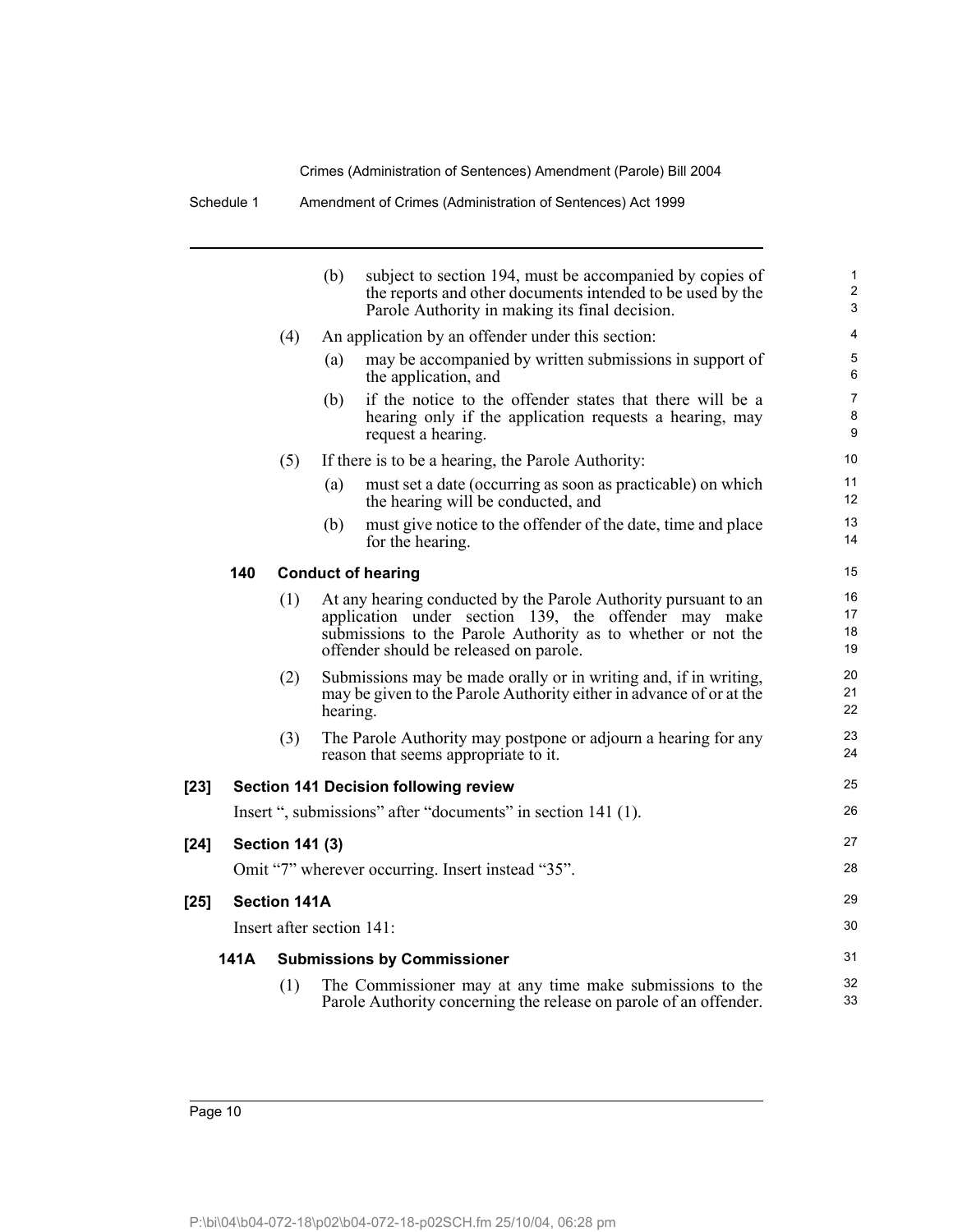Amendment of Crimes (Administration of Sentences) Act 1999 Schedule 1

|        |      | (2)    | If the Commissioner makes any such submission before the<br>Parole Authority makes a final decision concerning the release of<br>the offender, the Parole Authority must not make such a decision<br>without taking the submission into account.                                                                               | 1<br>$\overline{2}$<br>$\ensuremath{\mathsf{3}}$<br>4 |
|--------|------|--------|--------------------------------------------------------------------------------------------------------------------------------------------------------------------------------------------------------------------------------------------------------------------------------------------------------------------------------|-------------------------------------------------------|
|        |      | (3)    | If the Commissioner makes any such submission after the Parole<br>Authority makes a final decision concerning the release of the<br>offender, but before the offender is released, the Parole Authority<br>must consider whether or not it should exercise its power under<br>section 130 to revoke the relevant parole order. | 5<br>6<br>$\overline{7}$<br>$\bf 8$<br>9              |
| $[26]$ |      |        | <b>Sections 143-143C</b>                                                                                                                                                                                                                                                                                                       | 10                                                    |
|        |      |        | Omit section 143. Insert instead:                                                                                                                                                                                                                                                                                              | 11                                                    |
|        | 143  | parole | Consideration of parole when serious offender first eligible for                                                                                                                                                                                                                                                               | 12<br>13                                              |
|        |      | (1)    | The Parole Authority must consider whether or not a serious<br>offender should be released on parole at least 60 days before the<br>offender's parole eligibility date.                                                                                                                                                        | 14<br>15<br>16                                        |
|        |      | (2)    | Despite subsection (1), the Parole Authority may defer<br>consideration of an offender's case until not less than 21 days<br>before the offender's parole eligibility date if it is of the opinion:                                                                                                                            | 17<br>18<br>19                                        |
|        |      |        | that it is unable to complete its consideration because it has<br>(a)<br>not been furnished with a report required to be made to it,<br>$\alpha$                                                                                                                                                                               | 20<br>21<br>22                                        |
|        |      |        | (b)<br>that there are other relevant matters requiring further<br>consideration.                                                                                                                                                                                                                                               | 23<br>24                                              |
|        | 143A |        | Consideration of parole in subsequent years                                                                                                                                                                                                                                                                                    | 25                                                    |
|        |      | (1)    | At any time within 90 days before the anniversary of a serious<br>offender's parole eligibility date, the offender, if still eligible for<br>release on parole, may apply to be released on parole.                                                                                                                            | 26<br>27<br>28                                        |
|        |      | (2)    | After receiving such an application, but not more than 60 days<br>before the anniversary of the offender's parole eligibility date,<br>the Parole Authority must consider whether or not the offender<br>should be released on parole.                                                                                         | 29<br>30<br>31<br>32                                  |
|        |      | (3)    | Despite subsection $(2)$ :                                                                                                                                                                                                                                                                                                     | 33                                                    |
|        |      |        | if the offender is unlawfully at large following revocation<br>(a)<br>of parole, the Parole Authority is not required to consider<br>the offender's case until the offender is returned to<br>custody, and                                                                                                                     | 34<br>35<br>36<br>37                                  |
|        |      |        |                                                                                                                                                                                                                                                                                                                                |                                                       |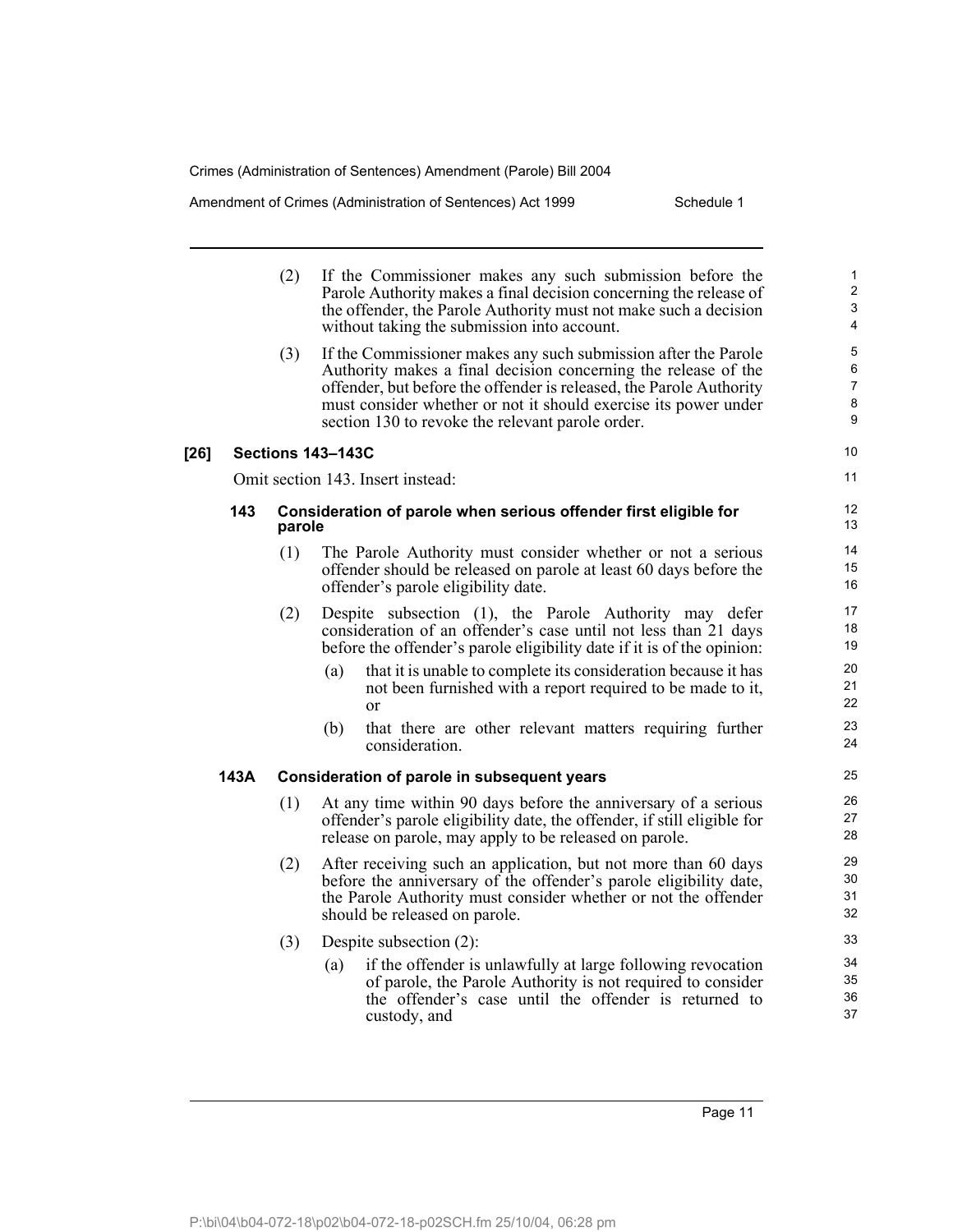#### Schedule 1 Amendment of Crimes (Administration of Sentences) Act 1999

|      |     | (b)<br>if the offender is unlawfully at large for the whole of one<br>or more years following the revocation, the Parole<br>Authority may decline to consider the offender's case at all<br>in relation to that year or those years, and<br>in any case, the Parole Authority may decline to consider<br>(c)<br>an offender's case for up to 3 years at a time after it last<br>considered the grant of parole to the offender. | 1<br>$\overline{c}$<br>3<br>4<br>5<br>6<br>7 |
|------|-----|---------------------------------------------------------------------------------------------------------------------------------------------------------------------------------------------------------------------------------------------------------------------------------------------------------------------------------------------------------------------------------------------------------------------------------|----------------------------------------------|
| 143B |     | Consideration of parole so as to avoid manifest injustice                                                                                                                                                                                                                                                                                                                                                                       | 8                                            |
|      |     | The Parole Authority may consider a serious offender's case at<br>any time after the offender's parole eligibility date, and without<br>the need for an application, in such circumstances as may be<br>prescribed by the regulations as constituting manifest injustice.                                                                                                                                                       | 9<br>10<br>11<br>12                          |
| 143C |     | Parole Authority may examine serious offender                                                                                                                                                                                                                                                                                                                                                                                   | 13                                           |
|      | (1) | For the purpose of its consideration of a serious offender's case,<br>the Parole Authority may (but need not) examine the offender.                                                                                                                                                                                                                                                                                             | 14<br>15                                     |
|      | (2) | A serious offender is not entitled to make submissions to the<br>Parole Authority at any meeting held by it for the purposes of this<br>section, and consequently section 190 (1) does not apply to any<br>such meeting.                                                                                                                                                                                                        | 16<br>17<br>18<br>19                         |
|      |     | <b>Sections 145-147</b>                                                                                                                                                                                                                                                                                                                                                                                                         | 20                                           |
|      |     | Omit the sections. Insert instead:                                                                                                                                                                                                                                                                                                                                                                                              | 21                                           |
| 145  |     | Notice to victims of intention to grant parole                                                                                                                                                                                                                                                                                                                                                                                  | 22                                           |
|      | (1) | As soon as practicable after forming an initial intention to make<br>a parole order for a serious offender, but subject to and in<br>accordance with the regulations, the Parole Authority must give<br>notice of its intention to those victims of the offender (if any)<br>whose names are recorded in the Victims Register.                                                                                                  | 23<br>24<br>25<br>26<br>27                   |
|      | (2) | The notice must inform each victim concerned of the following<br>matters:                                                                                                                                                                                                                                                                                                                                                       | 28<br>29                                     |
|      |     | that the Parole Authority's initial intention is to make a<br>(a)<br>parole order in relation to the offender,                                                                                                                                                                                                                                                                                                                  | 30<br>31                                     |
|      |     | that the victim may apply to the Parole Authority for the<br>(b)<br>matter to be reconsidered,                                                                                                                                                                                                                                                                                                                                  | 32<br>33                                     |
|      |     | that, if the victim makes such an application, there will be<br>(c)<br>a hearing only if the application requests a hearing,                                                                                                                                                                                                                                                                                                    | 34<br>35                                     |
|      |     | that the Parole Authority will take into account any<br>(d)<br>submissions by the victim when making its final decision<br>on the matter.                                                                                                                                                                                                                                                                                       | 36<br>37<br>38                               |
|      |     |                                                                                                                                                                                                                                                                                                                                                                                                                                 |                                              |

[27]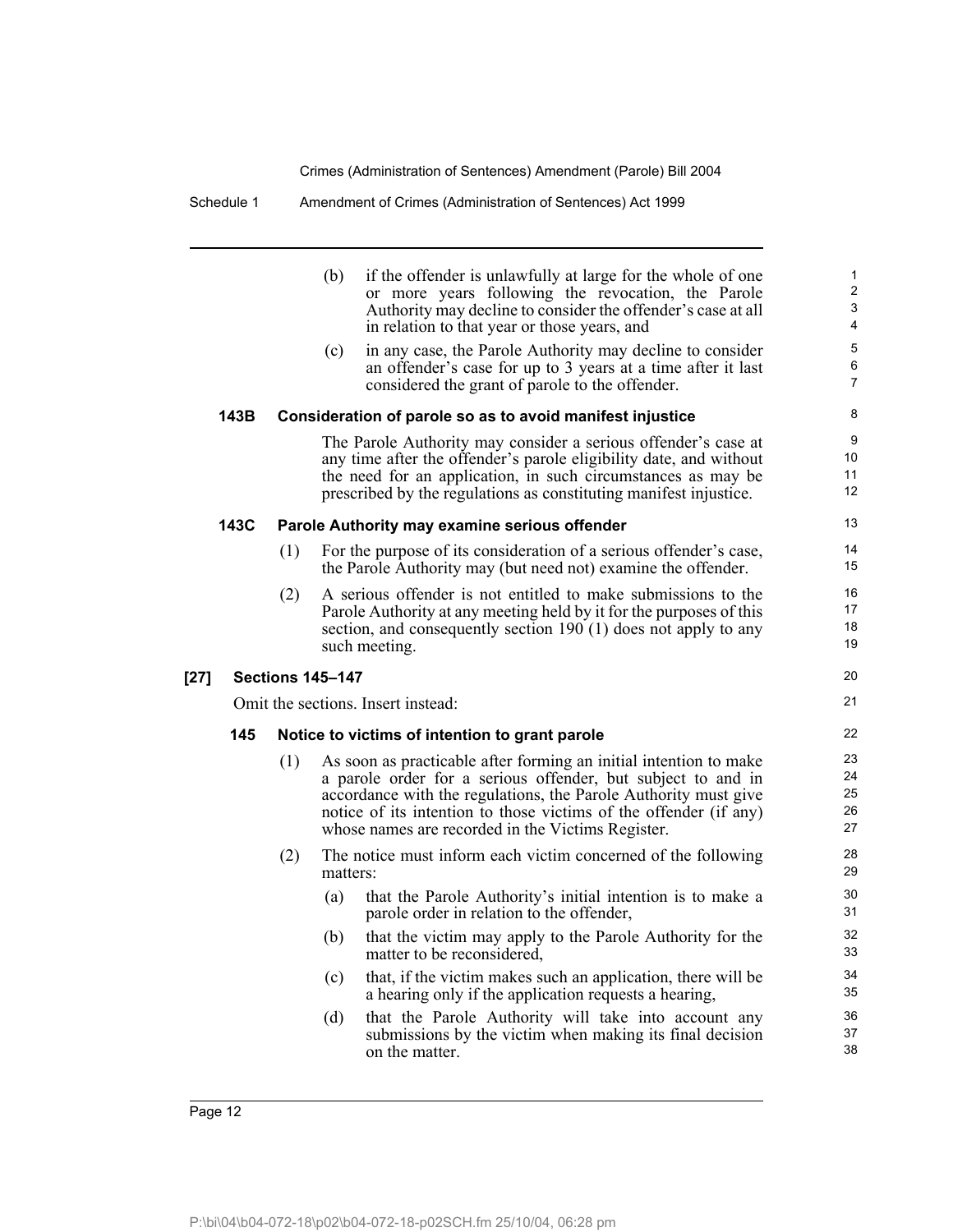Amendment of Crimes (Administration of Sentences) Act 1999 Schedule 1

|     | (3) | The notice must indicate the address to which such an application<br>should be sent and the date by which such an application must be<br>made.                                                            |                                                |                                                                                                                                       |                |  |  |  |  |  |
|-----|-----|-----------------------------------------------------------------------------------------------------------------------------------------------------------------------------------------------------------|------------------------------------------------|---------------------------------------------------------------------------------------------------------------------------------------|----------------|--|--|--|--|--|
|     | (4) |                                                                                                                                                                                                           | An application by a victim under this section: |                                                                                                                                       |                |  |  |  |  |  |
|     |     | (a)                                                                                                                                                                                                       | the application, and                           | may be accompanied by written submissions in support of                                                                               | 5<br>6         |  |  |  |  |  |
|     |     | (b)                                                                                                                                                                                                       | may request a hearing.                         |                                                                                                                                       | 7              |  |  |  |  |  |
|     | (5) |                                                                                                                                                                                                           |                                                | If the application requests a hearing, the Parole Authority:                                                                          | 8              |  |  |  |  |  |
|     |     | (a)                                                                                                                                                                                                       |                                                | must set a date (occurring as soon as practicable) on which<br>the hearing will be conducted, and                                     | 9<br>10        |  |  |  |  |  |
|     |     | (b)                                                                                                                                                                                                       |                                                | must give notice to the Commissioner, the offender and the<br>victim of the date, time and place for the hearing.                     | 11<br>12       |  |  |  |  |  |
|     | (6) |                                                                                                                                                                                                           | the following information:                     | The notice to the offender under subsection $(5)$ (b) must include                                                                    | 13<br>14       |  |  |  |  |  |
|     |     | (a)                                                                                                                                                                                                       | parole order,                                  | that the Parole Authority's initial intention is to make a                                                                            | 15<br>16       |  |  |  |  |  |
|     |     | (b)                                                                                                                                                                                                       |                                                | that there will be a hearing conducted for the purpose of<br>reconsidering the matter,                                                | 17<br>18       |  |  |  |  |  |
|     |     | (c)                                                                                                                                                                                                       | change its intention,                          | that, following the hearing, the Parole Authority could                                                                               | 19<br>20       |  |  |  |  |  |
|     |     | (d)                                                                                                                                                                                                       | released on parole,                            | that the offender will be entitled to make submissions at<br>the hearing as to whether or not the offender should be                  | 21<br>22<br>23 |  |  |  |  |  |
|     |     | (e)                                                                                                                                                                                                       |                                                | that other submissions may be made at the hearing by the<br>State and by victims of the offender.                                     | 24<br>25       |  |  |  |  |  |
|     | (7) | In circumstances where, under subsection $(1)$ , notice need not be<br>given of its initial intention, the Parole Authority may, subject to<br>section 152, proceed immediately to confirm its intention. |                                                |                                                                                                                                       |                |  |  |  |  |  |
| 146 |     |                                                                                                                                                                                                           |                                                | Notice to serious offender of intention to refuse parole                                                                              | 29             |  |  |  |  |  |
|     | (1) |                                                                                                                                                                                                           |                                                | As soon as practicable after forming an initial intention not to<br>make a parole order for a serious offender, the Parole Authority: | 30<br>31       |  |  |  |  |  |
|     |     | (a)                                                                                                                                                                                                       |                                                | must give notice of its intention to the offender, and                                                                                | 32             |  |  |  |  |  |
|     |     | (b)                                                                                                                                                                                                       | of the matter:                                 | must determine whether, in relation to any reconsideration                                                                            | 33<br>34       |  |  |  |  |  |
|     |     |                                                                                                                                                                                                           | (i)                                            | there will be a hearing, whether or not the offender<br>requests a hearing, or                                                        | 35<br>36       |  |  |  |  |  |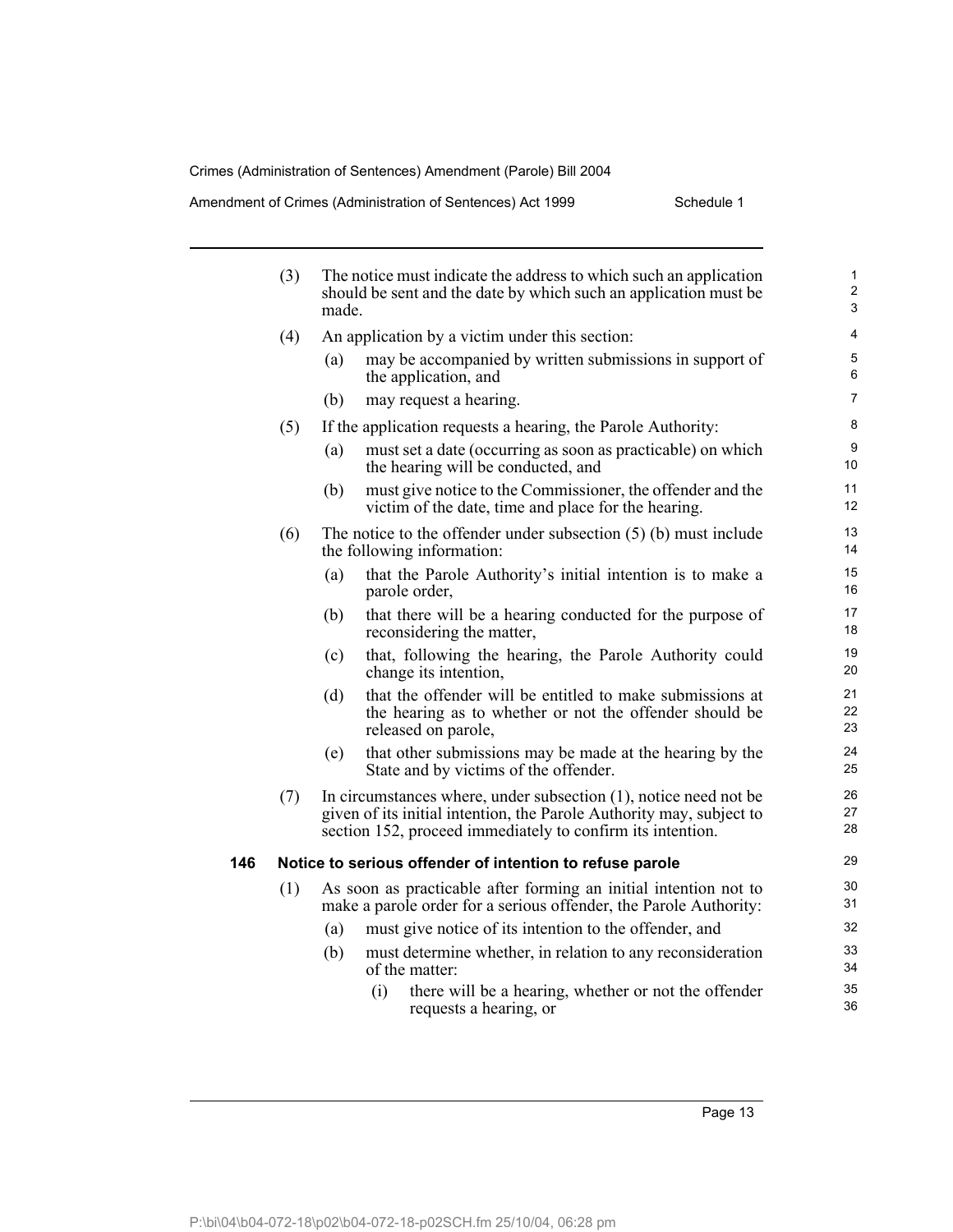|     |     | there will be a hearing only if the offender requests<br>(ii)<br>a hearing and the Parole Authority is satisfied that a<br>hearing is warranted.                                                                                                                | 1<br>$\overline{c}$<br>3   |
|-----|-----|-----------------------------------------------------------------------------------------------------------------------------------------------------------------------------------------------------------------------------------------------------------------|----------------------------|
| (2) |     | The notice must inform the offender of the following matters:                                                                                                                                                                                                   | 4                          |
|     | (a) | that the Parole Authority's initial intention is not to make<br>a parole order in relation to the offender,                                                                                                                                                     | 5<br>6                     |
|     | (b) | that the offender may apply to the Parole Authority for the<br>matter to be reconsidered,                                                                                                                                                                       | 7<br>8                     |
|     | (c) | that, if the offender makes such an application:<br>there will be a hearing, whether or not the offender<br>(i)<br>requests a hearing, or                                                                                                                       | 9<br>10<br>11              |
|     |     | there will be a hearing only if the offender requests<br>(ii)<br>a hearing and the Parole Authority is satisfied that a<br>hearing is warranted,                                                                                                                | 12<br>13<br>14             |
|     | (d) | that the Parole Authority will take into account any<br>submissions by the offender when making its final<br>decision on the matter.                                                                                                                            | 15<br>16<br>17             |
| (3) |     | The notice:                                                                                                                                                                                                                                                     | 18                         |
|     | (a) | must indicate the address to which such an application<br>should be sent, and the date by which such an application<br>must be made, and                                                                                                                        | 19<br>20<br>21             |
|     | (b) | subject to section 194, must be accompanied by copies of<br>the reports and other documents intended to be used by the<br>Parole Authority in making its final decision.                                                                                        | 22<br>23<br>24             |
| (4) |     | An application by an offender under this section:                                                                                                                                                                                                               | 25                         |
|     | (a) | may be accompanied by written submissions in support of<br>the application, and                                                                                                                                                                                 | 26<br>27                   |
|     | (b) | if the notice to the offender states that there will be a<br>hearing only if the application requests a hearing, may<br>request a hearing.                                                                                                                      | 28<br>29<br>30             |
| (5) |     | If there is to be a hearing, the Parole Authority:                                                                                                                                                                                                              | 31                         |
|     | (a) | must set a date (occurring as soon as practicable) on which<br>the hearing will be conducted, and                                                                                                                                                               | 32<br>33                   |
|     | (b) | must give notice to the Commissioner, the offender and,<br>subject to and in accordance with the regulations, to those<br>victims of the offender (if any) whose names are recorded<br>in the Victims Register, of the date, time and place for the<br>hearing. | 34<br>35<br>36<br>37<br>38 |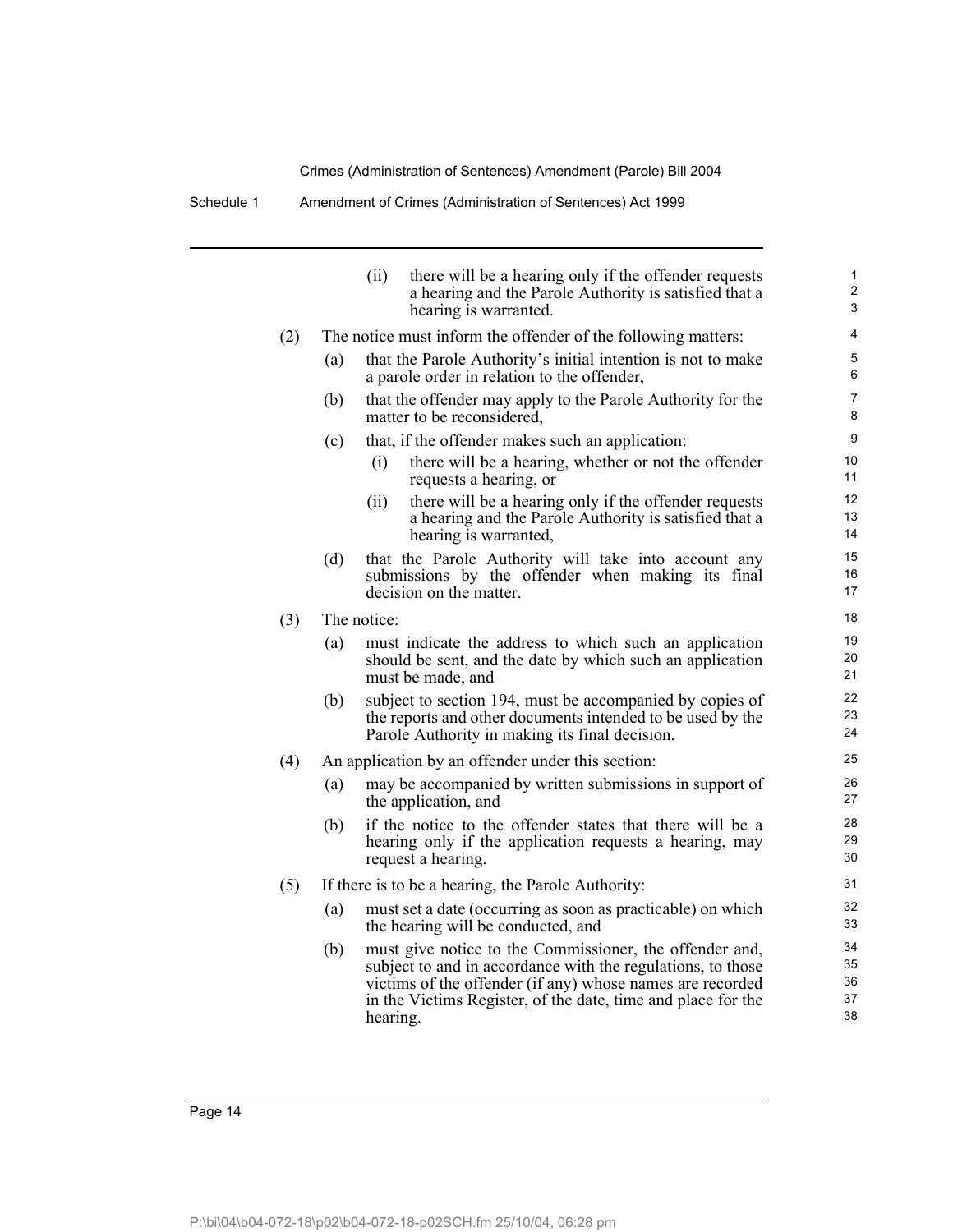Amendment of Crimes (Administration of Sentences) Act 1999 Schedule 1

|      |      | (6)                    |          | The notice to a victim under subsection $(5)$ (b) must include the<br>following information:                                                                                                                                                                         | 1<br>$\overline{c}$          |
|------|------|------------------------|----------|----------------------------------------------------------------------------------------------------------------------------------------------------------------------------------------------------------------------------------------------------------------------|------------------------------|
|      |      |                        | (a)      | that the Parole Authority's initial intention is not to make<br>a parole order,                                                                                                                                                                                      | 3<br>4                       |
|      |      |                        | (b)      | that there will be a hearing for the purpose of reconsidering<br>the matter,                                                                                                                                                                                         | 5<br>6                       |
|      |      |                        | (c)      | that, following the hearing, the Parole Authority could<br>change its intention,                                                                                                                                                                                     | $\overline{7}$<br>8          |
|      |      |                        | (d)      | that the victim will be entitled to make submissions at the<br>hearing as to whether or not the offender should be<br>released on parole,                                                                                                                            | $\boldsymbol{9}$<br>10<br>11 |
|      |      |                        | (e)      | that other submissions may be made at the hearing by the<br>State and by the offender.                                                                                                                                                                               | 12<br>13                     |
|      | 147  |                        |          | <b>Conduct of hearing</b>                                                                                                                                                                                                                                            | 14                           |
|      |      | (1)                    | parole.  | At any hearing conducted by the Parole Authority pursuant to an<br>application under section 145 or 146, both the offender and any<br>victim of the offender may make submissions to the Parole<br>Authority as to whether or not the offender should be released on | 15<br>16<br>17<br>18<br>19   |
|      |      | (2)                    | hearing. | Submissions may be made orally or in writing and, if in writing,<br>may be given to the Parole Authority either in advance of or at the                                                                                                                              | 20<br>21<br>22               |
|      |      | (3)                    |          | The Parole Authority may postpone or adjourn a hearing for any<br>reason that seems appropriate to it.                                                                                                                                                               | 23<br>24                     |
| [28] | made |                        |          | Section 148 Principles on which Parole Authority's final decision to be                                                                                                                                                                                              | 25<br>26                     |
|      |      |                        |          | Omit "victim submissions" wherever occurring in section 148 (1) (a) and (b)<br>(except where secondly occurring in section $148(1)(a)$ ).                                                                                                                            | 27<br>28                     |
|      |      |                        |          | Insert instead "submissions to the contrary".                                                                                                                                                                                                                        | 29                           |
| [29] |      | Section 148 (1) (d)    |          |                                                                                                                                                                                                                                                                      | 30                           |
|      |      |                        |          | Omit "victim". Insert instead "other".                                                                                                                                                                                                                               | 31                           |
| [30] |      | <b>Section 148 (2)</b> |          |                                                                                                                                                                                                                                                                      | 32                           |
|      |      |                        |          | Insert ", subject to section 185 (2)," after "and".                                                                                                                                                                                                                  | 33                           |
| [31] |      |                        |          | <b>Section 149 Decision following review</b>                                                                                                                                                                                                                         | 34                           |
|      |      |                        |          | Insert "occurring during a period" after "on a day" in section 149 (3).                                                                                                                                                                                              | 35                           |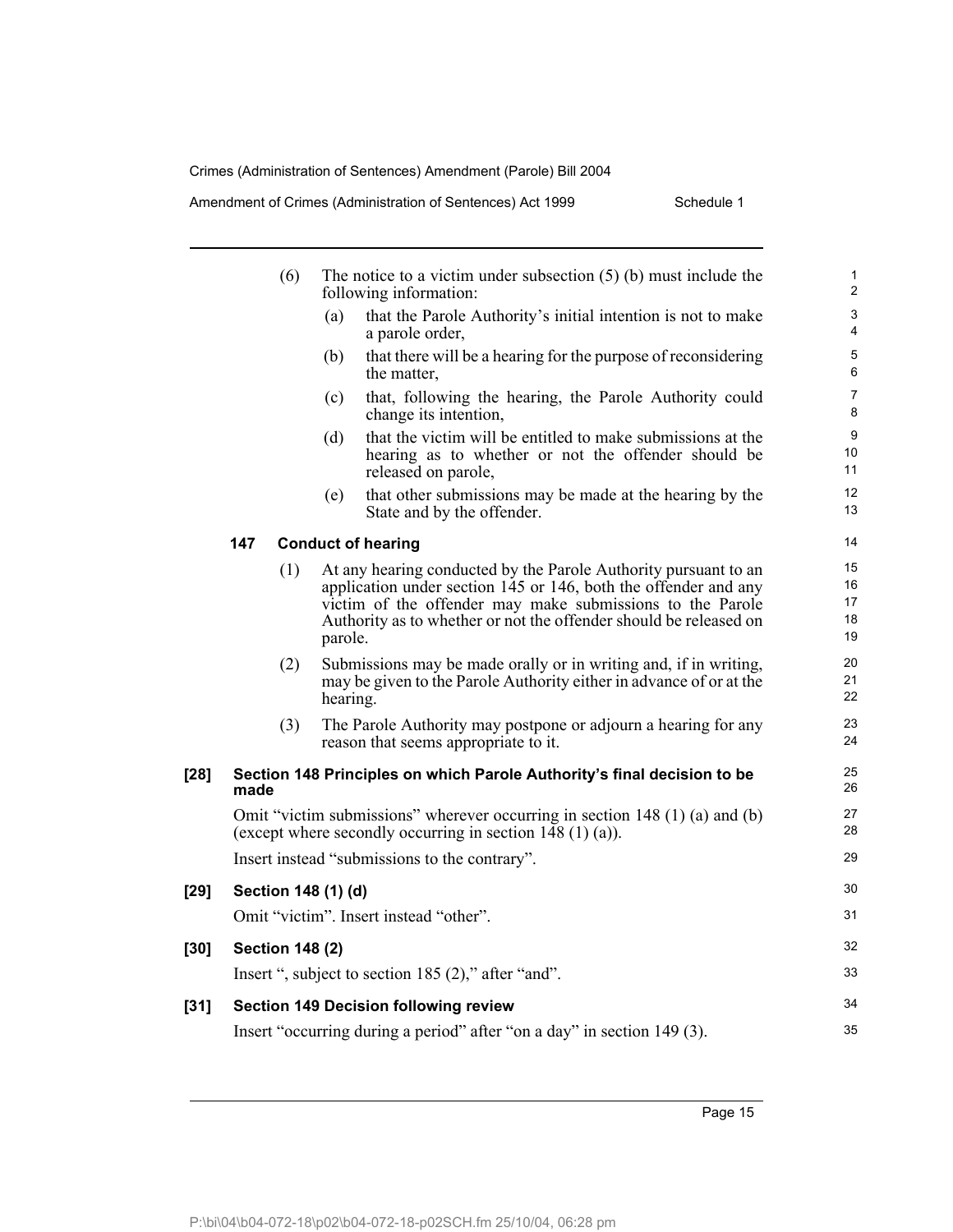Schedule 1 Amendment of Crimes (Administration of Sentences) Act 1999

| $[32]$ | Section 150 Decision where no review                                                                 |                        |     |                                                                                                                                                                                                                                   |                      |  |  |
|--------|------------------------------------------------------------------------------------------------------|------------------------|-----|-----------------------------------------------------------------------------------------------------------------------------------------------------------------------------------------------------------------------------------|----------------------|--|--|
|        | Insert "or other submissions to the contrary" after "no victim submissions" in<br>section $150(1)$ . |                        |     |                                                                                                                                                                                                                                   |                      |  |  |
| $[33]$ |                                                                                                      | <b>Section 150 (3)</b> |     |                                                                                                                                                                                                                                   | 4                    |  |  |
|        |                                                                                                      |                        |     | Insert "occurring during a period" after "on a day".                                                                                                                                                                              | 5                    |  |  |
| $[34]$ |                                                                                                      |                        |     | Section 151 Release of serious offender on parole                                                                                                                                                                                 | 6                    |  |  |
|        |                                                                                                      |                        |     | Omit section 151 (1). Insert instead:                                                                                                                                                                                             | 7                    |  |  |
|        |                                                                                                      | (1)                    |     | The period to be specified in a parole order under section 149 or<br>150 is to be:                                                                                                                                                | 8<br>9               |  |  |
|        |                                                                                                      |                        | (a) | if the order is made earlier than 14 days before the<br>offender's parole eligibility date, a period beginning no<br>earlier than the offender's parole eligibility date and<br>ending no later than 21 days after that date, and | 10<br>11<br>12<br>13 |  |  |
|        |                                                                                                      |                        | (b) | in any other case, a period beginning no earlier than 14<br>days after the date on which the order is made and ending<br>no later than 35 days after that date.                                                                   | 14<br>15<br>16       |  |  |
| $[35]$ |                                                                                                      | <b>Section 151 (2)</b> |     |                                                                                                                                                                                                                                   | 17                   |  |  |
|        |                                                                                                      |                        |     | Omit "7". Insert instead "14".                                                                                                                                                                                                    | 18                   |  |  |
| $[36]$ |                                                                                                      |                        |     | Sections 151, 155, 156, 157, 176, 177 and 178                                                                                                                                                                                     | 19                   |  |  |
|        |                                                                                                      |                        |     | Omit "Court of Criminal Appeal" wherever occurring.                                                                                                                                                                               | 20                   |  |  |
|        | Insert instead "Supreme Court".                                                                      |                        |     |                                                                                                                                                                                                                                   |                      |  |  |
| $[37]$ |                                                                                                      | <b>Section 153</b>     |     |                                                                                                                                                                                                                                   | 22                   |  |  |
|        |                                                                                                      |                        |     | Omit the section. Insert instead:                                                                                                                                                                                                 | 23                   |  |  |
|        | 153                                                                                                  |                        |     | <b>Submissions by State</b>                                                                                                                                                                                                       | 24                   |  |  |
|        |                                                                                                      | (1)                    |     | The State may at any time make submissions to the Parole<br>Authority concerning the release on parole of a serious offender.                                                                                                     | 25<br>26             |  |  |
|        |                                                                                                      | (2)                    |     | If the State makes any such submission before the Parole                                                                                                                                                                          | 27                   |  |  |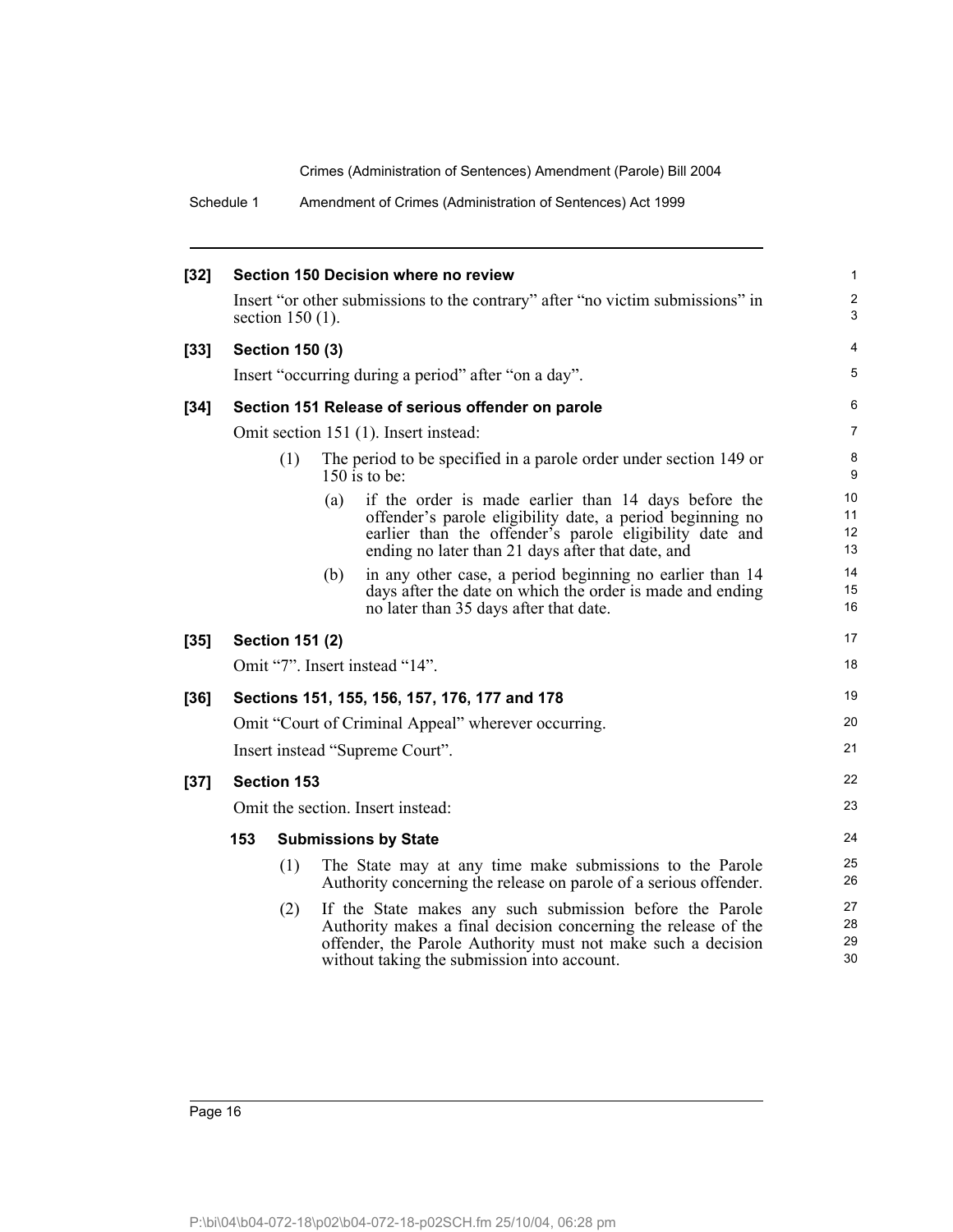Amendment of Crimes (Administration of Sentences) Act 1999 Schedule 1

|        | (3)                     | If the State makes any such submission after the Parole Authority<br>makes a final decision concerning the release of the offender, but<br>before the offender is released, the Parole Authority must<br>consider whether or not it should exercise its power under section<br>130 to revoke the relevant parole order. | $\mathbf{1}$<br>$\overline{2}$<br>3<br>4<br>5 |
|--------|-------------------------|-------------------------------------------------------------------------------------------------------------------------------------------------------------------------------------------------------------------------------------------------------------------------------------------------------------------------|-----------------------------------------------|
|        | (4)                     | The regulations may make provision for or with respect to<br>submissions by the State under this section, including provisions<br>relating to the application of this Subdivision in connection with<br>any such submission.                                                                                            | 6<br>$\overline{7}$<br>8<br>9                 |
|        | (5)                     | The powers of the State under this section may be exercised by<br>the Commissioner and by any other authority of the State.                                                                                                                                                                                             | 10<br>11                                      |
| $[38]$ | recommendations         | Section 154A Serious offenders the subject of non-release                                                                                                                                                                                                                                                               | 12<br>13                                      |
|        | section 154A $(3)(a)$ . | Omit "Chief Executive Officer of the Corrections Health Service" from                                                                                                                                                                                                                                                   | 14<br>15                                      |
|        |                         | Insert instead "Chief Executive Officer, Justice Health".                                                                                                                                                                                                                                                               | 16                                            |
| $[39]$ |                         | Part 6, Division 2, Subdivision 4, heading                                                                                                                                                                                                                                                                              | 17                                            |
|        |                         | Omit "Court of Criminal Appeal". Insert instead "Supreme Court".                                                                                                                                                                                                                                                        | 18                                            |
| [40]   |                         | Section 163 Revocation of periodic detention order                                                                                                                                                                                                                                                                      | 19                                            |
|        |                         | Omit "revoked." from section 163 (1) (c). Insert instead:<br>revoked,                                                                                                                                                                                                                                                   | 20<br>21                                      |
|        |                         | and may do so either on its own initiative or on the<br>recommendation of the Commissioner.                                                                                                                                                                                                                             | 22<br>23                                      |
| $[41]$ |                         | Sections 165AA, 179A and 181                                                                                                                                                                                                                                                                                            | 24                                            |
|        |                         | Omit "the Board's" and "the Board" wherever occurring.                                                                                                                                                                                                                                                                  | 25                                            |
|        | respectively.           | Insert instead "the Parole Authority's" and "the Parole Authority",                                                                                                                                                                                                                                                     | 26<br>27                                      |
| $[42]$ |                         | Section 167 Revocation of home detention order                                                                                                                                                                                                                                                                          | 28                                            |
|        |                         | Omit "order." from section 167 (1) (d). Insert instead:<br>order,                                                                                                                                                                                                                                                       | 29<br>30                                      |
|        |                         | and may do so either on its own initiative or on the<br>recommendation of the Commissioner or a probation and parole<br>officer.                                                                                                                                                                                        | 31<br>32<br>33                                |
|        |                         |                                                                                                                                                                                                                                                                                                                         |                                               |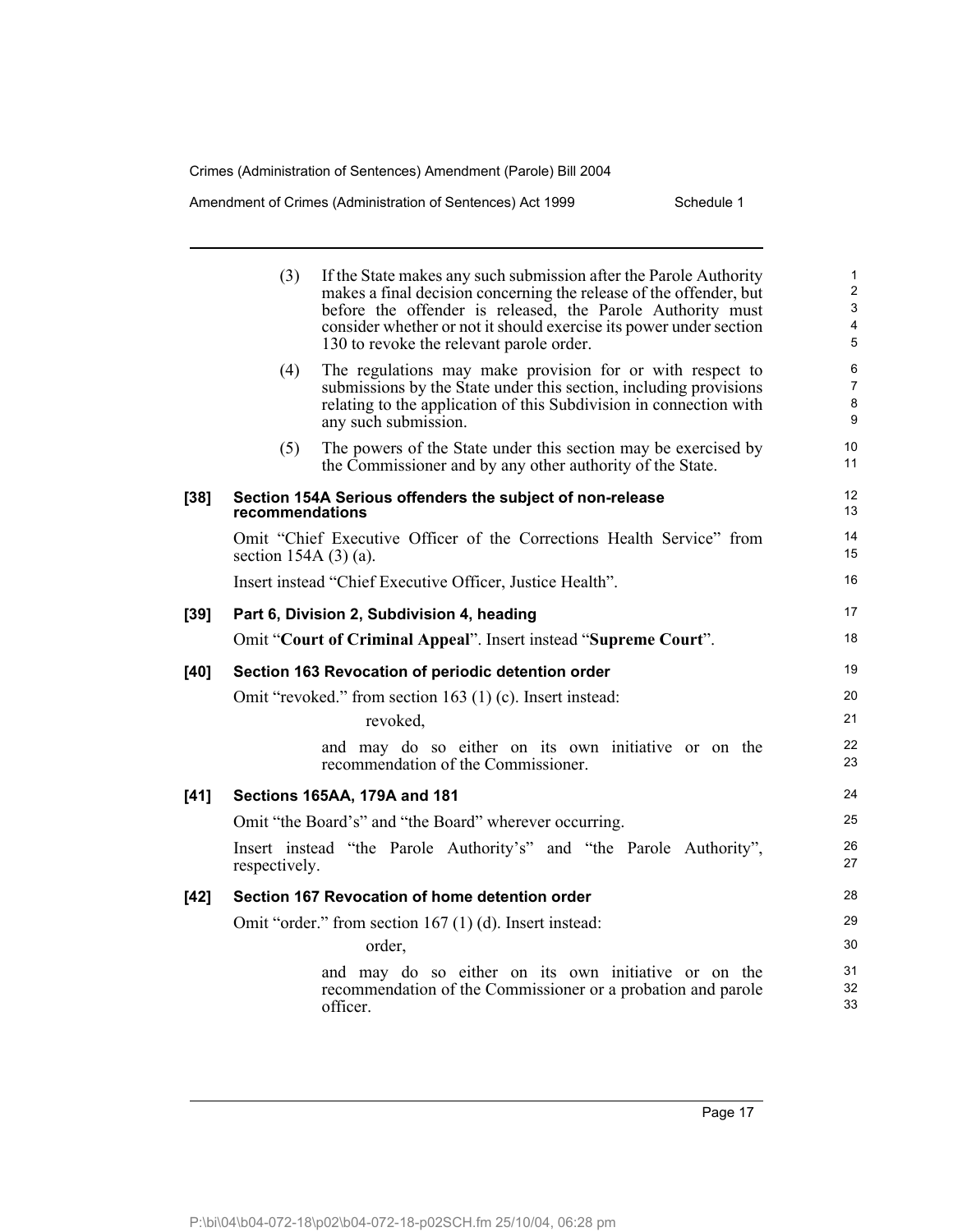Schedule 1 Amendment of Crimes (Administration of Sentences) Act 1999

| $[43]$ |      |                           |          |                   | Section 170 Revocation of parole order                                                                                                                                | $\mathbf{1}$         |
|--------|------|---------------------------|----------|-------------------|-----------------------------------------------------------------------------------------------------------------------------------------------------------------------|----------------------|
|        |      |                           |          |                   | Omit "revoked." from section 170 (1) (c). Insert instead:                                                                                                             | $\overline{c}$       |
|        |      |                           |          | revoked,          |                                                                                                                                                                       | 3                    |
|        |      |                           | officer. |                   | and may do so either on its own initiative or on the<br>recommendation of the Commissioner or a probation and parole                                                  | 4<br>5<br>6          |
| $[44]$ |      | <b>Section 172A</b>       |          |                   |                                                                                                                                                                       | $\overline{7}$       |
|        |      | Insert after section 172: |          |                   |                                                                                                                                                                       | 8                    |
|        | 172A |                           |          |                   | Interim suspension of parole order                                                                                                                                    | 9                    |
|        |      | (1)                       |          | Parole Authority: | On the application of the Commissioner, a judicial member of the                                                                                                      | 10<br>11             |
|        |      |                           | (a)      | and               | may make an order suspending an offender's parole order,                                                                                                              | 12<br>13             |
|        |      |                           | (b)      |                   | if the offender is not then in custody, may issue a warrant<br>for the offender's arrest.                                                                             | 14<br>15             |
|        |      | (2)                       |          |                   | An application under subsection $(1)$ may be made in person or by<br>telephone, electronic mail or facsimile transmission.                                            | 16<br>17             |
|        |      | (3)                       |          |                   | Action under subsection (1) may only be taken in relation to an<br>offender's parole order if the judicial member is satisfied:                                       | 18<br>19             |
|        |      |                           | (a)      | believing:        | that the Commissioner has reasonable grounds for                                                                                                                      | 20<br>21             |
|        |      |                           |          | (i)               | that the offender has failed to comply with the<br>offender's obligations under the parole order, or                                                                  | 22<br>23             |
|        |      |                           |          | (ii)              | that there is a serious and immediate risk that the<br>offender will leave New South Wales in<br>contravention of the conditions of the parole order,<br>$\alpha$     | 24<br>25<br>26<br>27 |
|        |      |                           |          | (iii)             | that there is a serious and immediate risk that the<br>offender will harm another person, or                                                                          | 28<br>29             |
|        |      |                           |          | (iv)              | that there is a serious and immediate risk that the<br>offender will commit an offence, and                                                                           | 30<br>31             |
|        |      |                           | (b)      |                   | that, because of the urgency of the circumstances, there is<br>insufficient time for a meeting of the Parole Authority to<br>be convened to deal with the matter.     | 32<br>33<br>34       |
|        |      | (4)                       |          |                   | If an application under this section is made otherwise than in<br>person, the judicial member may furnish the applicant with a<br>suspension order or arrest warrant: | 35<br>36<br>37       |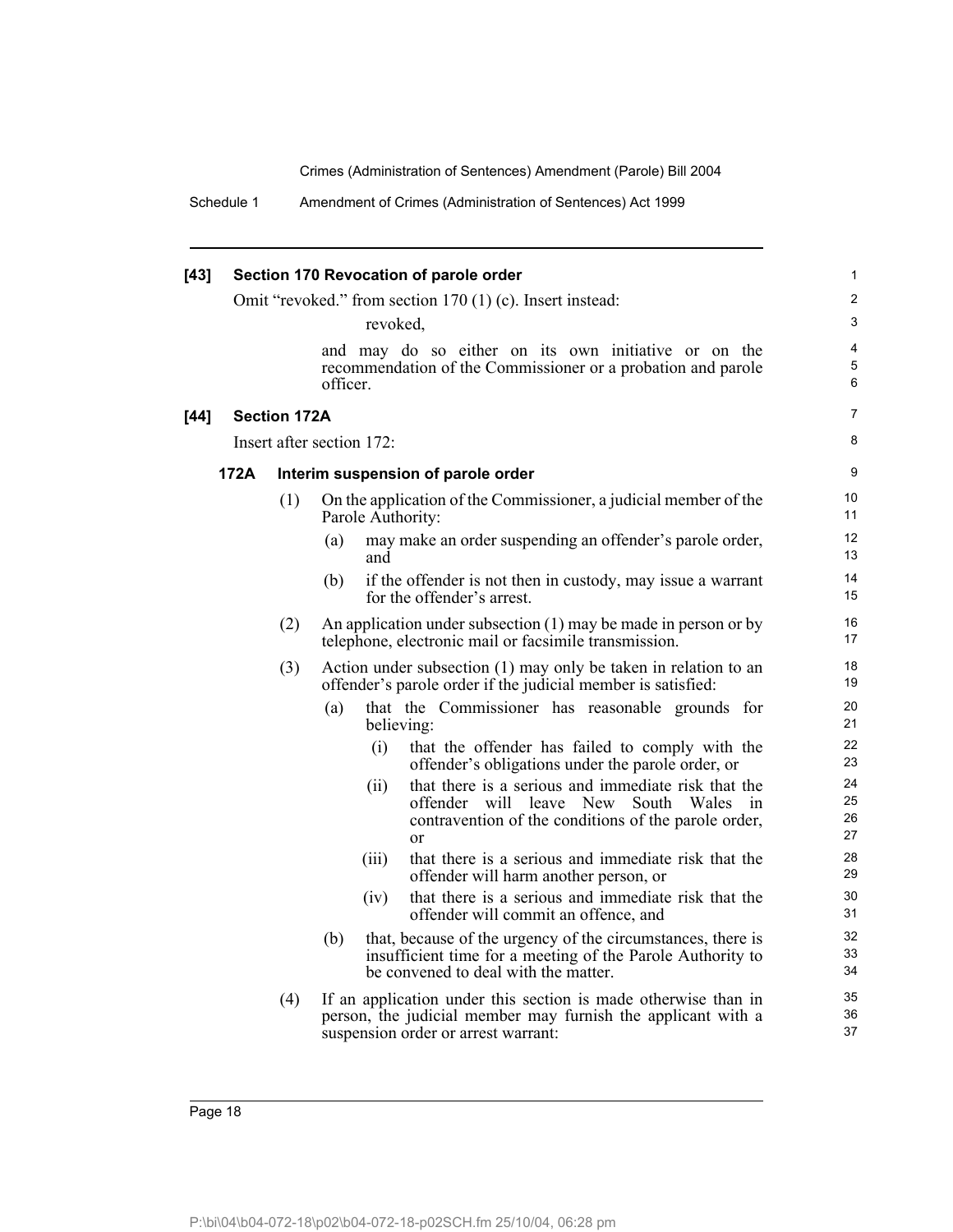Amendment of Crimes (Administration of Sentences) Act 1999 Schedule 1

|        |                                         | (a)                                                                                                 |                                                                                                                                                                                                                                        | by sending a copy of the order or warrant to the applicant<br>by electronic mail or facsimile transmission, or                                                                                                                                                                    | $\mathbf{1}$<br>$\overline{2}$                |  |  |
|--------|-----------------------------------------|-----------------------------------------------------------------------------------------------------|----------------------------------------------------------------------------------------------------------------------------------------------------------------------------------------------------------------------------------------|-----------------------------------------------------------------------------------------------------------------------------------------------------------------------------------------------------------------------------------------------------------------------------------|-----------------------------------------------|--|--|
|        |                                         | (b)                                                                                                 |                                                                                                                                                                                                                                        | by dictating the terms of the order or warrant to the<br>applicant by telephone.                                                                                                                                                                                                  | $\mathsf 3$<br>4                              |  |  |
|        | (5)                                     | A document:                                                                                         |                                                                                                                                                                                                                                        |                                                                                                                                                                                                                                                                                   | 5                                             |  |  |
|        |                                         | (a)                                                                                                 |                                                                                                                                                                                                                                        | that contains:                                                                                                                                                                                                                                                                    | 6                                             |  |  |
|        |                                         |                                                                                                     | (i)                                                                                                                                                                                                                                    | a copy of a suspension order or arrest warrant that<br>the judicial member has sent by electronic mail or<br>facsimile transmission, or                                                                                                                                           | $\overline{7}$<br>$\bf 8$<br>$\boldsymbol{9}$ |  |  |
|        |                                         |                                                                                                     | (ii)                                                                                                                                                                                                                                   | the terms of a suspension order or arrest warrant that<br>the judicial member has dictated by telephone, and                                                                                                                                                                      | 10<br>11                                      |  |  |
|        |                                         | (b)                                                                                                 |                                                                                                                                                                                                                                        | that bears a notation:                                                                                                                                                                                                                                                            | 12                                            |  |  |
|        |                                         |                                                                                                     | (i)                                                                                                                                                                                                                                    | as to the identity of the judicial member, and                                                                                                                                                                                                                                    | 13                                            |  |  |
|        |                                         |                                                                                                     | (ii)                                                                                                                                                                                                                                   | as to the time at which the copy was sent or the terms<br>dictated,                                                                                                                                                                                                               | 14<br>15                                      |  |  |
|        |                                         | warrant.                                                                                            |                                                                                                                                                                                                                                        | has the same effect as the original suspension order or arrest                                                                                                                                                                                                                    | 16<br>17                                      |  |  |
|        | (6)                                     |                                                                                                     |                                                                                                                                                                                                                                        | A suspension order may be revoked by any judicial member of<br>the Parole Authority or by the Commissioner.                                                                                                                                                                       | 18<br>19                                      |  |  |
|        | (7)                                     |                                                                                                     | Unless sooner revoked, a suspension order ceases to have effect<br>at the end of 28 days after it is made or, if the offender is not in<br>custody when it is made, at the end of 28 days after the offender<br>is taken into custody. |                                                                                                                                                                                                                                                                                   |                                               |  |  |
|        | (8)                                     | While a suspension order is in force, the parole order to which it<br>relates does not have effect. |                                                                                                                                                                                                                                        |                                                                                                                                                                                                                                                                                   |                                               |  |  |
|        | (9)                                     | centre.                                                                                             |                                                                                                                                                                                                                                        | An arrest warrant is sufficient authority for a police officer to<br>arrest the offender named in the warrant, to convey the offender<br>to the correctional centre specified in the warrant and to deliver<br>the offender into the custody of the governor of that correctional | 26<br>27<br>28<br>29<br>30                    |  |  |
|        | (10)                                    | In this section:                                                                                    |                                                                                                                                                                                                                                        |                                                                                                                                                                                                                                                                                   | 31                                            |  |  |
|        |                                         |                                                                                                     |                                                                                                                                                                                                                                        | <i>arrest warrant</i> means a warrant referred to in subsection $(1)$ (b).                                                                                                                                                                                                        | 32                                            |  |  |
|        |                                         |                                                                                                     |                                                                                                                                                                                                                                        | suspension order means an order referred to in subsection $(1)$ (a).                                                                                                                                                                                                              | 33                                            |  |  |
| $[45]$ | <b>Section 173 Notice of revocation</b> |                                                                                                     |                                                                                                                                                                                                                                        |                                                                                                                                                                                                                                                                                   | 34                                            |  |  |
|        |                                         |                                                                                                     |                                                                                                                                                                                                                                        | Insert "and, in any case, within 21 days after the offender is returned to<br>custody" after "executed" in section $173(1A)(b)$ .                                                                                                                                                 | 35<br>36                                      |  |  |

Page 19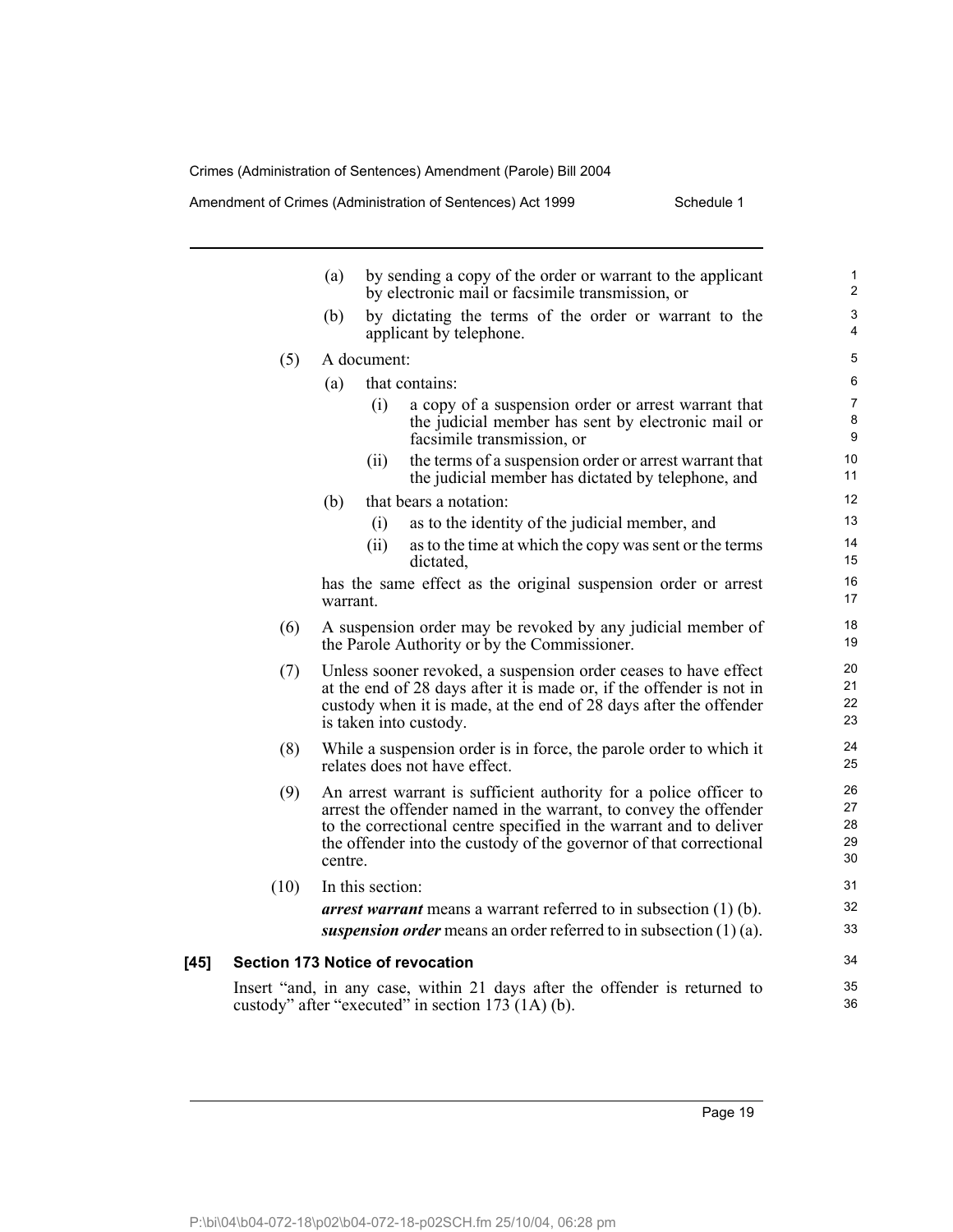Schedule 1 Amendment of Crimes (Administration of Sentences) Act 1999

| $[46]$ |                                                      |                     |     | Part 7, Division 5, heading                                                                                                                                                                             | $\mathbf{1}$   |  |  |  |
|--------|------------------------------------------------------|---------------------|-----|---------------------------------------------------------------------------------------------------------------------------------------------------------------------------------------------------------|----------------|--|--|--|
|        |                                                      |                     |     | Omit "Court of Criminal Appeal". Insert instead "Supreme Court".                                                                                                                                        | $\overline{c}$ |  |  |  |
| $[47]$ | Section 179 Consequential revocation of other orders |                     |     |                                                                                                                                                                                                         |                |  |  |  |
|        |                                                      |                     |     | Omit "Divisions 1, 2 and 3" from section 179 (2).                                                                                                                                                       | 4              |  |  |  |
|        |                                                      |                     |     | Insert instead "Divisions 1-4".                                                                                                                                                                         | 5              |  |  |  |
| [48]   |                                                      |                     |     | Section 180 Offenders to attend Parole Authority when called on                                                                                                                                         | 6              |  |  |  |
|        |                                                      |                     |     | Omit "or the Secretary of the Parole Board" from section 180 (2) (a).                                                                                                                                   | $\overline{7}$ |  |  |  |
| $[49]$ |                                                      |                     |     | <b>Section 183 Constitution of Parole Authority</b>                                                                                                                                                     | 8              |  |  |  |
|        |                                                      |                     |     | Omit section 183 (1). Insert instead:                                                                                                                                                                   | 9              |  |  |  |
|        |                                                      | (1)                 |     | There is constituted by this Act a State Parole Authority.                                                                                                                                              | 10             |  |  |  |
| [50]   |                                                      | Section 183 (2) (d) |     |                                                                                                                                                                                                         | 11             |  |  |  |
|        |                                                      | Omit the paragraph. |     |                                                                                                                                                                                                         | 12             |  |  |  |
| $[51]$ | <b>Section 183 (2A)</b>                              |                     |     |                                                                                                                                                                                                         |                |  |  |  |
|        |                                                      |                     |     | Insert after section $183$ (2):                                                                                                                                                                         | 14             |  |  |  |
|        |                                                      | (2A)                |     | Of the members referred to in subsection $(2)$ (e), at least one must<br>be a person who, in the opinion of the Minister, has an<br>appreciation or understanding of the interests of victims of crime. | 15<br>16<br>17 |  |  |  |
| $[52]$ |                                                      |                     |     | <b>Section 184 Divisions of Parole Authority</b>                                                                                                                                                        | 18             |  |  |  |
|        |                                                      |                     |     | Omit section 184 (2) (c). Insert instead:                                                                                                                                                               | 19             |  |  |  |
|        |                                                      |                     | (c) | one or more official members.                                                                                                                                                                           | 20             |  |  |  |
| $[53]$ |                                                      |                     |     | Sections 185 and 185A                                                                                                                                                                                   | 21             |  |  |  |
|        | Omit section 185. Insert instead:                    |                     |     |                                                                                                                                                                                                         |                |  |  |  |
|        | 185                                                  |                     |     | <b>Functions of Parole Authority</b>                                                                                                                                                                    | 23             |  |  |  |
|        |                                                      | (1)                 |     | The Parole Authority has the following functions:                                                                                                                                                       | 24             |  |  |  |
|        |                                                      |                     | (a) | to determine matters with respect to the granting of parole<br>and the conditions on which parole is granted,                                                                                           | 25<br>26       |  |  |  |
|        |                                                      |                     | (b) | to determine matters with respect to the revocation of<br>periodic detention orders, home detention orders and<br>parole orders,                                                                        | 27<br>28<br>29 |  |  |  |
|        |                                                      |                     | (c) | such other functions as are conferred or imposed on it by<br>or under this or any other Act or law.                                                                                                     | 30<br>31       |  |  |  |
|        |                                                      |                     |     |                                                                                                                                                                                                         |                |  |  |  |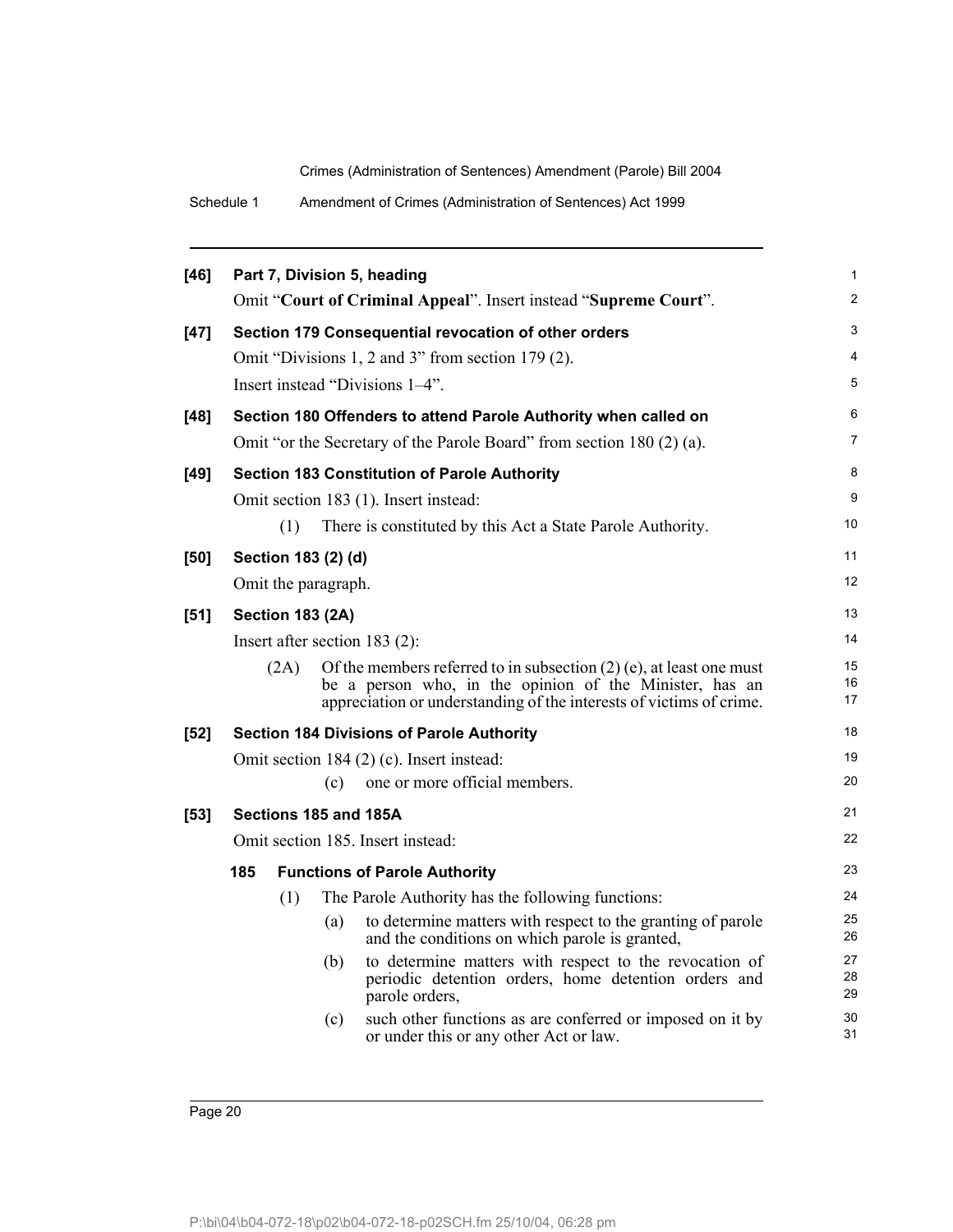Amendment of Crimes (Administration of Sentences) Act 1999 Schedule 1

|        |      | (2) | In exercising its functions, the Parole Authority:                                                                                                                                                                                                              | $\mathbf{1}$                                       |
|--------|------|-----|-----------------------------------------------------------------------------------------------------------------------------------------------------------------------------------------------------------------------------------------------------------------|----------------------------------------------------|
|        |      |     | must have regard to the fact that the Commissioner has the<br>(a)<br>care, control and management of all offenders who are<br>held in custody in accordance with Part 2, 3 or 4, and                                                                            | $\overline{c}$<br>$\mathfrak{S}$<br>$\overline{4}$ |
|        |      |     | must consider any submissions made to it by the<br>(b)<br>Commissioner or by any other person or body entitled to<br>make such submissions.                                                                                                                     | 5<br>$\,6\,$<br>$\overline{7}$                     |
|        |      | (3) | In particular, in exercising any function in respect of which the<br>Review Council has furnished advice, the Parole Authority must<br>have regard not only to that advice but also to any submissions<br>made by the Commissioner with respect to that advice. | 8<br>9<br>10<br>11                                 |
|        | 185A |     | <b>Establishment of guidelines</b>                                                                                                                                                                                                                              | 12                                                 |
|        |      |     | In consultation with the Minister, the Parole Authority may from<br>time to time establish guidelines (not inconsistent with this Act or<br>the regulations) in relation to the exercise of its functions.                                                      | 13<br>14<br>15                                     |
| $[54]$ |      |     | <b>Section 189 Misconduct before Parole Authority</b>                                                                                                                                                                                                           | 16                                                 |
|        |      |     | Omit the penalty provision at the end of section 189 (1). Insert instead:                                                                                                                                                                                       | 17                                                 |
|        |      |     | Maximum penalty: 20 penalty units or imprisonment for 28 days.                                                                                                                                                                                                  | 18                                                 |
| $[55]$ |      |     | <b>Section 192 Report to Minister</b>                                                                                                                                                                                                                           | 19                                                 |
|        |      |     | Omit section 192 (2). Insert instead:                                                                                                                                                                                                                           | 20                                                 |
|        |      | (2) | The Parole Authority must also report to the Minister from time<br>to time on any aspect of its activities concerning which the<br>Minister requests a report.                                                                                                  | 21<br>22<br>23                                     |
| [56]   |      |     | Sections 193A-193C                                                                                                                                                                                                                                              | 24                                                 |
|        |      |     | Insert after section 193:                                                                                                                                                                                                                                       | 25                                                 |
|        | 193A |     | Access to documents held by Parole Authority                                                                                                                                                                                                                    | 26                                                 |
|        |      | (1) | The Minister is entitled to be given access to all documents held<br>by or on behalf of the Parole Authority.                                                                                                                                                   | 27<br>28                                           |
|        |      | (2) | Subject to section 194, a victim of a serious offender is entitled to<br>be given access to all documents held by or on behalf of the<br>Parole Authority in relation to the offender.                                                                          | 29<br>30<br>31                                     |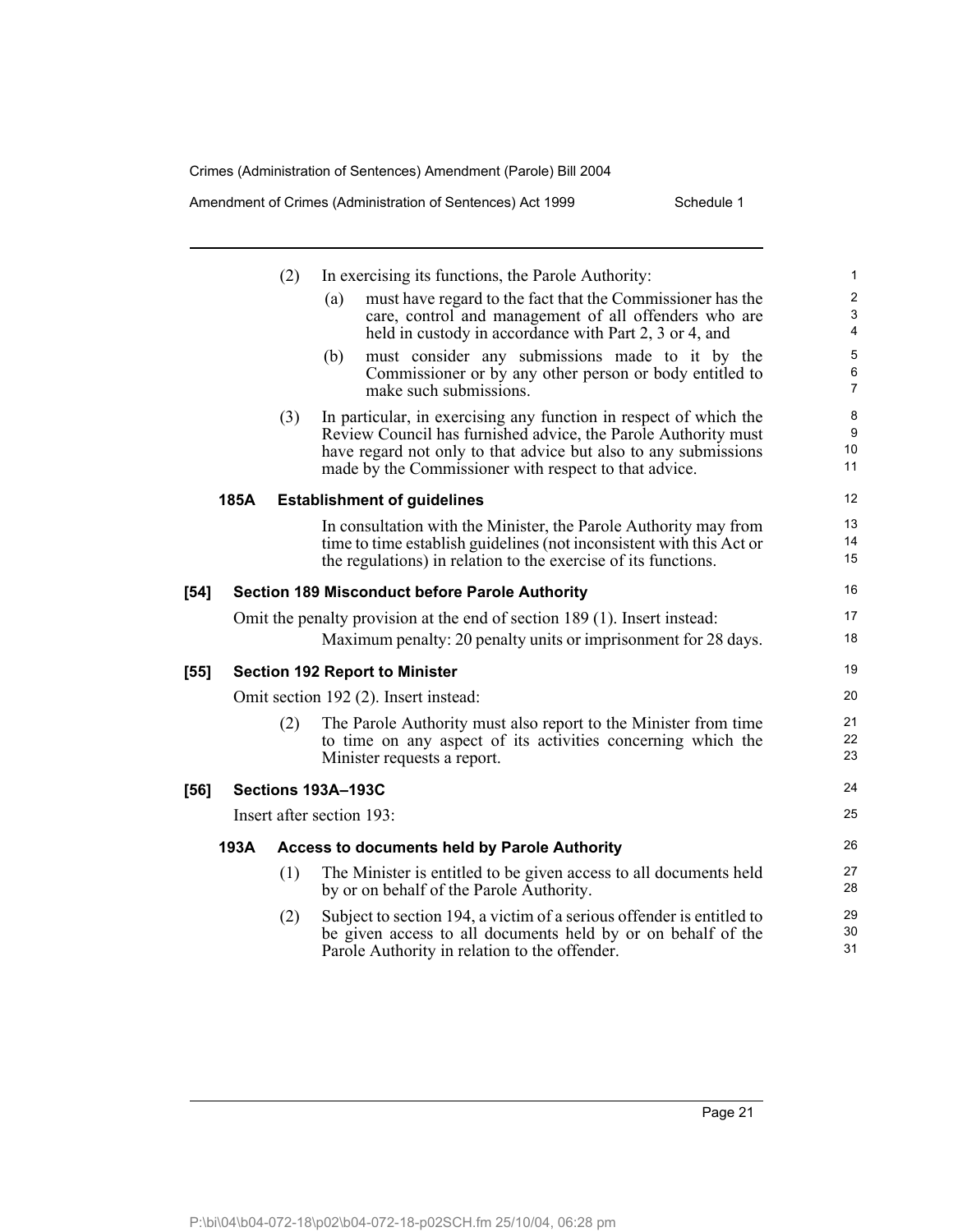Schedule 1 Amendment of Crimes (Administration of Sentences) Act 1999

#### **193B Recommendations to Commissioner**

- (1) The Parole Authority may at any time make recommendations to the Commissioner concerning the preparation of offenders for release on parole, either generally or in relation to any particular offender or class of offenders.
- (2) In exercising his or her functions, the Commissioner must have regard to, but is not bound by, any such recommendation.

### 8 9

## **193C Parole Authority decisions**

- (1) The Parole Authority must cause a record of its reasons for the following decisions under Parts 6 and 7 to be kept in the minutes of its meetings:
	- (a) all decisions that result in the granting or refusing of parole,
	- (b) all decisions that result in the revocation of a periodic detention order, home detention order or parole order,
	- (c) all decisions that result in the refusal to revoke a periodic detention order or home detention order following a recommendation referred to in section 163 (1) or 167 (1),
	- (d) all decisions that result in the refusal to revoke a parole order:
		- (i) following a submission made under section 141A (3) or 153 (3), or
		- (ii) following a recommendation referred to in section 170 (1).
- (2) In recording its reasons for a decision under Division 2 of Part 6 that an offender should or should not be released on parole, the Parole Authority must address:
	- (a) the matters referred to in section 135, and
	- (b) if the decision relates to a serious offender to whom section 154 applies, the matters referred to in that section, and
	- (c) such other matters as the Parole Authority is, under this Act or the regulations, required to take into account in making the decision.
- (3) Copies of any records made under this section are to be supplied to the Minister, the Commissioner and the Probation and Parole Service, as they may request.
- (4) Subject to this Act, a decision by the Parole Authority under Part 6 or 7 is final.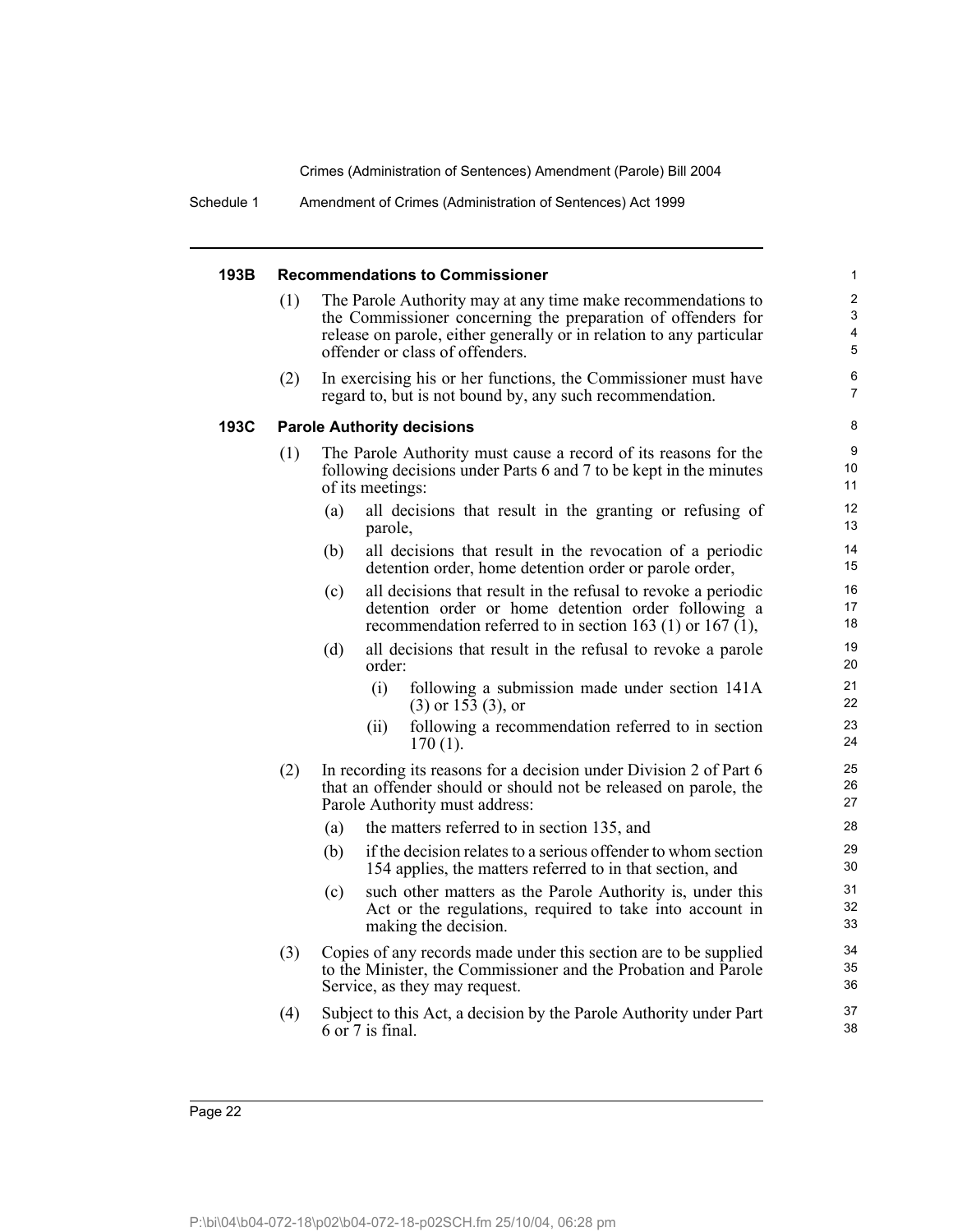Amendment of Crimes (Administration of Sentences) Act 1999 Schedule 1

| $[57]$ |                               |     | Section 194 Security of certain information                                                                                                                    | $\mathbf{1}$              |  |  |  |
|--------|-------------------------------|-----|----------------------------------------------------------------------------------------------------------------------------------------------------------------|---------------------------|--|--|--|
|        |                               |     | Insert at the end of section $194$ (d):                                                                                                                        | $\overline{2}$            |  |  |  |
|        |                               |     | , or                                                                                                                                                           | 3                         |  |  |  |
|        |                               | (e) | adversely affect the supervision of any offender who has<br>been released on parole, or                                                                        | 4<br>5                    |  |  |  |
|        |                               | (f) | disclose the contents of any offender's medical,<br>psychiatric or psychological report.                                                                       | $\,6\,$<br>$\overline{7}$ |  |  |  |
| [58]   | <b>Section 194 (2)</b>        |     |                                                                                                                                                                | 8                         |  |  |  |
|        |                               |     | Insert at the end of section 194:                                                                                                                              | 9                         |  |  |  |
|        | (2)                           |     | Subsection (1) does not permit the Minister to be denied access<br>to any document held by the Parole Authority.                                               | 10<br>11                  |  |  |  |
| $[59]$ | functions                     |     | Section 198 Matters to be considered in relation to certain advisory                                                                                           | 12<br>13                  |  |  |  |
|        | Insert after section 198 (2): |     |                                                                                                                                                                | 14                        |  |  |  |
|        | (2A)                          |     | When exercising its functions under section $197$ (2) (b) in<br>relation to a serious offender, the Review Council must consider<br>the following matters:     | 15<br>16<br>17            |  |  |  |
|        |                               | (a) | the public interest,                                                                                                                                           | 18                        |  |  |  |
|        |                               | (b) | the offender's classification history,                                                                                                                         | 19                        |  |  |  |
|        |                               | (c) | the offender's conduct while in custody, both in relation to<br>sentences currently being served and in relation to earlier<br>sentences,                      | 20<br>21<br>22            |  |  |  |
|        |                               | (d) | the offender's willingness to participate in rehabilitation<br>programs, and the success or otherwise of his or her<br>participation in such programs,         | 23<br>24<br>25            |  |  |  |
|        |                               | (e) | any relevant reports (including any medical, psychiatric or<br>psychological reports) that are available to the Review<br>Council in relation to the offender, | 26<br>27<br>28            |  |  |  |
|        |                               | (f) | any other matter that the Review Council considers to be<br>relevant.                                                                                          | 29<br>30                  |  |  |  |
| [60]   | <b>Section 198 (3)</b>        |     |                                                                                                                                                                | 31                        |  |  |  |
|        |                               |     | Omit "subsection (1)". Insert instead "subsections (1) and (2A)".                                                                                              | 32                        |  |  |  |
|        |                               |     |                                                                                                                                                                |                           |  |  |  |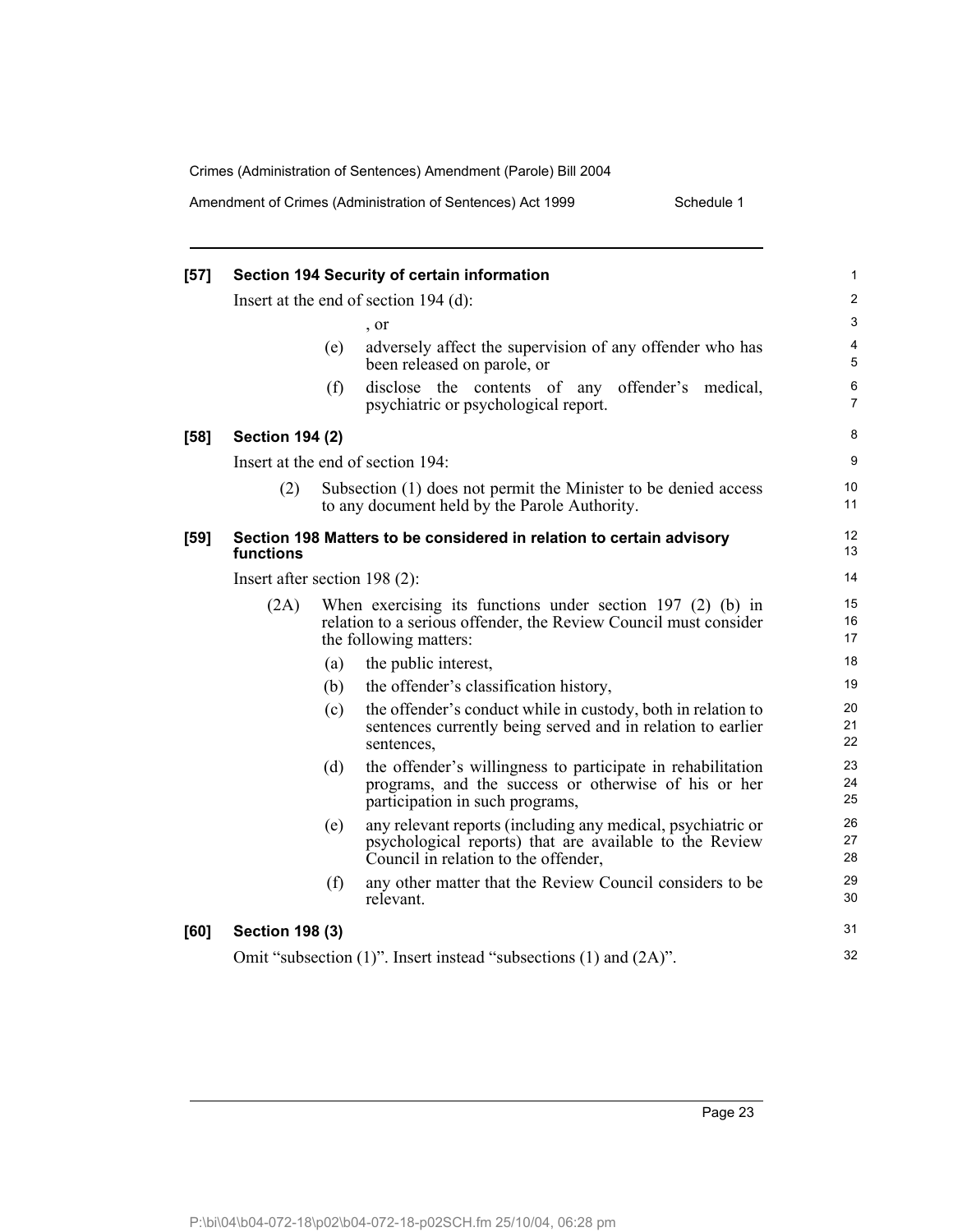Schedule 1 Amendment of Crimes (Administration of Sentences) Act 1999

| [61]   | <b>Section 232 Commissioner</b>                                                                                                                                                                                               | $\mathbf{1}$         |
|--------|-------------------------------------------------------------------------------------------------------------------------------------------------------------------------------------------------------------------------------|----------------------|
|        | Insert after section 232 $(1)$ (a):                                                                                                                                                                                           | 2                    |
|        | $\left( a1\right)$<br>has the care, control and management of all offenders who<br>are held in custody in accordance with Part 2, 3 or 4, and                                                                                 | 3<br>4               |
| [62]   | <b>Section 232 (2)</b>                                                                                                                                                                                                        | 5                    |
|        | Insert ", $(a1)$ " after " $(a)$ ".                                                                                                                                                                                           | 6                    |
| [63]   | <b>Section 236A Functions of Justice Health</b>                                                                                                                                                                               | 7                    |
|        | Omit "The Corrections Health Service". Insert instead "Justice Health".                                                                                                                                                       | 8                    |
| [64]   | Section 236B CEO, Justice Health, to have access to correctional<br>centres, offenders and medical records                                                                                                                    | 9<br>10              |
|        | Omit "the Corrections Health Service". Insert instead "Justice Health".                                                                                                                                                       | 11                   |
| [65]   | Sections 236B, 236C and 236D                                                                                                                                                                                                  | 12                   |
|        | Omit "Chief Executive Officer, Corrections Health Service" wherever<br>occurring.                                                                                                                                             | 13<br>14             |
|        | Insert instead "Chief Executive Officer, Justice Health".                                                                                                                                                                     | 15                   |
| [66]   | <b>Section 236E Definitions</b>                                                                                                                                                                                               | 16                   |
|        | Omit the definition of <i>authorised person</i> . Insert instead:<br><i>authorised person</i> means a person appointed in accordance with<br>the regulations to be an authorised person for the purposes of this<br>Division. | 17<br>18<br>19<br>20 |
| $[67]$ | <b>Section 236H Protection from liability</b>                                                                                                                                                                                 | 21                   |
|        | Omit "authorised officer" from section 236H (1) (b).                                                                                                                                                                          | 22                   |
|        | Insert instead "authorised person".                                                                                                                                                                                           | 23                   |
| [68]   | <b>Section 236I Regulations</b>                                                                                                                                                                                               | 24                   |
|        | Omit section 236I (a). Insert instead:                                                                                                                                                                                        | 25                   |
|        | the appointment of authorised persons for the purposes of<br>(a)<br>this Division,                                                                                                                                            | 26<br>27             |
| [69]   | Section 244 CEO, Justice Health, to have access to correctional centres,<br>offenders and medical records                                                                                                                     | 28<br>29             |
|        | Omit "Corrections Health Service" wherever occurring.                                                                                                                                                                         | 30                   |
|        | Insert instead "Justice Health".                                                                                                                                                                                              | 31                   |
|        |                                                                                                                                                                                                                               |                      |

Page 24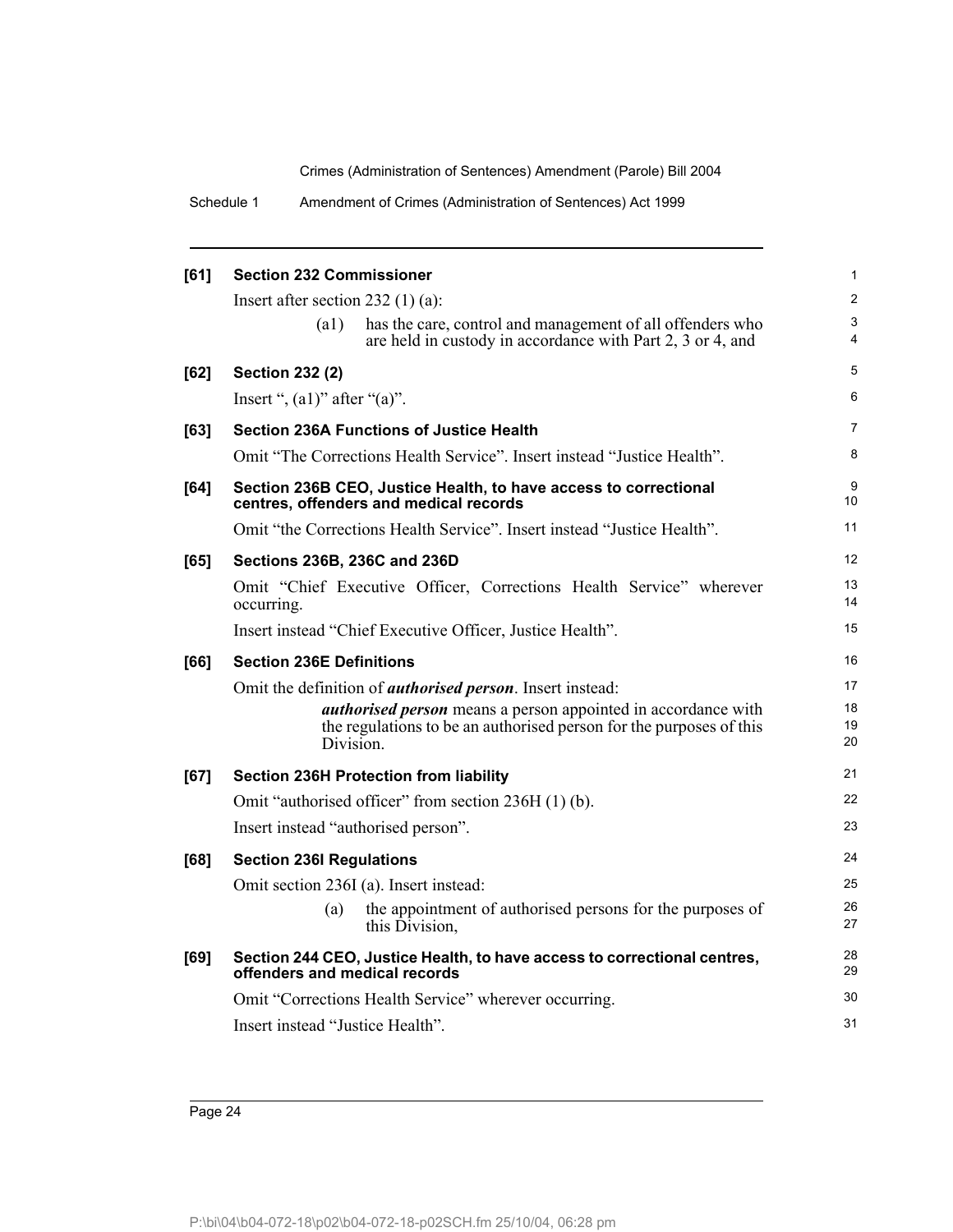|  | Amendment of Crimes (Administration of Sentences) Act 1999 | Schedule 1 |
|--|------------------------------------------------------------|------------|
|--|------------------------------------------------------------|------------|

| $[70]$ |                                                                              | <b>Section 256 Victims Register</b>                                                                                                                                                                                                                  | $\mathbf{1}$         |
|--------|------------------------------------------------------------------------------|------------------------------------------------------------------------------------------------------------------------------------------------------------------------------------------------------------------------------------------------------|----------------------|
|        |                                                                              | Omit "a criminal offence" from the definition of victim in section 256 (5).                                                                                                                                                                          | $\overline{2}$       |
|        |                                                                              | Insert instead "an offence".                                                                                                                                                                                                                         | 3                    |
| $[71]$ |                                                                              | <b>Schedule 1 Parole Authority</b>                                                                                                                                                                                                                   | 4                    |
|        |                                                                              | Insert after clause $2(3)$ :                                                                                                                                                                                                                         | 5                    |
|        | (3A)                                                                         | The term for which a person is appointed to act in the office of a<br>Deputy Chairperson is to be such period (not exceeding 3 years)<br>as is specified in the relevant instrument of appointment.                                                  | 6<br>7<br>8          |
| $[72]$ | Schedule 1, clause 19 (2)                                                    |                                                                                                                                                                                                                                                      | 9                    |
|        |                                                                              | Insert at the end of clause 19:                                                                                                                                                                                                                      | 10                   |
|        | (2)                                                                          | The Secretary of the Parole Authority is taken to be a non-judicial<br>member for the purposes of a committee appointed for the<br>purpose referred to in subclause $(1)$ (b), and may consequently be<br>appointed as a member of such a committee. | 11<br>12<br>13<br>14 |
| $[73]$ |                                                                              | <b>Schedule 2 Serious Offenders Review Council</b>                                                                                                                                                                                                   | 15                   |
|        |                                                                              | Insert after clause $2(3)$ :                                                                                                                                                                                                                         | 16                   |
|        | (3A)                                                                         | The term for which a person is appointed to act in the office of<br>the Deputy Chairperson is to be such period (not exceeding 3)<br>years) as is specified in the relevant instrument of appointment.                                               | 17<br>18<br>19       |
| $[74]$ |                                                                              | Schedule 5 Savings, transitional and other provisions                                                                                                                                                                                                | 20                   |
|        | Insert at the end of clause $1(1)$ :                                         |                                                                                                                                                                                                                                                      |                      |
|        |                                                                              | Crimes (Administration of Sentences) Amendment (Parole) Act<br>2004                                                                                                                                                                                  | 22<br>23             |
| $[75]$ | Schedule 5                                                                   |                                                                                                                                                                                                                                                      | 24                   |
|        | Insert at the end of the Schedule, with appropriate Part and clause numbers: |                                                                                                                                                                                                                                                      |                      |
|        | <b>Part</b>                                                                  | Provisions consequent on enactment of<br><b>Crimes (Administration of Sentences)</b><br><b>Amendment (Parole) Act 2004</b>                                                                                                                           | 26<br>27<br>28       |
|        |                                                                              | <b>Definition</b>                                                                                                                                                                                                                                    | 29                   |
|        |                                                                              | In this Part, the 2004 amending Act means the Crimes<br>(Administration of Sentences) Amendment (Parole) Act 2004.                                                                                                                                   | 30<br>31             |

Page 25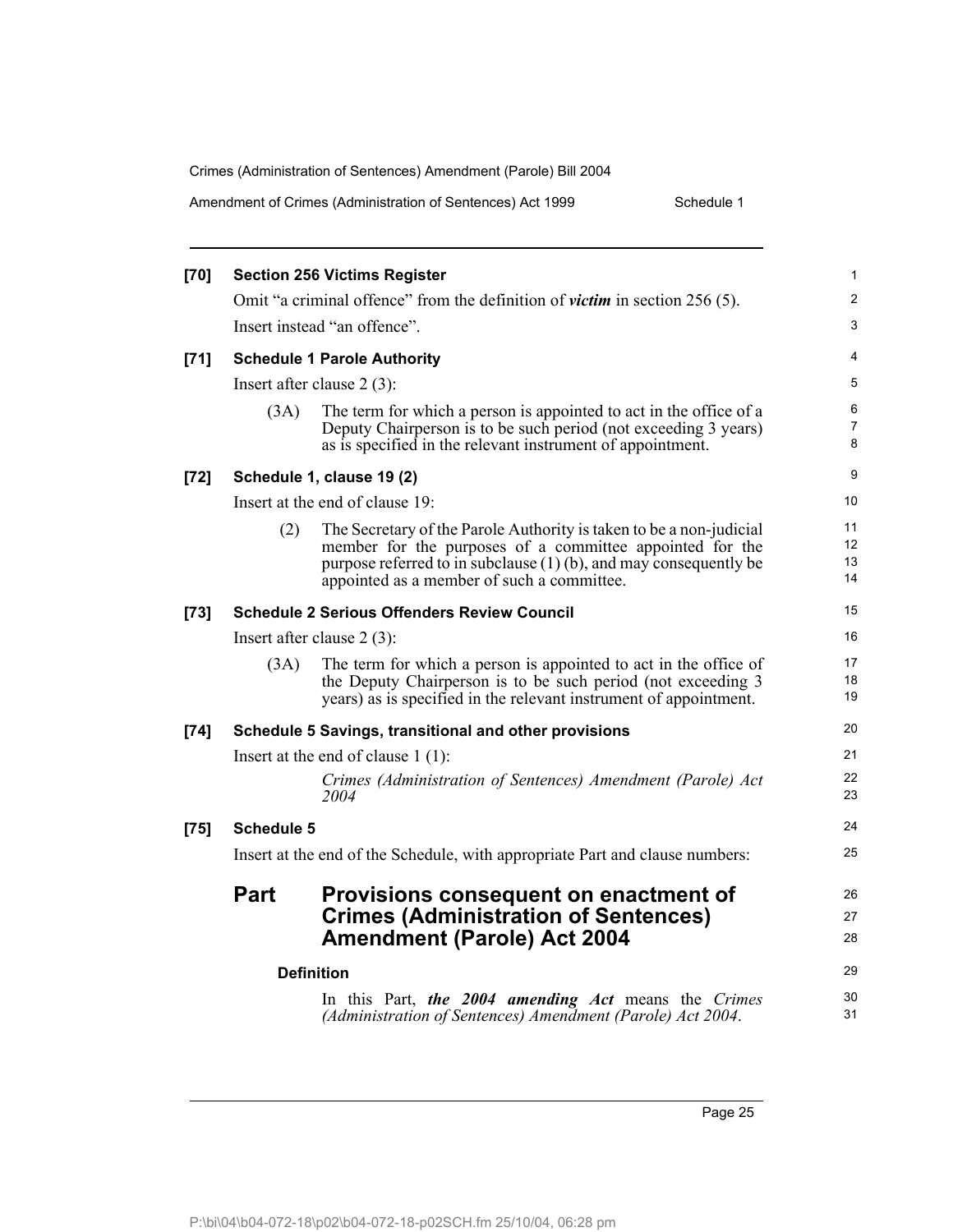Schedule 1 Amendment of Crimes (Administration of Sentences) Act 1999

|     | Parole Authority a continuation of former Parole Board                                                                                                                                                                                                                                                                                                                      |  |
|-----|-----------------------------------------------------------------------------------------------------------------------------------------------------------------------------------------------------------------------------------------------------------------------------------------------------------------------------------------------------------------------------|--|
| (1) | The Parole Authority is a continuation of, and the same legal<br>entity as, the former Parole Board.                                                                                                                                                                                                                                                                        |  |
| (2) | Each person who was a member of the Parole Board immediately<br>before the commencement of this clause continues to hold office<br>as a member of the Parole Authority for the residue of the term<br>for which he or she was appointed as a member of the Parole<br>Board.                                                                                                 |  |
| (3) | A reference to the Parole Board in any other Act or instrument<br>extends to the Parole Authority.                                                                                                                                                                                                                                                                          |  |
|     | <b>Matters pending before former Parole Board</b>                                                                                                                                                                                                                                                                                                                           |  |
| (1) | Any matter that was pending before the former Parole Board<br>before the commencement of Schedule 1 [19] to the 2004<br>amending Act, including any matter that the former Parole Board<br>had commenced to consider under section 137, is to be continued<br>and completed, until a final decision on the matter has been<br>reached, as if that Act had not been enacted. |  |
| (2) | Any matter that was pending before the former Parole Board<br>before the commencement of Schedule 1 [26] to the 2004<br>amending Act, including any matter that the former Parole Board<br>had commenced to consider under section 143, is to be continued<br>and completed, until a final decision on the matter has been<br>reached, as if that Act had not been enacted. |  |
|     | Proceedings pending before the Court of Criminal Appeal                                                                                                                                                                                                                                                                                                                     |  |
|     | Any proceedings that were pending before the Court of Criminal<br>Appeal immediately before the commencement of Schedule 1<br>[36] to the 2004 amending Act are to be continued and completed<br>as if that Act had not been enacted.                                                                                                                                       |  |
|     | <b>Unexecuted arrest warrants</b>                                                                                                                                                                                                                                                                                                                                           |  |
|     | The amendment to section 180 made by Schedule 1 [48] to the<br>2004 amending Act does not affect the validity of any warrant<br>signed by the Secretary of the former Parole Board before the<br>commencement of that amendment.                                                                                                                                            |  |
|     |                                                                                                                                                                                                                                                                                                                                                                             |  |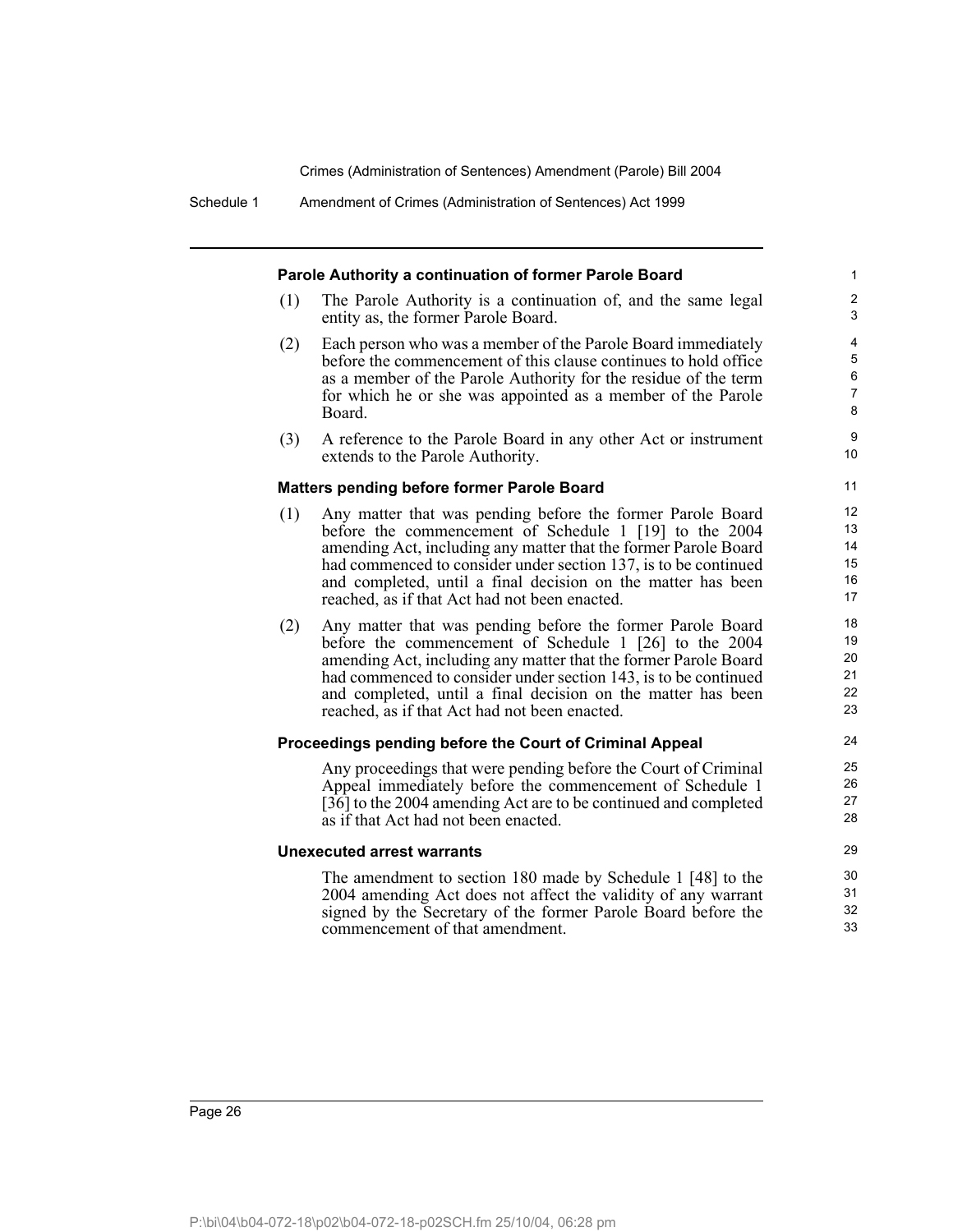Amendment of Crimes (Administration of Sentences) Act 1999 Schedule 1

| Authorised persons under section 236E                             |               |
|-------------------------------------------------------------------|---------------|
| Any person who was an authorised person under section 236E        | $\mathcal{P}$ |
| immediately before the amendment to that section by Schedule 1    | 3             |
| [66] to the 2004 amending Act is taken, on the commencement of    | 4             |
| that amendment, to be an authorised person under that section, as | 5             |
| so amended.                                                       | 6             |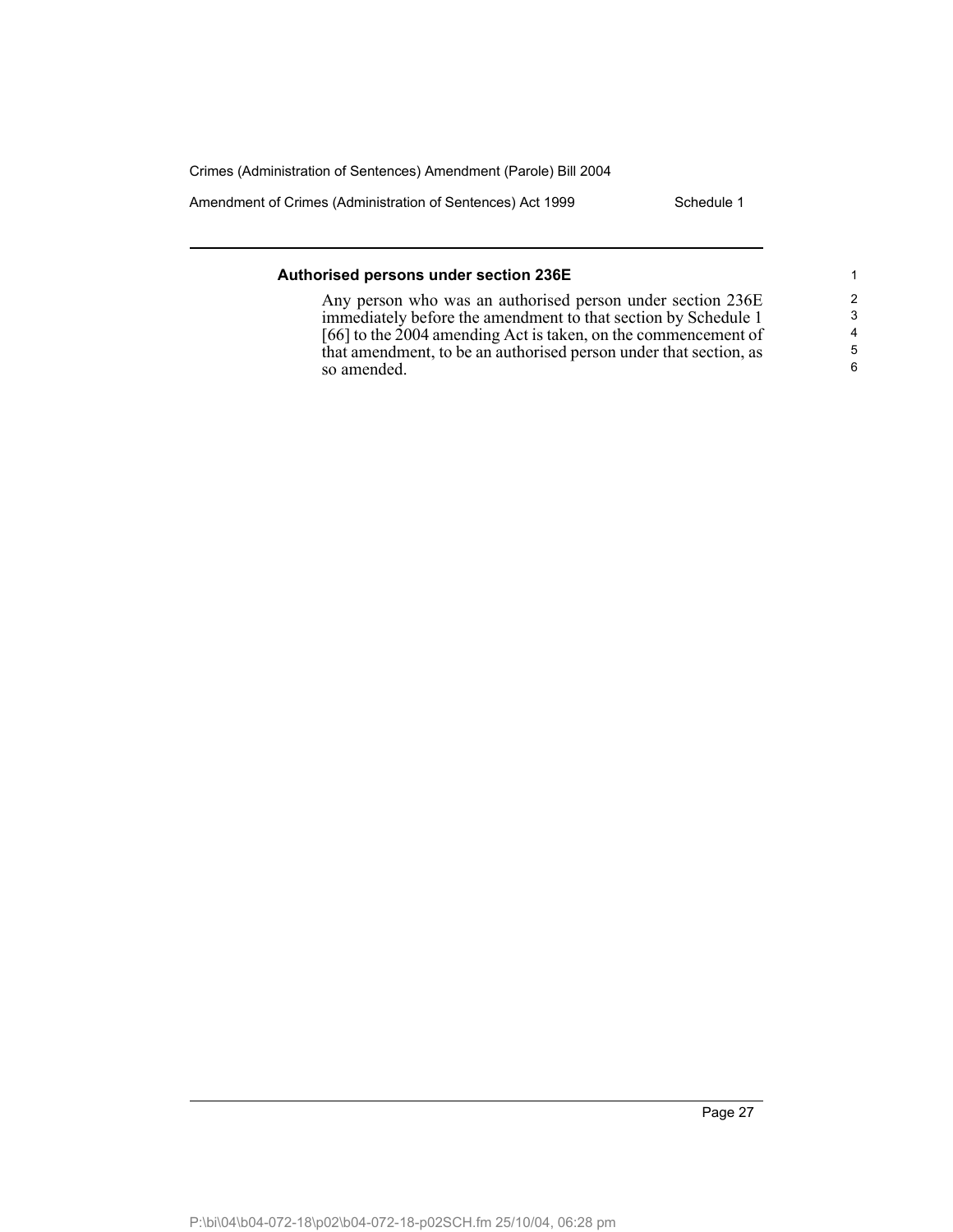Schedule 2 Amendment of other Acts and instruments

|     | <b>Schedule 2</b><br><b>Amendment of other Acts and</b><br>instruments                                                                                                                      | $\mathbf{1}$<br>$\overline{2}$ |
|-----|---------------------------------------------------------------------------------------------------------------------------------------------------------------------------------------------|--------------------------------|
|     | (Section 4)                                                                                                                                                                                 | 3                              |
| 2.1 | <b>Children (Detention Centres) Act 1987 No 57</b>                                                                                                                                          | 4                              |
|     | Section 29 Application of Crimes (Administration of Sentences) Act 1999<br>to detainees                                                                                                     | 5<br>6                         |
|     | Omit "Parole Board" wherever occurring. Insert instead "Parole Authority".                                                                                                                  | $\overline{7}$                 |
| 2.2 | Defamation Act 1974 No 18                                                                                                                                                                   | 8                              |
| [1] | Section 17CA Matters arising out of proceedings of State Parole<br>Authority, Serious Offenders Review Council and Serious Offenders<br><b>Management Committee</b>                         | 9<br>10<br>11                  |
|     | Omit "Parole Board" wherever occurring.                                                                                                                                                     | 12                             |
|     | Insert instead "State Parole Authority".                                                                                                                                                    | 13                             |
| [2] | Section 17CA (b)                                                                                                                                                                            | 14                             |
|     | Omit "that Board". Insert instead "that Authority".                                                                                                                                         | 15                             |
| 2.3 | Drug Court Act 1998 No 150                                                                                                                                                                  | 16                             |
|     | Section 18D Restriction on power of Drug Court to make compulsory<br>drug treatment orders (as inserted by Schedule 1 [6] to the Compulsory<br>Drug Treatment Correctional Centre Act 2004) | 17<br>18<br>19                 |
|     | Omit "Parole Board" from section 18D (2) (b).                                                                                                                                               | 20                             |
|     | Insert instead "State Parole Authority".                                                                                                                                                    | 21                             |
| 2.4 | <b>Fines Act 1996 No 99</b>                                                                                                                                                                 | 22                             |
|     | <b>Section 89 Periodic detention</b>                                                                                                                                                        | 23                             |
|     | Omit "Parole Board" from section 89 (10).                                                                                                                                                   | 24                             |
|     | Insert instead "State Parole Authority".                                                                                                                                                    | 25                             |